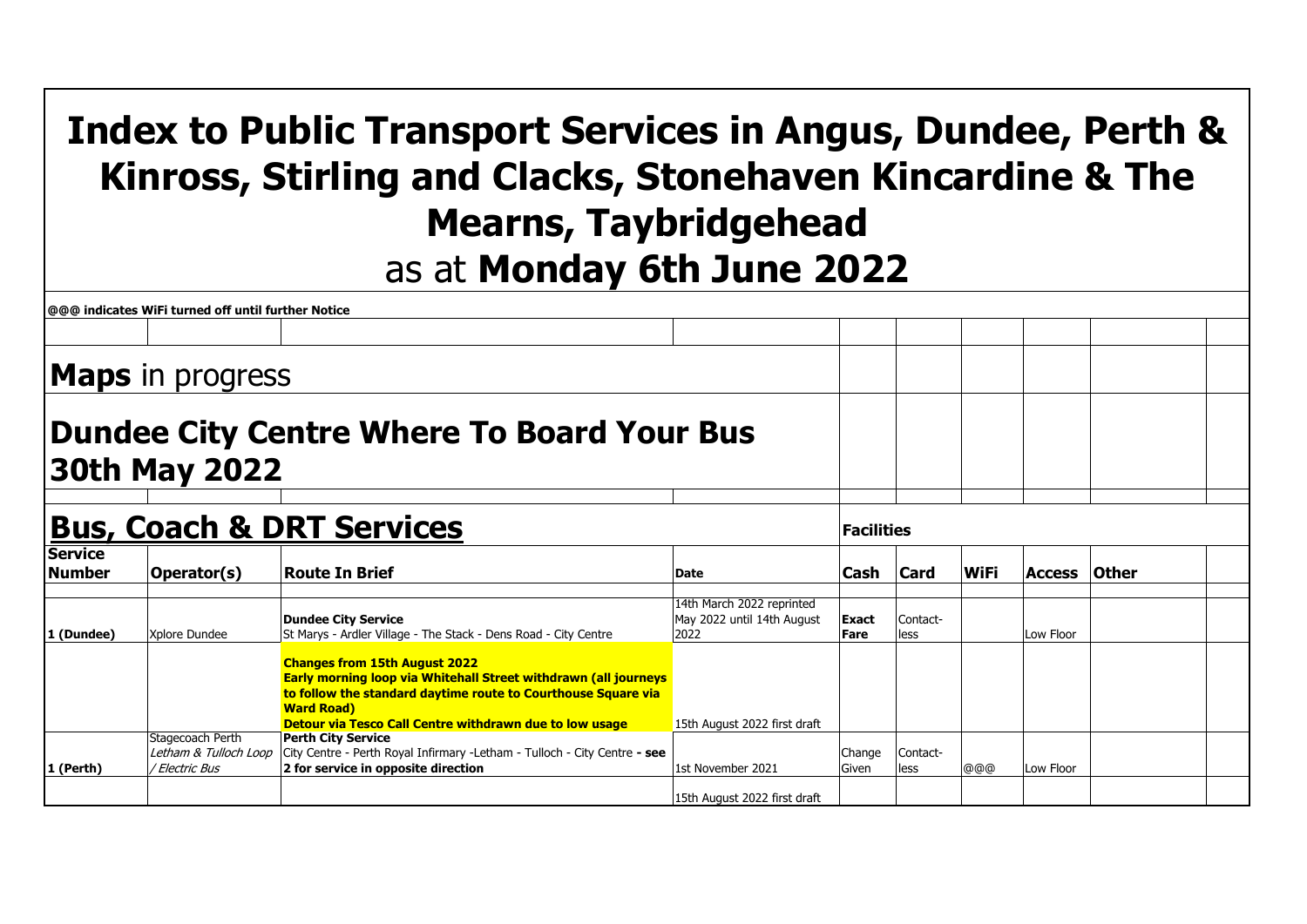|             |                           | <b>Dundee City Service</b>                                                                                          | 3rd January 2022 reprinted   |              |          |     |           |  |
|-------------|---------------------------|---------------------------------------------------------------------------------------------------------------------|------------------------------|--------------|----------|-----|-----------|--|
|             |                           | The Stack - Byron Street - Hilltown - City Centre                                                                   | May 2022 until 14th August   | <b>Exact</b> | Contact- |     |           |  |
| 2 (Dundee)  | Xplore Dundee             | <b>Monday To Friday Only</b>                                                                                        | 2022                         | Fare         | less     |     | Low Floor |  |
|             |                           | <b>Changes from 15th August 2022</b>                                                                                |                              |              |          |     |           |  |
|             |                           | Re-timed to run hourly and extended to Kingsway West Retail                                                         |                              |              |          |     |           |  |
|             |                           |                                                                                                                     |                              |              |          |     |           |  |
|             |                           | <b>Park (via Dryburgh)</b>                                                                                          | 15th August 2022 first draft |              |          |     |           |  |
|             | Stagecoach Perth          | <b>Perth City Service</b>                                                                                           |                              |              |          |     |           |  |
|             | Letham & Tulloch Loop     | City Centre - Tulloch - Letham - Perth Royal Infirmary - City Centre - see                                          |                              | Change       | Contact- |     |           |  |
| 2 (Perth)   | <sup>/</sup> Electric Bus | 1 for service in opposite direction                                                                                 | see under 1 (Perth)          | Given        | less     | @@@ | Low Floor |  |
|             |                           | <b>Perth City Service</b>                                                                                           |                              | Change       | Contact- |     |           |  |
| 3           | Stagecoach Perth          | City Centre -Goshen - Catmoor - Old Scone - City Centre<br>Pernament Route Change Service 3 will be unable to serve | 3rd August 2020              | Given        | less     |     | Low Floor |  |
|             |                           | Upper Mayfield Road, Douglas Terrace and Douglas Road in                                                            |                              |              |          |     |           |  |
|             |                           |                                                                                                                     |                              |              |          |     |           |  |
|             |                           | Scone.                                                                                                              |                              |              |          |     |           |  |
|             |                           |                                                                                                                     |                              |              |          |     |           |  |
|             |                           | Buses will divert from Mayfield Road, left into Craigroyston                                                        |                              |              |          |     |           |  |
|             |                           | Road and left again into Goshen Road to return to their normal                                                      |                              |              |          |     |           |  |
|             |                           | route.                                                                                                              |                              |              |          |     |           |  |
|             |                           |                                                                                                                     |                              |              |          |     |           |  |
|             |                           | This is due to buses being unable to navigate the top side of the                                                   |                              |              |          |     |           |  |
|             |                           | Goshen Loop as a result of parked cars and the verge being                                                          |                              |              |          |     |           |  |
|             |                           | impassable for buses.                                                                                               |                              |              |          |     |           |  |
|             |                           |                                                                                                                     |                              |              |          |     |           |  |
|             |                           | <b>Perth City Service</b>                                                                                           |                              | Change       | Contact- |     |           |  |
| 4           | Stagecoach Perth          | City Centre - SSE Inveralmond House - Inveralmond - Bertha Park                                                     | 3rd August 2020              | Given        | less     |     | Low Floor |  |
|             |                           | <b>Dundee City Service</b>                                                                                          |                              |              |          |     |           |  |
|             |                           | Dryburgh - Lochee - Elmwood Road - Harris Academy                                                                   |                              | Exact        | Contact- |     |           |  |
| 4S          | Xplore Dundee             | <b>Schooldays Only</b>                                                                                              | 28th February 2022           | Fare         | less     |     | Low Floor |  |
|             |                           | <b>Dundee City Service</b>                                                                                          |                              |              |          |     |           |  |
|             |                           | Barnhill - Broughty Ferry - Gardyne Campus - City Centre - Perth Road -                                             |                              |              |          |     |           |  |
|             |                           | Dickson Avenue - Ninewells Hospital                                                                                 | 14th March 2022 until 14th   | <b>Exact</b> | Contact- |     |           |  |
| 5 (Dundee)  | Xplore Dundee Emerald     | Journeys terminating in City Centre display Service 905                                                             | August 2022                  | Fare         | less     | Yes | Low Floor |  |
|             |                           | <b>Changes from 15th August 2022</b>                                                                                |                              |              |          |     |           |  |
|             |                           | Service 5a re-routed via Arbroath Road (service 5 will remain on                                                    |                              |              |          |     |           |  |
|             |                           | <b>Broughty Ferry Road as normal)</b>                                                                               |                              |              |          |     |           |  |
|             |                           | <b>Short-run journeys (which terminate in the City Centre) re-</b>                                                  |                              |              |          |     |           |  |
|             |                           | numbered as standard 5                                                                                              |                              |              |          |     |           |  |
|             |                           | Services 5/5a operationally split from service 10 at Broughty                                                       |                              |              |          |     |           |  |
|             |                           | Ferry to improve reliability (by reducing knock-on delays),                                                         |                              |              |          |     |           |  |
|             |                           | which means passengers should transfer to complete onward                                                           |                              |              |          |     |           |  |
|             |                           | <b>journeys</b>                                                                                                     | 15th August 2022 first draft |              |          |     |           |  |
|             |                           | Dundee City Service                                                                                                 |                              |              |          |     |           |  |
|             |                           | Barnhill -Broughty Ferry - Gardyne Campus - City Centre - Perth Road -                                              |                              |              |          |     |           |  |
|             |                           | Maggies Centre - Ninewells Hospital (5A continues to/from Outer Circle                                              |                              |              |          |     |           |  |
|             |                           | Service 10)                                                                                                         |                              | <b>Exact</b> | Contact- |     |           |  |
| 5A (Dundee) |                           | Xplore Dundee Emerald Journeys terminating in City Centre display Service 905                                       | see under 5 (Dundee)         | Fare         | less     | Yes | Low Floor |  |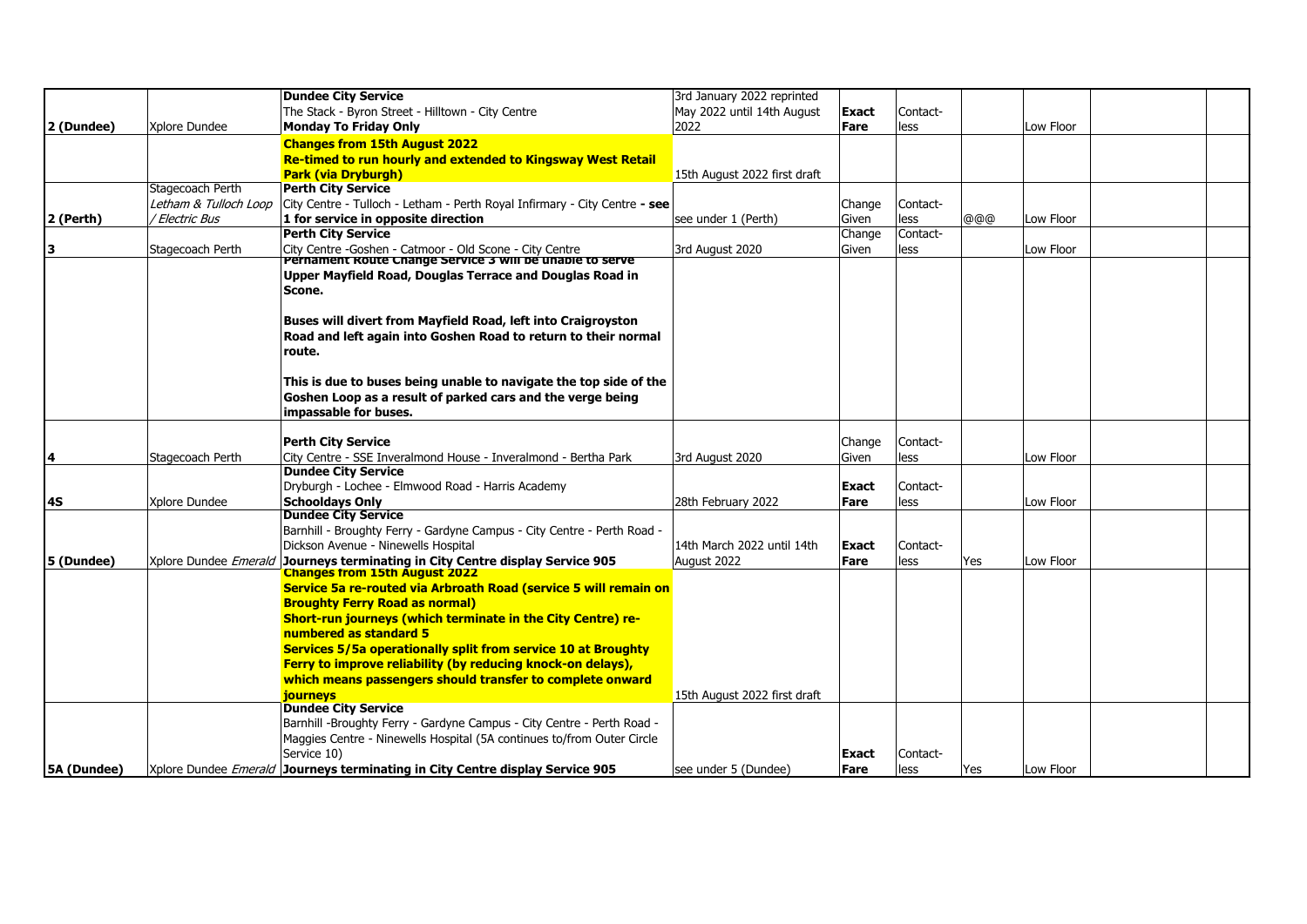|                |                                             | <b>Changes from 15th August 2022</b>                                                                  |                              |              |          |     |           |  |
|----------------|---------------------------------------------|-------------------------------------------------------------------------------------------------------|------------------------------|--------------|----------|-----|-----------|--|
|                |                                             | Service 5a re-routed via Arbroath Road (service 5 will remain on                                      |                              |              |          |     |           |  |
|                |                                             | <b>Broughty Ferry Road as normal)</b>                                                                 |                              |              |          |     |           |  |
|                |                                             | Short-run journeys (which terminate in the City Centre) re-                                           |                              |              |          |     |           |  |
|                |                                             | numbered as standard 5                                                                                |                              |              |          |     |           |  |
|                |                                             |                                                                                                       |                              |              |          |     |           |  |
|                |                                             | Services 5/5a operationally split from service 10 at Broughty                                         |                              |              |          |     |           |  |
|                |                                             | <b>Ferry to improve reliability (by reducing knock-on delays),</b>                                    |                              |              |          |     |           |  |
|                |                                             | which means passengers should transfer to complete onward                                             |                              |              |          |     |           |  |
|                |                                             | journeys                                                                                              |                              |              |          |     |           |  |
|                |                                             |                                                                                                       |                              |              |          |     |           |  |
|                |                                             | <b>Dundee City Service</b>                                                                            |                              |              |          |     |           |  |
|                |                                             | Gowrie Park - Charleston Drive - Elmwood Road - Harris Academy                                        |                              | Exact        | Contact- |     |           |  |
| <b>5S</b>      | Xplore Dundee                               | <b>Schooldays Only</b>                                                                                | lsee under 4S                | Fare         | less     |     | Low Floor |  |
|                |                                             | <b>Perth City Service</b>                                                                             |                              | Change       | Contact- |     |           |  |
| 5 (Perth)      | Stagecoach Perth                            | City Centre - Moncrieffe- Craigie- City Centre                                                        | 3rd August 2020              | Given        | less     |     | Low Floor |  |
|                |                                             | <b>Perth City Service</b>                                                                             |                              | Change       | Contact- |     |           |  |
| 6 (Perth)      | Stagecoach Perth                            | City Centre - Craigie - Moncrieffe- City Centre                                                       | see under 5 (Perth)          | Given        | less     |     | Low Floor |  |
|                |                                             |                                                                                                       |                              |              |          |     |           |  |
|                |                                             | <b>Dundee City Service</b>                                                                            |                              |              |          |     |           |  |
|                |                                             | Ninewells Hospital - Gowrie Park - Charleston Library - Charleston Drive - 3rd January 2022 reprinted |                              |              |          |     |           |  |
|                |                                             | Pentland Avenue - Blackness Road - City Centre                                                        | May 2022 until 14th August   | <b>Exact</b> | Contact- |     |           |  |
| 6 (Dundee)     |                                             | Xplore Dundee Emerald   Monday To Friday Only                                                         | 2022                         | Fare         | less     | Yes | Low Floor |  |
|                |                                             | <b>Chnages from 15th August 2022</b>                                                                  |                              |              |          |     |           |  |
|                |                                             | Re-routed via Perth Road (instead of Blackness Road) and Scott                                        |                              |              |          |     |           |  |
|                |                                             | <b>Street (instead of Pentland Avenue) to create new connections</b>                                  |                              |              |          |     |           |  |
|                |                                             |                                                                                                       |                              |              |          |     |           |  |
|                |                                             | to/from the West End district centre                                                                  |                              |              |          |     |           |  |
|                |                                             | Timetable curtailed to operate off-peak only (interworking                                            |                              |              |          |     |           |  |
|                |                                             | between school bus journeys like services 2 and 23)                                                   | 15th August 2022 first draft |              |          |     |           |  |
|                |                                             | <b>Dundee City Service</b>                                                                            |                              |              |          |     |           |  |
|                |                                             | Charleston, Balgarthno Road - Charleston, Dunholm Road - South Road -                                 |                              |              |          |     |           |  |
|                |                                             | Arran Drive - Pentland Avenue - Harris Academy                                                        |                              | Exact        | Contact- |     |           |  |
| 6S             | Xplore Dundee                               | <b>Schooldays Only</b>                                                                                | see under 4S                 | Fare         | less     |     | Low Floor |  |
|                |                                             | <b>Perth City Service</b>                                                                             |                              |              |          |     |           |  |
|                | Stagecoach Perth <i>Perth</i>               | Scone P&R - Scone - Bridgend - City Centre - Glasgow Road - Broxden                                   |                              | Change       | Contact- |     |           |  |
| 7 (Perth)      | Park & Ride                                 | P&R - Hillend                                                                                         | 1st November 2021            | Given        | less     | @@@ | Low Floor |  |
|                |                                             |                                                                                                       |                              |              |          |     |           |  |
|                | Stagecoach Perth Perth   Perth City Service |                                                                                                       |                              | Change       | Contact- |     |           |  |
| 7C (Perth)     | Park & Ride                                 | Scone - Bridgend - City Centre - Glasgow Road - Broxden P&R - Hillend                                 | see under 7 (Perth)          | Given        | less     | @@@ | Low Floor |  |
|                |                                             |                                                                                                       |                              |              |          |     |           |  |
|                |                                             | No Evening Service to Broxden or Scone Park & Ride any longer.                                        |                              |              |          |     |           |  |
|                | Stagecoach Bluebird /                       |                                                                                                       |                              |              |          |     |           |  |
|                | Stagecoach Strathtay                        | Aberdeen - Holburn Junction - Duthie Park - A90 - Portlethen -                                        |                              | Change       | Contact- |     |           |  |
| 7 (Stonehaven) | CoastRider                                  | (Newtonhill - Chapleton of Elsick or Stonehaven)                                                      | 18th April 2022              | Given        | less     | @@@ | Low Floor |  |
| <b>7A</b>      | Stagecoach Bluebird                         | Aberdeen - Holburn Junction - Duthie Park - A90 - Portlethen -                                        |                              | Change       | Contact- |     |           |  |
| (Stonehaven)   | CoastRider                                  | Newtonhill - (Chapleton of Elsick - Stonehaven)                                                       | see under 7 (Stonehaven)     | Given        | less     | @@@ | Low Floor |  |
| <b>7B</b>      | Stagecoach Bluebird                         | Aberdeen - Holburn Junction - Duthie Park - Marywell Park - Portlethen -                              |                              | Change       | Contact- |     |           |  |
| (Stonehaven)   | CoastRider                                  | Newtonhill - Chapleton of Elsick (- Stonehaven)                                                       | see under 7 (Stonehaven)     | Given        | less     | @@@ | Low Floor |  |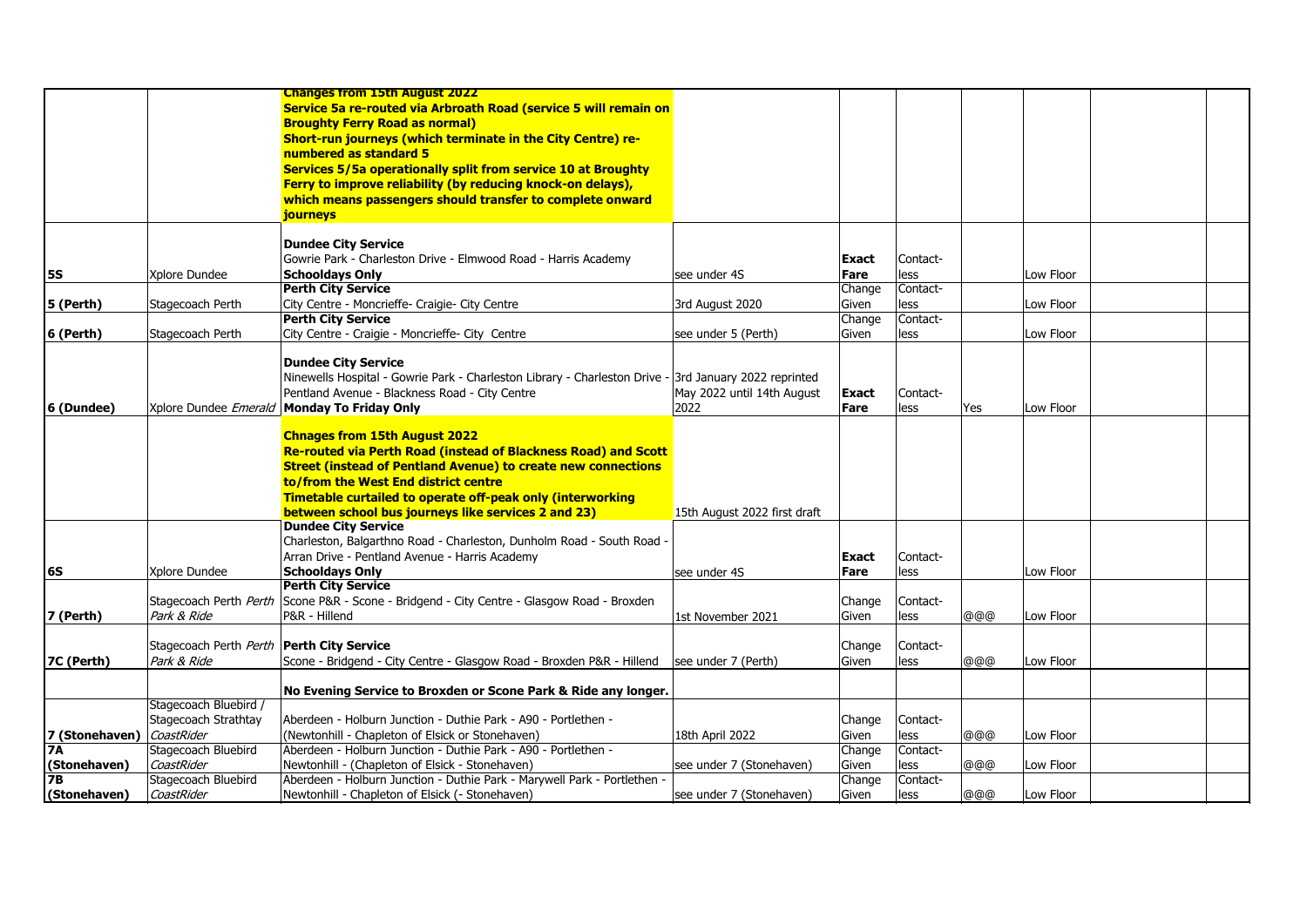| <b>7S</b>      | Stagecoach Bluebird  |                                                                            |                                     | Change       | Contact- |     |           |  |
|----------------|----------------------|----------------------------------------------------------------------------|-------------------------------------|--------------|----------|-----|-----------|--|
| (Stonehaven)   | CoastRider           | Aberdeen - Holburn Junction - Duthie Park - A90 - Cove - Portlethen        | see under 7 (Stonehaven)            | Given        | less     | @@@ | Low Floor |  |
|                | Stagecoach Bluebird  |                                                                            |                                     | Change       | Contact- |     |           |  |
| 8 (Stonehaven) | CoastRider           | Portlethen - Stonehaven Town Centre - Stonehaven Bus Depot                 | see under 7 (Stonehaven)            | Given        | less     | @@@ | Low Floor |  |
|                |                      | <b>Stonehaven Town Service</b>                                             |                                     |              |          |     |           |  |
|                |                      | Barclay Street Interchange - Thomson Terrace - Forest Park - Farrochie     |                                     |              |          |     |           |  |
| <b>8A</b>      |                      | Road - Mackie Academy - Railway Station - Forest Park - Thomson            |                                     | Change       | Contact- |     |           |  |
|                |                      |                                                                            |                                     |              |          |     |           |  |
| (Stonehaven)   | Stagecoach Bluebird  | Terrace - Barclay Street Interchange                                       | see under 7 (Stonehaven)            | Given        | less     |     | Low Floor |  |
|                |                      | <b>Stonehaven Town Service</b>                                             |                                     |              |          |     |           |  |
|                |                      | Barclay Street Interchange - Thomson Terrace - Forest Park - Railway       |                                     |              |          |     |           |  |
| <b>8C</b>      |                      | Station - Mackie Academy - Farrochie Road - Forest Park - Thomson          |                                     | Change       | Contact- |     |           |  |
| (Stonehaven)   | Stagecoach Bluebird  | Terrace - Barclay Street Interchange                                       | see under 7 (Stonehaven)            | Given        | less     |     | Low Floor |  |
|                |                      |                                                                            |                                     | Change       | Contact- |     |           |  |
| 8 (Alloa)      | Stagecoach Fife      | Dunfermline - High Valleyfield - Low Valleyfield - Culross                 | 10th August 2020                    | Given        | less     |     | Low Floor |  |
|                |                      |                                                                            |                                     |              |          |     |           |  |
|                |                      |                                                                            |                                     |              |          |     |           |  |
|                |                      | Dunfermline - High Valleyfield - Low Valleyfield - Culross - Westfield -   |                                     | Change       | Contact- |     |           |  |
| 8A (Alloa)     | Stagecoach Fife      | Kincardine - Clackmannan - Alloa (for 51 connections to/from Stirling)     | see under 8 (Alloa)                 | Given        | less     |     | Low Floor |  |
|                |                      |                                                                            |                                     |              |          |     |           |  |
|                |                      | Dunfermline - High Valleyfield - Low Valleyfield - Culross - Westfield -   |                                     | Change       | Contact- |     |           |  |
| 8B (Alloa)     | Stagecoach Fife      | Kincardine - Clackmannan - Alloa (for 51 connections to/from Stirling)     | see under 8 (Alloa)                 | Given        | less     |     | Low Floor |  |
|                |                      |                                                                            |                                     | Change       | Contact- |     |           |  |
| 9 (Montrose)   | Stagecoach Strathtay | Montrose - Borrowfield - Hillside - Craigo - Marykirk - Laurencekirk       | 10th January 2022                   | Given        | less     |     | Low Floor |  |
|                |                      | <b>Perth City Service</b>                                                  |                                     |              |          |     |           |  |
|                |                      |                                                                            |                                     |              |          |     |           |  |
|                |                      | North Muirton - City Centre - (Glasgow Road - Aviva)                       |                                     | Change       | Contact- |     |           |  |
| 9 (Perth)      | Stagecoach Perth     | Aviva journeys operate Monday to Friday Only                               | 3rd August 2020                     | Given        | less     | @@@ | Low Floor |  |
|                |                      | <b>Dundee City Service</b>                                                 |                                     |              |          |     |           |  |
|                | Xplore Dundee        | <b>Outer Circle</b> (Commences from Ninewells Hospital via City Cenrtre as |                                     |              |          |     |           |  |
|                | Outer Circle /       | 5/5A) - Barnhill - Douglas - Forfar Road / Mill o' Mains - Whitfield -     | 14th March 2022 until 14th          | <b>Exact</b> | Contact- |     |           |  |
| 10 (Dundee)    | <b>Emerald</b>       | Kirkton - St Marys - Lochee - Ninewells Hospital                           | August 2022                         | Fare         | less     | Yes | Low Floor |  |
|                |                      |                                                                            |                                     |              |          |     |           |  |
|                |                      |                                                                            |                                     |              |          |     |           |  |
|                |                      | <b>Changes from 15th August 2022</b>                                       |                                     |              |          |     |           |  |
|                |                      |                                                                            |                                     |              |          |     |           |  |
|                |                      | Detour via Macalpine Road Shops withdrawn due to low usage                 |                                     |              |          |     |           |  |
|                |                      | Service 10 operationally split from services 5/5a at Broughty              |                                     |              |          |     |           |  |
|                |                      | Ferry to improve reliability (by reducing knock-on delays),                |                                     |              |          |     |           |  |
|                |                      | which means passengers should transfer to complete onward                  |                                     |              |          |     |           |  |
|                |                      | journeys; certain journeys will start/finish at Grove Academy              |                                     |              |          |     |           |  |
|                |                      | for pupils travelling to/from Douglas                                      | 15th August 2022 first draft        |              |          |     |           |  |
|                |                      | <b>Dundee City Service</b>                                                 |                                     |              |          |     |           |  |
|                |                      | Alpin Road, opposite Post Office - Liff Road- Lochee - Elmwood Road -      |                                     |              |          |     |           |  |
|                |                      |                                                                            |                                     |              |          |     |           |  |
|                |                      | Harris Academy                                                             |                                     | Exact        | Contact- |     |           |  |
| 10S            | Xplore Dundee        | <b>Schooldays Only</b>                                                     | see under 4S                        | Fare         | less     |     | Low Floor |  |
|                |                      | <b>Perth City Service</b>                                                  | 3rd August 2020 updated with Change |              | Contact- |     |           |  |
| 11             | Stagecoach Perth     | City Centre - Kinnoull Hill - Murray Royal Hospital - City Centre          | 811X                                | Given        | less     |     | Low Floor |  |
|                |                      | <b>Perth City Service</b>                                                  |                                     |              |          |     |           |  |
|                |                      | Gannochy) - Murray Royal Hospital - Bowserwell Memorial Homes - City       |                                     | Change       | Contact- |     |           |  |
|                |                      |                                                                            |                                     |              |          |     |           |  |
| 12             | Stagecoach Perth     | Centre - Viewlands                                                         | 3rd August 2020                     | Given        | less     |     | Low Floor |  |
|                |                      | <b>Perth City Service</b>                                                  |                                     | Change       | Contact- |     |           |  |
| 13             | Stagecoach Perth     | City Centre - Perth Royal Infirmary -Dobbies Garden Centre                 | 3rd August 2020                     | Given        | less     |     | Low Floor |  |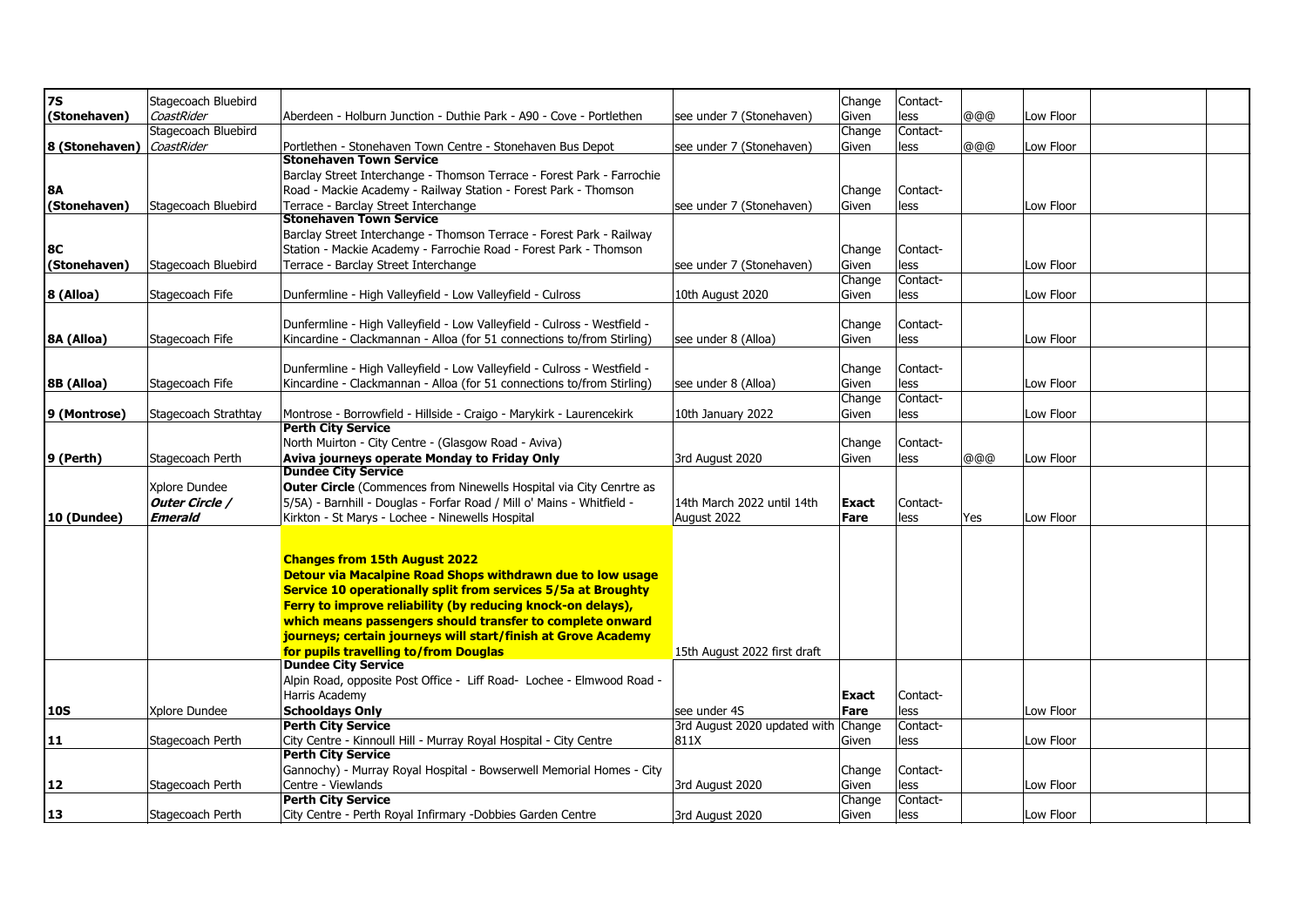|                        |                    | Perth - Burghmuir - Western Edge - Almondbank - Pitcaingreen                                         |                                         |              |                  |     |             |  |
|------------------------|--------------------|------------------------------------------------------------------------------------------------------|-----------------------------------------|--------------|------------------|-----|-------------|--|
|                        |                    | Incorporates Perth City Services to Lower Letham, Western                                            |                                         |              |                  |     |             |  |
|                        |                    | <b>Edge, and Tweedsmuir.</b>                                                                         |                                         |              |                  |     |             |  |
|                        |                    | For an evening service to Almondbank and Pitcairngreen see                                           |                                         | Change       | Contact-         |     |             |  |
| 14                     | Stagecoach Perth   | Service 15.                                                                                          | 16th August 2021                        | Given        | less             |     | Low Floor   |  |
|                        |                    | Perth - Tweedsmuir - Western Edge - Dobbies Garden Centre -                                          |                                         |              |                  |     |             |  |
|                        |                    | (Ruthvenfield)                                                                                       |                                         |              |                  |     |             |  |
|                        |                    | Incorporates Perth City Services to Lower Letham, Western                                            |                                         |              |                  |     |             |  |
|                        |                    | Edge, and Tweedsmuir. For Sunday version of 14A see Service                                          |                                         | Change       | Contact-         |     |             |  |
| 14A                    | Stagecoach Perth   | 34C (Perth).                                                                                         | see under 14                            | Given        | less             |     | Low Floor   |  |
|                        |                    | <b>Dundee City Service</b>                                                                           |                                         |              |                  |     |             |  |
|                        |                    | Douglas - Mid Craigie- Linlathen - Claverhouse- St Pauls Academy                                     |                                         | <b>Exact</b> | Contact-         |     |             |  |
| 14S                    | Xplore Dundee      | <b>Schooldays Only</b>                                                                               | 28th February 2022                      | Fare         | less             |     | Low Floor   |  |
|                        |                    | Perth Bus Station & City Centre - Dunkeld Road - Crieff Road -                                       |                                         |              |                  |     |             |  |
|                        |                    |                                                                                                      |                                         |              |                  |     |             |  |
|                        | Stagecoach Perth   | (Pitcairngreen, some evening journeys only) - Methven - Gilmerton -<br>Crieff - Comrie - St Fillians | 22nd September 2021<br>updated with 815 | Change       | Contact-<br>less | @@@ | Low Floor   |  |
| 15                     |                    |                                                                                                      |                                         | Given        |                  |     |             |  |
|                        |                    | (Perth - change Crieff most journeys) - Crieff- Braco - Dunblane -                                   |                                         | Change       | Contact-         |     |             |  |
| 15A                    | Stagecoach Perth   | Stirling                                                                                             | see under 15 (Perth)                    | Given        | less             | രരര | Low Floor   |  |
|                        |                    | Perth City Centre - Dundee Road - (Walnut Grove) - St Madoes - Errol -                               |                                         |              |                  |     |             |  |
|                        |                    | Inchture - Longforgan - Invergowrie Main Street - Technology Park                                    |                                         |              |                  |     |             |  |
|                        |                    | Apollo Way and Explorer Road - Gowrie Park - Ninewells Hospital - Perth                              |                                         | Change       | Contact-         |     |             |  |
| 16                     | Stagecoach Perth   | Road - Dundee                                                                                        | 25th October 2021                       | Given        | less             | @@@ | Low Floor   |  |
|                        |                    | Perth City Centre - Dundee Road - Walnut Grove - St Madoes - Errol -                                 |                                         |              |                  |     |             |  |
|                        |                    | Inchture - Longforgan - Kingoodie - Invergowrie Errol Road and Main                                  |                                         |              |                  |     |             |  |
|                        |                    | Stret - Technology Park Apollo Way- Ninewells Hospital - Perth Road -                                |                                         |              |                  |     |             |  |
|                        |                    | Dundee                                                                                               |                                         |              |                  |     |             |  |
|                        |                    | For daytime services to Invergowrie Station, Kingoodie and                                           |                                         |              |                  |     |             |  |
|                        |                    | <b>Invergowrie Errol Road loop see Service 39</b>                                                    |                                         |              |                  |     |             |  |
|                        |                    | Sunday Services additionally continue to/from Pitcairngreen as                                       |                                         | Change       | Contact-         |     |             |  |
| 16B                    | Stagecoach Perth   | Service 14 - see seperate timetable.                                                                 | lsee under 16                           | Given        | less             | @@@ | Low Floor   |  |
|                        |                    | <b>Dundee City Service</b>                                                                           |                                         |              |                  |     |             |  |
|                        |                    | Ninewells Hospital - Charleston - Blackness Avenue - City Centre - Milton                            |                                         |              |                  |     |             |  |
|                        |                    | Whitfield                                                                                            | 14th March 2022 until 14th              | <b>Exact</b> | Contact-         |     |             |  |
| 17 (Dundee)            | Xplore Dundee      | Journeys terminating in City Centre display Service 917.                                             | August 2022                             | Fare         | less             |     | Low Floor   |  |
|                        |                    | <b>Changes from 15th August 2022</b>                                                                 |                                         |              |                  |     |             |  |
|                        |                    | Short-run journeys (which terminate in the City Centre) re-                                          |                                         |              |                  |     |             |  |
|                        |                    | numbered as standard 17                                                                              | 15th August 2022 first draft            |              |                  |     |             |  |
|                        |                    |                                                                                                      |                                         |              |                  |     |             |  |
|                        |                    | (Aviva Pitheavlis - Craigie - ) Perth Bus Station & City Centre -                                    |                                         |              |                  |     |             |  |
|                        |                    | Edinburgh Road - Bridge of Earn - Dunning - Auchterarder                                             |                                         |              |                  |     |             |  |
|                        |                    | Aviva journeys operate Monday to SATURDAY Only - this is                                             |                                         | Change       | Contact-         |     |             |  |
| 17 (Perth)             | Stagecoach Perth   | correct - other Aviva journeys are Monday to Friday Only                                             | 16th August 2021                        | Given        | less             |     | Low Floor   |  |
|                        |                    | <b>Dundee City Service</b>                                                                           |                                         |              |                  |     |             |  |
|                        |                    | Whitfield - Ballumbie - Fintry - Claverhouse - St Pauls Academy                                      |                                         | <b>Exact</b> | Contact-         |     |             |  |
| <b>17S</b>             | Xplore Dundee      | <b>Schooldays Only</b>                                                                               | see under 14S                           | Fare         | less             |     | Low Floor   |  |
|                        |                    |                                                                                                      |                                         |              |                  |     | Low Floor / |  |
| 18                     | Docherty's Midland |                                                                                                      |                                         | Change       |                  |     | Coach with  |  |
| (Auchterarder) Coaches |                    | Crieff, High Street -Muthill - Braco - Auchterarder High Street                                      | reprinted 10th August 2020              | Given        |                  |     | Lift        |  |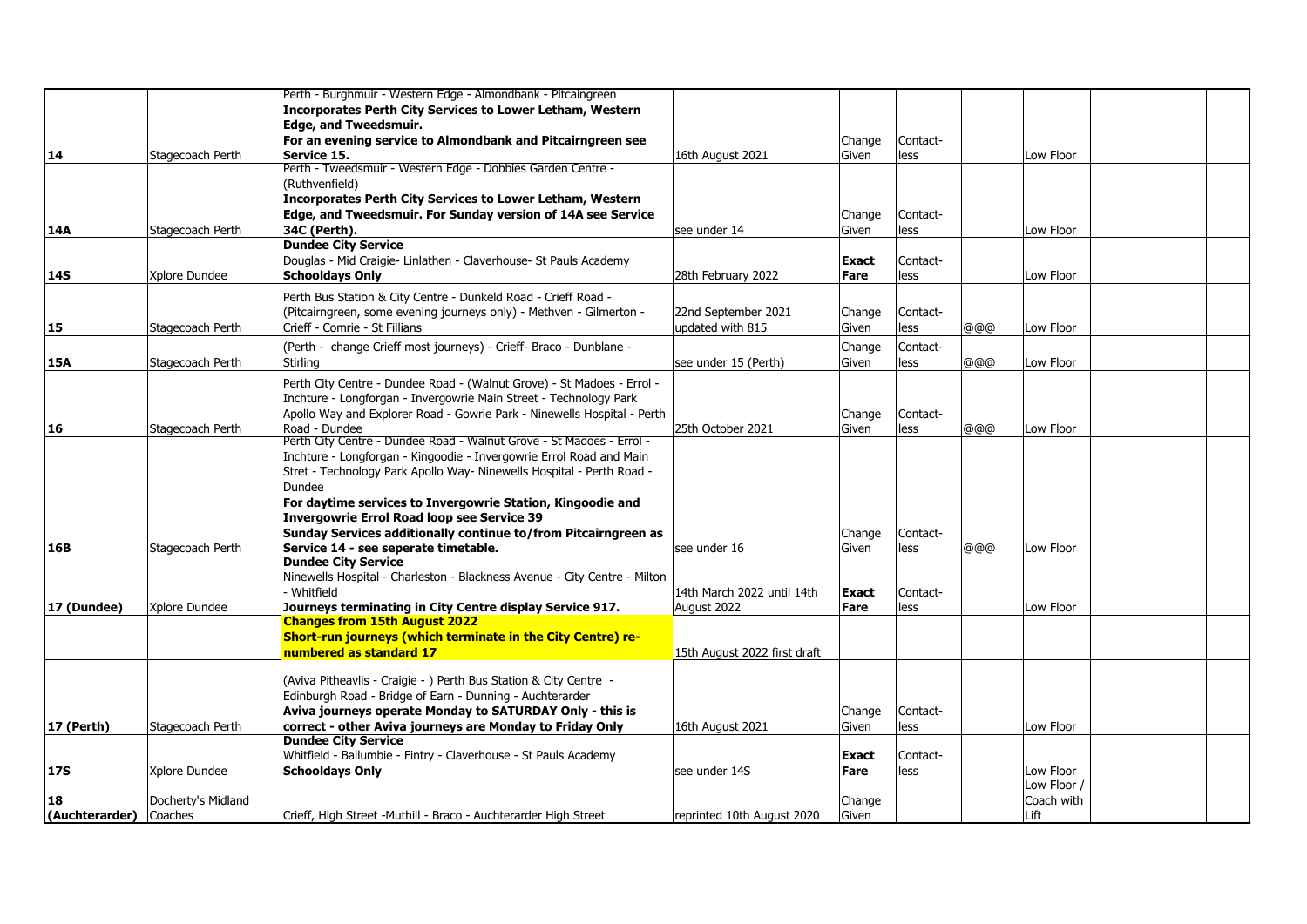|                              |                       | Crieff, High Street - Crieff Hospital - Muthill - Braco - Auchterarder, St |                              |              |            |     |           |  |
|------------------------------|-----------------------|----------------------------------------------------------------------------|------------------------------|--------------|------------|-----|-----------|--|
|                              |                       | Margarets Hospital/Health Centre - Auchterarder High Sreet -               |                              |              |            |     |           |  |
| 18A                          | Docherty's Midland    | Auchterarder Abbey Road                                                    |                              | Change       |            |     |           |  |
| (Auchterarder)               | Coaches               | <b>Thursdays Only</b>                                                      | see under 18 (Auchterarder)  | Given        |            |     | Low Floor |  |
|                              |                       |                                                                            | 14th March 2022 reprinted    |              |            |     |           |  |
|                              |                       | <b>Dundee City Service</b>                                                 | May 2022 until 14th August   | <b>Exact</b> | Contact-   |     |           |  |
| 18 (Dundee)                  | Xplore Dundee         | City Centre - Arklay Street - Kirkton - Claverhouse                        | 2022                         | Fare         | less       |     | Low Floor |  |
|                              |                       | <b>Changes From 15th August 2022</b>                                       |                              |              |            |     |           |  |
|                              |                       | New timetable with journeys removed weekend mornings and                   |                              |              |            |     |           |  |
|                              |                       | evenings                                                                   | 15th August 2022 first draft |              |            |     |           |  |
|                              |                       | <b>Dundee City Service</b>                                                 |                              |              |            |     |           |  |
|                              |                       | Western Gateway - Charleston - Lochee - Ardler - Braeview Academy -        |                              |              |            |     |           |  |
|                              |                       | St Pauls Academy                                                           |                              | Exact        | Contact-   |     |           |  |
| 18S                          | Xplore Dundee         | <b>Schooldays Only</b>                                                     | see under 14S                | Fare         | less       |     | Low Floor |  |
|                              |                       |                                                                            |                              |              |            |     |           |  |
|                              |                       | Leven - Cameron Hospital - Victoria Hospital - Kirkcaldy - Auchtertool -   |                              | Change       |            |     |           |  |
| 18 (Kirkcaldy)               | <b>Bay Travel</b>     | Cowdenbeath - Kelty                                                        | see under 41                 | Given        |            |     | Low Floor |  |
|                              |                       |                                                                            |                              |              |            |     |           |  |
|                              |                       |                                                                            |                              | Change       |            |     |           |  |
| 18A (Kirkcaldy)   Bay Travel |                       | Kirkcaldy - Victoria Hosptial - Auchterderran - Cowdenbeath - Kelty        | see under 41                 | Given        |            |     | Low Floor |  |
|                              |                       |                                                                            |                              | Change       |            |     |           |  |
| 18B (Kirkcaldy) Bay Travel   |                       | Victoria Hospital - Kirkcaldy - Auchtertool - Cowdenbeath - Kelty          | see under 41                 |              |            |     | Low Floor |  |
|                              |                       |                                                                            |                              | Given        |            |     |           |  |
|                              | Docherty's Midland    |                                                                            |                              |              |            |     |           |  |
|                              | Coaches (Mon-Sat      |                                                                            |                              |              | Contact-   |     |           |  |
|                              | daytime) / Stagecoach | (Stirling Bus Station and City Centre - University R/E - Bridge of Allan - |                              |              | less       |     |           |  |
|                              | Perth (evenings and   | Dunblane -) Blackford - (Gleneagles Station) - Auchterarder -              |                              | Change       | (Stagecoac |     |           |  |
| 19 (Perth)                   | Sundays)              | Aberuthven - Glasgow Road - Perth City Centre and Bus Station              | 10th August 2020             | Given        | h only)    |     | Low Floor |  |
|                              |                       |                                                                            |                              |              | Contact-   |     |           |  |
|                              |                       |                                                                            |                              |              | less       |     |           |  |
|                              | Docherty's Midland    | Blackford - (Gleneagles Station) - Auchterarder - Aberuthven - Glasgow     |                              | Change       | (Stagecoac |     |           |  |
| 19A (Perth)                  | Coaches               | Road - Perth Royal Infirmary - Perth City Centre and Bus Station           | see under 19 (Perth)         | Given        | h only)    |     | Low Floor |  |
|                              |                       |                                                                            |                              |              | Contact-   |     |           |  |
|                              |                       |                                                                            |                              |              | less       |     |           |  |
|                              | Docherty's Midland    | Stirling Bus Station and City Centre - University R/E - Bridge of Allan -  |                              | Change       | (Stagecoac |     |           |  |
| <b>20 (Perth)</b>            | Coaches               | Dunblane - - Blackford - (Gleneagles Station) - Auchterader                | see under 19 (Perth)         | Given        | h only)    |     | Low Floor |  |
|                              |                       |                                                                            |                              |              | Contact-   |     |           |  |
|                              |                       |                                                                            |                              |              | less       |     |           |  |
|                              | Docherty's Midland    | Stirling Bus Station and City Centre - University R/E - Bridge of Allan -  |                              | Change       | (Stagecoac |     |           |  |
| 20A (Perth)                  | Coaches               | Dunblane - Braco - Blackford - (Gleneagles Station) - Auchterader          | see under 19 (Perth)         | Given        | h only)    |     | Low Floor |  |
|                              | Stagecoach Strathtay  | Dundee City Centre - Forfar Road for Mill o' Mains - Tealing - Forfar -    |                              |              | Contact-   |     |           |  |
|                              | Hvbrid                | Kirriemuir                                                                 |                              | Change       |            |     | Low Floor |  |
| 20 (Dundee)                  |                       | Dundee City Centre - Forfar Road for Mill o' Mains - Tealing - - Glamis -  | 10th August 2020             | Given        | less       | @@@ |           |  |
|                              |                       | Glamis Castle                                                              |                              |              |            |     |           |  |
|                              | Stagecoach Strathtay  | Sunday Service - see Services 22 (Kirriemuir) and 125 for more             |                              |              | Contact-   |     |           |  |
|                              | Hvbrid                | buses in Glamis                                                            | see under 20 (Dundee)        | Change       | less       |     | Low Floor |  |
| 20C (Dundee)                 | Stagecoach Strathtay  | Dundee City Centre - D&A College Kingsway Campus - Tealing - Forfar-       |                              | Given        | Contact-   | @@@ |           |  |
|                              |                       |                                                                            |                              | Change       |            |     |           |  |
| <b>20D</b>                   | <b>Hybrid</b>         | Kirriemuir/Glamis                                                          | see under 20 (Dundee)        | Given        | less       | @@@ | Low Floor |  |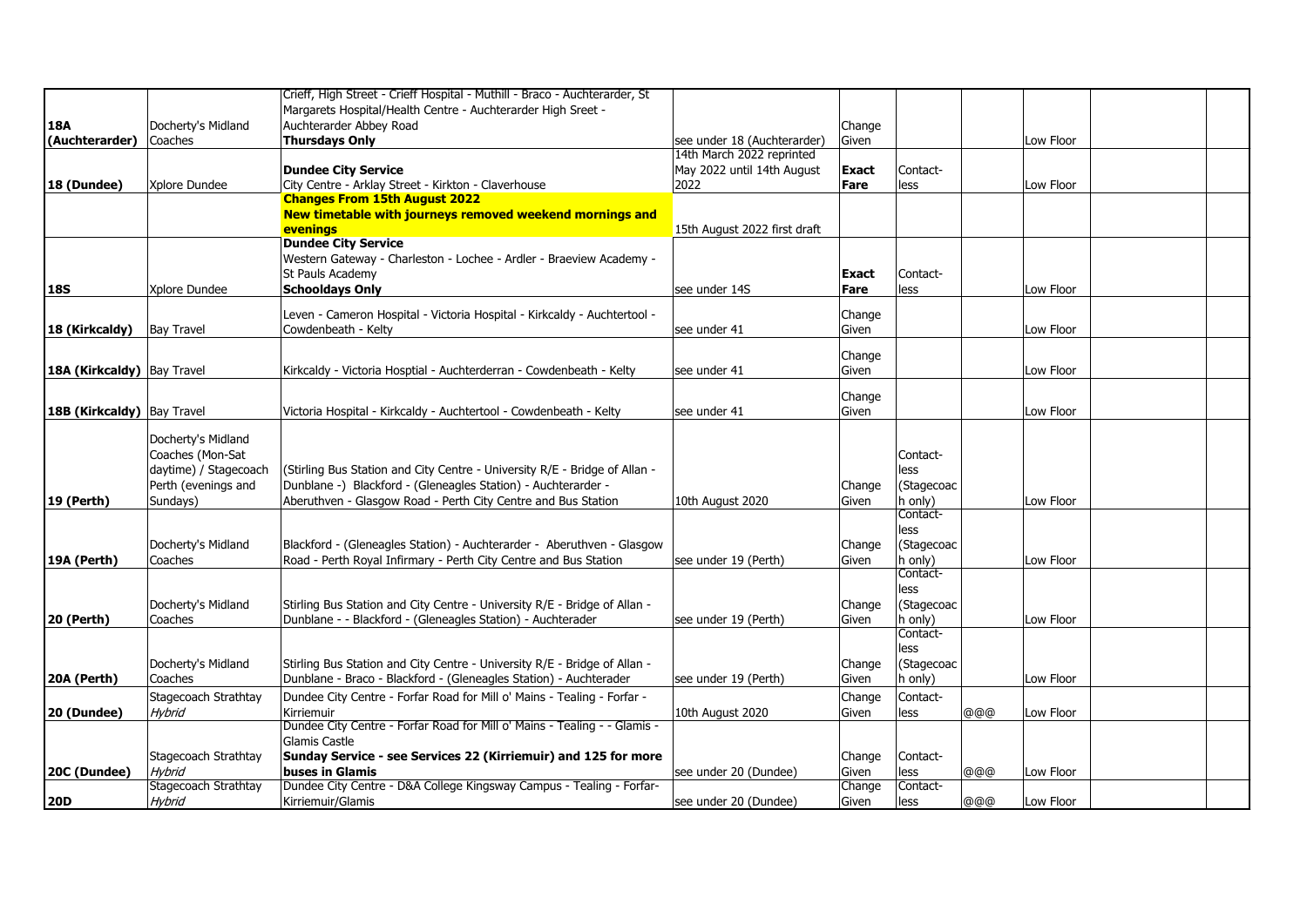|                                       | Edzell Woods - Edzell - Stracathro Hospital - Brechin - Brechin Castle                                                                                                                                       |                                                                                                                                                                                                                                                                                                                                                                                                                                                                                                                                                                                                                                                                                                                                                                                                                                                                                                                                     |                                                                                                                                                                                                                                                                                 |                                                                                                   |                                                                                              |                                                        |                                                                            |  |
|---------------------------------------|--------------------------------------------------------------------------------------------------------------------------------------------------------------------------------------------------------------|-------------------------------------------------------------------------------------------------------------------------------------------------------------------------------------------------------------------------------------------------------------------------------------------------------------------------------------------------------------------------------------------------------------------------------------------------------------------------------------------------------------------------------------------------------------------------------------------------------------------------------------------------------------------------------------------------------------------------------------------------------------------------------------------------------------------------------------------------------------------------------------------------------------------------------------|---------------------------------------------------------------------------------------------------------------------------------------------------------------------------------------------------------------------------------------------------------------------------------|---------------------------------------------------------------------------------------------------|----------------------------------------------------------------------------------------------|--------------------------------------------------------|----------------------------------------------------------------------------|--|
|                                       |                                                                                                                                                                                                              |                                                                                                                                                                                                                                                                                                                                                                                                                                                                                                                                                                                                                                                                                                                                                                                                                                                                                                                                     |                                                                                                                                                                                                                                                                                 |                                                                                                   |                                                                                              |                                                        |                                                                            |  |
|                                       |                                                                                                                                                                                                              |                                                                                                                                                                                                                                                                                                                                                                                                                                                                                                                                                                                                                                                                                                                                                                                                                                                                                                                                     |                                                                                                                                                                                                                                                                                 |                                                                                                   |                                                                                              |                                                        |                                                                            |  |
|                                       |                                                                                                                                                                                                              |                                                                                                                                                                                                                                                                                                                                                                                                                                                                                                                                                                                                                                                                                                                                                                                                                                                                                                                                     |                                                                                                                                                                                                                                                                                 |                                                                                                   |                                                                                              |                                                        |                                                                            |  |
|                                       |                                                                                                                                                                                                              |                                                                                                                                                                                                                                                                                                                                                                                                                                                                                                                                                                                                                                                                                                                                                                                                                                                                                                                                     |                                                                                                                                                                                                                                                                                 |                                                                                                   | Not on                                                                                       |                                                        |                                                                            |  |
|                                       |                                                                                                                                                                                                              |                                                                                                                                                                                                                                                                                                                                                                                                                                                                                                                                                                                                                                                                                                                                                                                                                                                                                                                                     |                                                                                                                                                                                                                                                                                 |                                                                                                   | minibuses                                                                                    |                                                        |                                                                            |  |
|                                       |                                                                                                                                                                                                              |                                                                                                                                                                                                                                                                                                                                                                                                                                                                                                                                                                                                                                                                                                                                                                                                                                                                                                                                     |                                                                                                                                                                                                                                                                                 |                                                                                                   |                                                                                              |                                                        |                                                                            |  |
|                                       |                                                                                                                                                                                                              |                                                                                                                                                                                                                                                                                                                                                                                                                                                                                                                                                                                                                                                                                                                                                                                                                                                                                                                                     |                                                                                                                                                                                                                                                                                 |                                                                                                   |                                                                                              |                                                        |                                                                            |  |
|                                       |                                                                                                                                                                                                              |                                                                                                                                                                                                                                                                                                                                                                                                                                                                                                                                                                                                                                                                                                                                                                                                                                                                                                                                     |                                                                                                                                                                                                                                                                                 |                                                                                                   |                                                                                              |                                                        |                                                                            |  |
|                                       |                                                                                                                                                                                                              |                                                                                                                                                                                                                                                                                                                                                                                                                                                                                                                                                                                                                                                                                                                                                                                                                                                                                                                                     |                                                                                                                                                                                                                                                                                 |                                                                                                   |                                                                                              |                                                        |                                                                            |  |
|                                       |                                                                                                                                                                                                              |                                                                                                                                                                                                                                                                                                                                                                                                                                                                                                                                                                                                                                                                                                                                                                                                                                                                                                                                     |                                                                                                                                                                                                                                                                                 |                                                                                                   |                                                                                              |                                                        |                                                                            |  |
|                                       |                                                                                                                                                                                                              |                                                                                                                                                                                                                                                                                                                                                                                                                                                                                                                                                                                                                                                                                                                                                                                                                                                                                                                                     |                                                                                                                                                                                                                                                                                 |                                                                                                   |                                                                                              |                                                        |                                                                            |  |
|                                       |                                                                                                                                                                                                              |                                                                                                                                                                                                                                                                                                                                                                                                                                                                                                                                                                                                                                                                                                                                                                                                                                                                                                                                     |                                                                                                                                                                                                                                                                                 |                                                                                                   |                                                                                              |                                                        |                                                                            |  |
|                                       |                                                                                                                                                                                                              |                                                                                                                                                                                                                                                                                                                                                                                                                                                                                                                                                                                                                                                                                                                                                                                                                                                                                                                                     |                                                                                                                                                                                                                                                                                 |                                                                                                   |                                                                                              |                                                        |                                                                            |  |
|                                       |                                                                                                                                                                                                              |                                                                                                                                                                                                                                                                                                                                                                                                                                                                                                                                                                                                                                                                                                                                                                                                                                                                                                                                     |                                                                                                                                                                                                                                                                                 |                                                                                                   |                                                                                              |                                                        |                                                                            |  |
|                                       |                                                                                                                                                                                                              |                                                                                                                                                                                                                                                                                                                                                                                                                                                                                                                                                                                                                                                                                                                                                                                                                                                                                                                                     |                                                                                                                                                                                                                                                                                 |                                                                                                   |                                                                                              |                                                        |                                                                            |  |
|                                       |                                                                                                                                                                                                              |                                                                                                                                                                                                                                                                                                                                                                                                                                                                                                                                                                                                                                                                                                                                                                                                                                                                                                                                     |                                                                                                                                                                                                                                                                                 |                                                                                                   |                                                                                              |                                                        |                                                                            |  |
| Xplore Dundee                         | Craigowl View                                                                                                                                                                                                | 14th March 2022 until 14th                                                                                                                                                                                                                                                                                                                                                                                                                                                                                                                                                                                                                                                                                                                                                                                                                                                                                                          | Exact                                                                                                                                                                                                                                                                           | Contact-                                                                                          |                                                                                              |                                                        |                                                                            |  |
|                                       |                                                                                                                                                                                                              |                                                                                                                                                                                                                                                                                                                                                                                                                                                                                                                                                                                                                                                                                                                                                                                                                                                                                                                                     |                                                                                                                                                                                                                                                                                 |                                                                                                   |                                                                                              |                                                        |                                                                            |  |
|                                       | <b>Changes from 15th August 2022</b>                                                                                                                                                                         |                                                                                                                                                                                                                                                                                                                                                                                                                                                                                                                                                                                                                                                                                                                                                                                                                                                                                                                                     |                                                                                                                                                                                                                                                                                 |                                                                                                   |                                                                                              |                                                        |                                                                            |  |
|                                       | Timetables revised to operate up to every 20 minutes during                                                                                                                                                  |                                                                                                                                                                                                                                                                                                                                                                                                                                                                                                                                                                                                                                                                                                                                                                                                                                                                                                                                     |                                                                                                                                                                                                                                                                                 |                                                                                                   |                                                                                              |                                                        |                                                                            |  |
|                                       | the day on Saturdays and half-hourly on Sundays (bringing                                                                                                                                                    |                                                                                                                                                                                                                                                                                                                                                                                                                                                                                                                                                                                                                                                                                                                                                                                                                                                                                                                                     |                                                                                                                                                                                                                                                                                 |                                                                                                   |                                                                                              |                                                        |                                                                            |  |
|                                       | service 22 into line with other routes across the network on                                                                                                                                                 |                                                                                                                                                                                                                                                                                                                                                                                                                                                                                                                                                                                                                                                                                                                                                                                                                                                                                                                                     |                                                                                                                                                                                                                                                                                 |                                                                                                   |                                                                                              |                                                        |                                                                            |  |
|                                       | weekends)                                                                                                                                                                                                    |                                                                                                                                                                                                                                                                                                                                                                                                                                                                                                                                                                                                                                                                                                                                                                                                                                                                                                                                     |                                                                                                                                                                                                                                                                                 |                                                                                                   |                                                                                              |                                                        |                                                                            |  |
|                                       |                                                                                                                                                                                                              |                                                                                                                                                                                                                                                                                                                                                                                                                                                                                                                                                                                                                                                                                                                                                                                                                                                                                                                                     |                                                                                                                                                                                                                                                                                 |                                                                                                   |                                                                                              |                                                        |                                                                            |  |
|                                       | numbered as standard 22                                                                                                                                                                                      |                                                                                                                                                                                                                                                                                                                                                                                                                                                                                                                                                                                                                                                                                                                                                                                                                                                                                                                                     |                                                                                                                                                                                                                                                                                 |                                                                                                   |                                                                                              |                                                        |                                                                            |  |
|                                       |                                                                                                                                                                                                              |                                                                                                                                                                                                                                                                                                                                                                                                                                                                                                                                                                                                                                                                                                                                                                                                                                                                                                                                     |                                                                                                                                                                                                                                                                                 |                                                                                                   |                                                                                              |                                                        |                                                                            |  |
|                                       | Kirriemuir - Glamis - Lumley Den - Murroes - Pitkerro Road - Dundee                                                                                                                                          |                                                                                                                                                                                                                                                                                                                                                                                                                                                                                                                                                                                                                                                                                                                                                                                                                                                                                                                                     |                                                                                                                                                                                                                                                                                 |                                                                                                   |                                                                                              |                                                        |                                                                            |  |
|                                       |                                                                                                                                                                                                              |                                                                                                                                                                                                                                                                                                                                                                                                                                                                                                                                                                                                                                                                                                                                                                                                                                                                                                                                     |                                                                                                                                                                                                                                                                                 | Contact-                                                                                          |                                                                                              |                                                        |                                                                            |  |
|                                       |                                                                                                                                                                                                              |                                                                                                                                                                                                                                                                                                                                                                                                                                                                                                                                                                                                                                                                                                                                                                                                                                                                                                                                     | Given                                                                                                                                                                                                                                                                           |                                                                                                   |                                                                                              |                                                        |                                                                            |  |
|                                       |                                                                                                                                                                                                              |                                                                                                                                                                                                                                                                                                                                                                                                                                                                                                                                                                                                                                                                                                                                                                                                                                                                                                                                     |                                                                                                                                                                                                                                                                                 |                                                                                                   |                                                                                              |                                                        |                                                                            |  |
|                                       |                                                                                                                                                                                                              |                                                                                                                                                                                                                                                                                                                                                                                                                                                                                                                                                                                                                                                                                                                                                                                                                                                                                                                                     | Change                                                                                                                                                                                                                                                                          | Contact-                                                                                          |                                                                                              |                                                        |                                                                            |  |
|                                       | services) see Service 139                                                                                                                                                                                    |                                                                                                                                                                                                                                                                                                                                                                                                                                                                                                                                                                                                                                                                                                                                                                                                                                                                                                                                     | Given                                                                                                                                                                                                                                                                           | less                                                                                              |                                                                                              | Low Floor                                              |                                                                            |  |
|                                       | <b>Dundee City Service</b>                                                                                                                                                                                   |                                                                                                                                                                                                                                                                                                                                                                                                                                                                                                                                                                                                                                                                                                                                                                                                                                                                                                                                     |                                                                                                                                                                                                                                                                                 |                                                                                                   |                                                                                              |                                                        |                                                                            |  |
|                                       |                                                                                                                                                                                                              |                                                                                                                                                                                                                                                                                                                                                                                                                                                                                                                                                                                                                                                                                                                                                                                                                                                                                                                                     |                                                                                                                                                                                                                                                                                 | Contact-                                                                                          |                                                                                              |                                                        |                                                                            |  |
|                                       | City Centre - Provost Road - Woodside - Maryfield - City Centre                                                                                                                                              | 3rd January 2022 reprinted                                                                                                                                                                                                                                                                                                                                                                                                                                                                                                                                                                                                                                                                                                                                                                                                                                                                                                          | <b>Exact</b>                                                                                                                                                                                                                                                                    |                                                                                                   |                                                                                              |                                                        |                                                                            |  |
| Xplore Dundee                         | <b>Monday To Friday Only</b>                                                                                                                                                                                 | May 2022                                                                                                                                                                                                                                                                                                                                                                                                                                                                                                                                                                                                                                                                                                                                                                                                                                                                                                                            | Fare                                                                                                                                                                                                                                                                            | less                                                                                              |                                                                                              | Low Floor                                              |                                                                            |  |
|                                       | <b>Forfar Town Service</b>                                                                                                                                                                                   |                                                                                                                                                                                                                                                                                                                                                                                                                                                                                                                                                                                                                                                                                                                                                                                                                                                                                                                                     |                                                                                                                                                                                                                                                                                 |                                                                                                   |                                                                                              |                                                        |                                                                            |  |
|                                       | East High Street - Easterbank - Restenneth Drive - Toll Crescent -                                                                                                                                           |                                                                                                                                                                                                                                                                                                                                                                                                                                                                                                                                                                                                                                                                                                                                                                                                                                                                                                                                     |                                                                                                                                                                                                                                                                                 |                                                                                                   |                                                                                              |                                                        |                                                                            |  |
|                                       |                                                                                                                                                                                                              |                                                                                                                                                                                                                                                                                                                                                                                                                                                                                                                                                                                                                                                                                                                                                                                                                                                                                                                                     |                                                                                                                                                                                                                                                                                 |                                                                                                   |                                                                                              |                                                        |                                                                            |  |
|                                       | Lilybank - Whitehills HCCC - Tesco - Lidl/Aldi - East High Street - Asda -<br>Graham Crescent - Orchardbank - Westfield - Gallowshade - Asda - East                                                          |                                                                                                                                                                                                                                                                                                                                                                                                                                                                                                                                                                                                                                                                                                                                                                                                                                                                                                                                     |                                                                                                                                                                                                                                                                                 |                                                                                                   |                                                                                              |                                                        |                                                                            |  |
|                                       | <b>High Street</b>                                                                                                                                                                                           |                                                                                                                                                                                                                                                                                                                                                                                                                                                                                                                                                                                                                                                                                                                                                                                                                                                                                                                                     |                                                                                                                                                                                                                                                                                 |                                                                                                   |                                                                                              |                                                        |                                                                            |  |
|                                       |                                                                                                                                                                                                              |                                                                                                                                                                                                                                                                                                                                                                                                                                                                                                                                                                                                                                                                                                                                                                                                                                                                                                                                     |                                                                                                                                                                                                                                                                                 |                                                                                                   |                                                                                              |                                                        |                                                                            |  |
|                                       | Additional buses to Community Campus and WHCC see Services                                                                                                                                                   |                                                                                                                                                                                                                                                                                                                                                                                                                                                                                                                                                                                                                                                                                                                                                                                                                                                                                                                                     |                                                                                                                                                                                                                                                                                 |                                                                                                   |                                                                                              |                                                        |                                                                            |  |
|                                       | 20, 21 and 21A.                                                                                                                                                                                              |                                                                                                                                                                                                                                                                                                                                                                                                                                                                                                                                                                                                                                                                                                                                                                                                                                                                                                                                     |                                                                                                                                                                                                                                                                                 |                                                                                                   |                                                                                              |                                                        |                                                                            |  |
|                                       | For additional evening and limited Sunday Service to some                                                                                                                                                    |                                                                                                                                                                                                                                                                                                                                                                                                                                                                                                                                                                                                                                                                                                                                                                                                                                                                                                                                     | Change                                                                                                                                                                                                                                                                          | Contact-                                                                                          |                                                                                              |                                                        |                                                                            |  |
| Moffat & Williamson                   | areas, see Service 27 Forfar.                                                                                                                                                                                | 30th March 2020                                                                                                                                                                                                                                                                                                                                                                                                                                                                                                                                                                                                                                                                                                                                                                                                                                                                                                                     | Given                                                                                                                                                                                                                                                                           | less                                                                                              |                                                                                              | Low Floor                                              |                                                                            |  |
|                                       |                                                                                                                                                                                                              |                                                                                                                                                                                                                                                                                                                                                                                                                                                                                                                                                                                                                                                                                                                                                                                                                                                                                                                                     |                                                                                                                                                                                                                                                                                 | Contact-                                                                                          |                                                                                              |                                                        |                                                                            |  |
| JP Coaches / Moffat &<br>Williamson / | <b>Forfar Town Service</b>                                                                                                                                                                                   |                                                                                                                                                                                                                                                                                                                                                                                                                                                                                                                                                                                                                                                                                                                                                                                                                                                                                                                                     | Change                                                                                                                                                                                                                                                                          | less (NOT                                                                                         |                                                                                              |                                                        |                                                                            |  |
|                                       | Stagecoach Strathtay<br>Hybrid<br>Stagecoach Strathtay<br>Stagecoach Strathtay<br>Hvbrid<br>Stagecoach Strathtay<br>Hybrid<br><b>Emerald</b><br>22 (Kirriemuir) Stagecoach Strathtay<br>Stagecoach Strathtay | Centre - Finavon - Forfar - Tealing - Forfar Road for Mill o' Mains -<br>Dundee City Centre<br>(Edzell Woods- Edzell - Stracathro Hospital) - Brechin - Aberlemno -<br>Lunanhead - Forfar - (connections to/from Dundee)<br>Edzell Woods- Edzell - Stracathro Hospital - Brechin - Little Brechin -<br>Mains - Dundee City Centre<br>Edzell Woods - Edzell - Stracathro Hospital - Brechin - Brechin Castle<br>Centre - Finavon - Forfar - D&A College Kingsway Campus - Dundee<br><b>Dundee City Service</b><br>Ninewells Hospital - Blackness - City Centre - Hilltown - Downfield -<br>Journeys terminating in City Centre display Service 922.<br>Short-run journeys (which terminate in the City Centre) re-<br>For off peak services to Murroes (and weekday moring peak<br>services) see Service 139<br>Kirriemuir - Glamis - Lumley Den - Forfar Road - Dundee<br>For off peak services to Murroes (and weekday moring peak | see under 20 (Dundee)<br>see under 20 (Dundee)<br>Brechin Castle Centre - Finavon - Forfar - Tealing - Forfar Road for Mill o'<br>see under 20 (Dundee)<br>see under 20 (Dundee)<br>August 2022<br>15th August 2022 first draft<br>14th March 2022<br>see under 22 (Kirriemuir) | Change<br>Given<br>Change<br>Given<br>Change<br>Given<br>Change<br>Given<br><b>Fare</b><br>Change | Contact-<br>less<br>Contact-<br>less<br>Contact-<br>less<br>Contact-<br>less<br>less<br>less | @@@<br>unsually<br>used on<br>21A<br>@@@<br>@@@<br>Yes | Low Floor<br>Low Floor<br>Low Floor<br>Low Floor<br>Low Floor<br>Low Floor |  |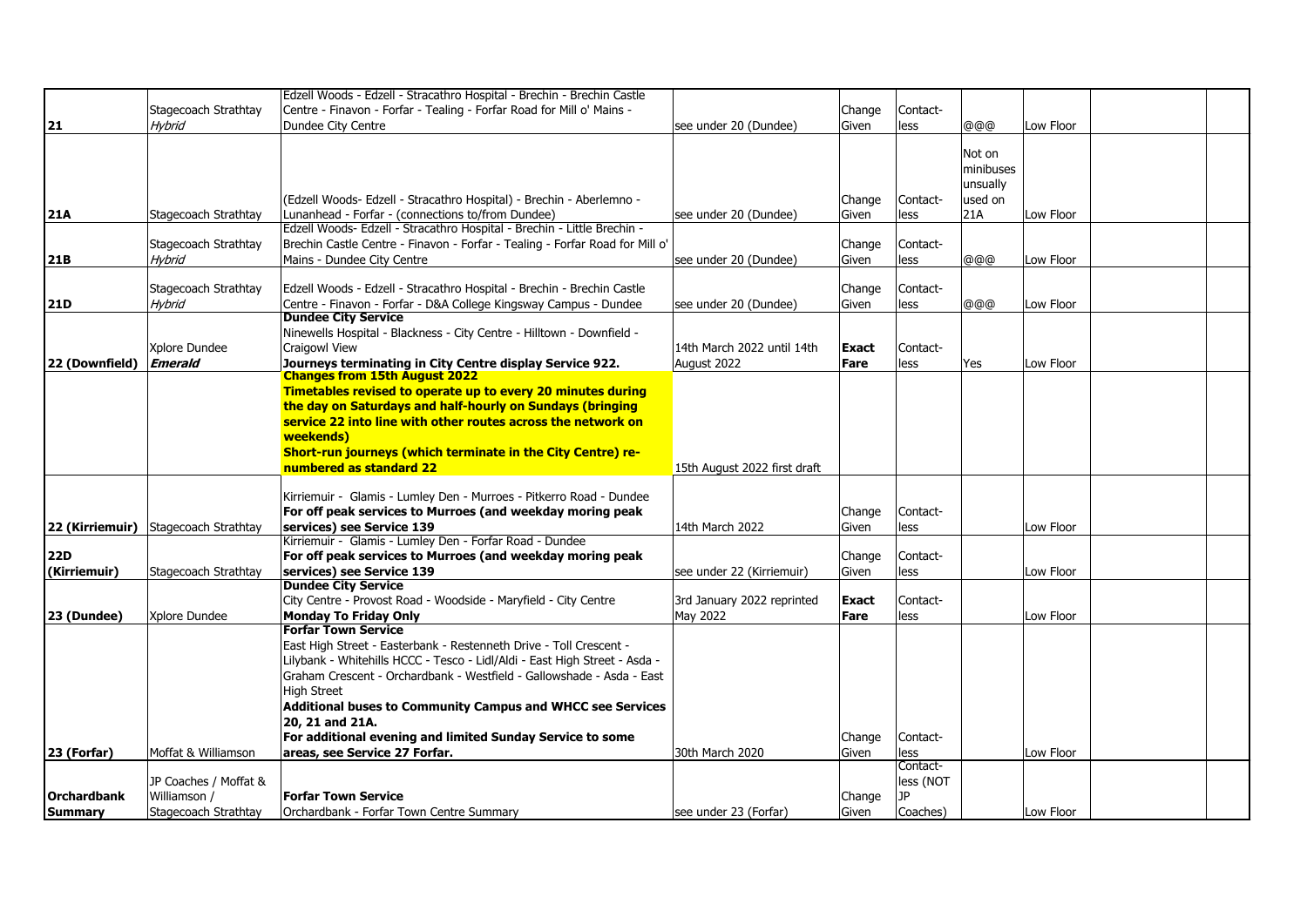|                   |                      |                                                                           |                              |              |          | Low Floor / |  |
|-------------------|----------------------|---------------------------------------------------------------------------|------------------------------|--------------|----------|-------------|--|
|                   |                      | Perth City Centre - Dunkeld Road - (SSE) - Bankfoot - Birnam and          |                              | Change       | Contact- | Coach with  |  |
| 23 (Perth)        | Stagecoach Perth     | Dunkeld - Ballinluig - Grandtully - Aberfeldy                             | 3rd August 2020              | Given        | less     | Lift        |  |
|                   |                      |                                                                           |                              |              |          | Low Floor / |  |
|                   |                      | Perth City Centre - Dunkeld Road - Luncarty - Stanley - Bankfoot -        |                              | Change       | Contact- | Coach with  |  |
| 23A (Perth)       | Stagecoach Perth     | Birnam and Dunkeld - Ballinluig - Grandtully - Aberfeldy                  | see under 23 (Perth)         | Given        | less     | Lift        |  |
|                   |                      | Perth - Dunkeld Road - Bankfoot - Ballinluig - Grandtully - Aberfeldy -   |                              |              |          | Low Floor / |  |
|                   |                      | Breadalbane Community Campus                                              |                              | Change       | Contact- | Coach with  |  |
| 23B (Perth)       | Stagecoach Perth     | <b>Schooldays Only</b>                                                    | see under 23 (Perth)         | Given        | less     | Lift        |  |
|                   |                      |                                                                           |                              |              |          | Low Floor / |  |
|                   |                      |                                                                           |                              | Change       | Contact- | Coach with  |  |
| 23X (Perth)       | Stagecoach Perth     | Inveralmond Bus Depot - Bankfoot - Ballinluig - Aberfeldy                 | see under 23 (Perth)         | Given        | less     | Lift        |  |
|                   |                      | (Perth / Aberfeldy by connection to/from Service 23) - Ballinluig -       |                              |              |          |             |  |
|                   |                      | (Pitlochry Medical Centre) - Pltlochry Town Centre and West End Car       |                              | Change       | Contact- |             |  |
| 24                | Stagecoach Perth     | Park for buses and trains - Moulin loop                                   | 3rd August 2020              | Given        | less     | Low Floor   |  |
|                   |                      |                                                                           |                              |              |          |             |  |
|                   |                      | Stonehaven (Mackie Academy)/Westfield Road/(Bus Depot) -                  |                              |              |          |             |  |
|                   |                      | Stonehaven Town Centre - Drumlithie - (Glenbervie - Auchenblae) -         |                              |              |          | Low Floor   |  |
|                   |                      | Fourdoun - Laurencekirk Town Centre - Luthermuir                          |                              | Change       | Contact- | Coach with  |  |
| 26                | Stagecoach Bluebird  | <b>Monday To Friday Only</b>                                              | see under 7 (Stonehaven)     | Given        | less     | Lift        |  |
|                   |                      | Perth City Centre - Dunkeld Road - (SSE) - Bankfoot - Birnam and          |                              |              |          | Low Floor   |  |
|                   |                      | Dunkeld - Ballinluig - (Pitlochry Medical Centre) - Pltlochry Town Centre |                              |              | Contact- | Coach with  |  |
|                   |                      |                                                                           |                              | Change       |          |             |  |
| <b>27 (Perth)</b> | Stagecoach Perth     | and West End Car Park for buses and trains - Moulin loop                  | see under 23 (Perth)         | Given        | less     | Lift        |  |
|                   |                      |                                                                           |                              |              |          |             |  |
|                   |                      | (Kirriemuir, Forfar Local eve/Sun or Forfar Asda) - Forfar - Easterbank - |                              |              |          |             |  |
|                   |                      | Craichie - Letham - Friockheim - Colliston - Arbroath (- Cliffburn)       |                              |              |          |             |  |
|                   |                      | Connects at Friockheim with Wishart's 141 (Monday to                      |                              | Change       | Contact- |             |  |
| 27 (Forfar)       | Stagecoach Strathtay | Saturday) - see under Services 35/140/141 for full timetables.            | 10th August 2020             | Given        | less     | Low Floor   |  |
|                   |                      |                                                                           |                              |              |          |             |  |
|                   |                      | (Kirriemuir, Forfar Local eve/Sun or Forfar Asda) - Forfar - Craichie -   |                              |              |          |             |  |
|                   |                      | Letham - Friockheim - Colliston - Arbroath (- Cliffburn)                  |                              |              |          |             |  |
|                   |                      | Connects at Friockheim with Wishart's 141 (Monday to                      |                              | Change       | Contact- |             |  |
| 27A (Forfar)      | Stagecoach Strathtay | Saturday) - see under Services 35/140/141 for full timetables.            | see under 27 (Forfar)        | Given        | less     | Low Floor   |  |
|                   |                      | Falkirk (daytime) or Alloa (evening) - Skinflats (daytime) or             |                              |              |          |             |  |
|                   |                      | Clackmannan (evening) - Kincardine - Blairhall - Wellwood - Dunfermline   |                              | Change       | Contact- |             |  |
| 28 (Alloa)        | Stagecoach Fife      | Queen Margaret Hospital                                                   | 18th February 2019           | Given        | less     | Low Floor   |  |
|                   |                      |                                                                           |                              |              |          |             |  |
|                   |                      | <b>Dundee City Service</b>                                                |                              |              |          |             |  |
|                   | Xplore Dundee        | Myrekirk - Lochee Bank Street - City Centre - Arbroath Road - Douglas     | 14th March 2022 until 14th   | <b>Exact</b> | Contact- |             |  |
| 28 (Dundee)       | Electric Emerald     | Journeys terminating in City Centre display Service 928.                  | August 2022                  | Fare         | less     | Low Floor   |  |
|                   |                      | <b>Changes from 15th August 2022</b>                                      |                              |              |          |             |  |
|                   |                      | Detour via Dunholm Road terminus withdrawn for route safety               |                              |              |          |             |  |
|                   |                      | and simplification                                                        |                              |              |          |             |  |
|                   |                      | Timetable revised to operate up to every 20 minutes during the            |                              |              |          |             |  |
|                   |                      | day on Saturdays (bringing service 28 into line with other                |                              |              |          |             |  |
|                   |                      | routes across the network)                                                |                              |              |          |             |  |
|                   |                      | Short-run journeys (which terminate in the City Centre) re-               |                              |              |          |             |  |
|                   |                      | numbered as standard 28                                                   | 15th August 2022 first draft |              |          |             |  |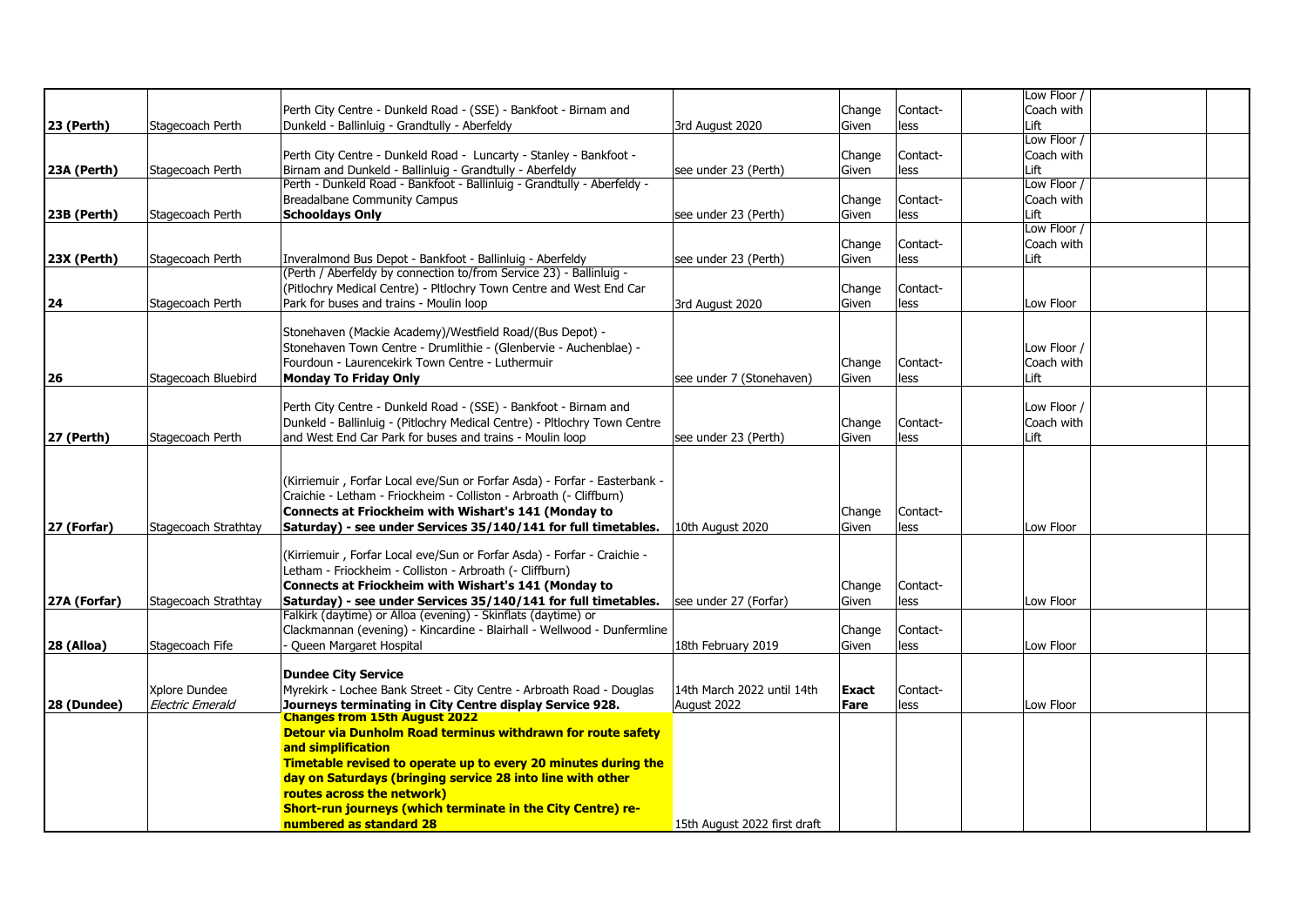|                |                                           | Laurencekirk (Mearns Academy) - Fettercairn - Edzell                                                                                                                                                                                                                                                               |                                                                                                               | Change               | Contact-         |           |  |
|----------------|-------------------------------------------|--------------------------------------------------------------------------------------------------------------------------------------------------------------------------------------------------------------------------------------------------------------------------------------------------------------------|---------------------------------------------------------------------------------------------------------------|----------------------|------------------|-----------|--|
| 29 (Edzell)    | Smith & Sons                              | <b>Schooldays Only</b>                                                                                                                                                                                                                                                                                             | 19th April 2021                                                                                               | Given                | less             | Low Floor |  |
|                |                                           | 29 (Montrose - Forfar) - full service actually ASP/29 - timetable is under that one                                                                                                                                                                                                                                |                                                                                                               |                      |                  |           |  |
|                |                                           | (Westway) - Arbroath - Cliffburn - Montrose -Brechin - Stracathro                                                                                                                                                                                                                                                  |                                                                                                               | Change               | Contact-         |           |  |
| 30 (Arbroath)  | Stagecoach Strathay                       | Hospital - (Edzell)                                                                                                                                                                                                                                                                                                | 10th January 2022                                                                                             | Given                | less             | Low Floor |  |
|                |                                           |                                                                                                                                                                                                                                                                                                                    |                                                                                                               | Change               | Contact-         |           |  |
| 30A (Arbroath) | Stagecoach Strathay                       | Arbroath - Warddykes - Montrose - Brechin - Stracathro or Edzell                                                                                                                                                                                                                                                   | see under 30 (Arbroath)                                                                                       | Given                | less             | Low Floor |  |
|                |                                           |                                                                                                                                                                                                                                                                                                                    |                                                                                                               | Change               | Contact-         |           |  |
| 30B (Arbroath) | Stagecoach Strathay                       | Arbroath - Cliffburn - Ferryden - Montrose - Brechin - Stracathro or Edzell see under 30 (Arbroath)                                                                                                                                                                                                                |                                                                                                               | Given                | less             | Low Floor |  |
|                |                                           |                                                                                                                                                                                                                                                                                                                    |                                                                                                               | Change               | Contact-         |           |  |
|                | <b>30C (Arbroath)</b> Stagecoach Strathay | Arbroath - Saltire Centre - Montrose - Borrowfield - Midgrip                                                                                                                                                                                                                                                       | see under 30 (Arbroath)                                                                                       | Given                | less             | Low Floor |  |
| 30 (Dundee)    | Moffat & Williamson                       | Ninewells Hospital - South Road - Myrekirk - The Sycamores (former Liff<br>Hospital) - Liff Village - Dykes Of Gray - Fowlis - Muirhead - Birkhill -<br>Myrekirk - South Road - Ninewells Hospital Clockwise Circular                                                                                              | 30th May 2022 - Angus<br>Council version<br>Includes Liff and Birkhill<br>Summaries                           | Change<br>Given      | Contact-<br>less | Low Floor |  |
|                |                                           |                                                                                                                                                                                                                                                                                                                    | <b>NEW 30th May 2022 -</b><br><b>Dundee City Council</b><br>version Denhead of Gray<br><b>Summary Leaflet</b> |                      |                  |           |  |
| 31 (Dundee)    | Moffat & Williamson                       | Ninewells Hospital - South Road - Myrekirk - Birkhill - Muirhead - Fowlis ·<br>Dykes of Gray - Liff Village - The Sycamores (former Liff Hospital) -<br>Myrekirk - South Road - Ninewells Hospital<br><b>Anti-Clockwise Circular</b>                                                                               | see under 30 (Dundee)                                                                                         | Change<br>Given      | Contact-<br>less | Low Floor |  |
|                |                                           | Dundee City Service                                                                                                                                                                                                                                                                                                | 14th March 2022 reprinted                                                                                     |                      |                  |           |  |
|                |                                           | City Centre - Pitkerro Road - Glenconnor Drive - Fintry Road - Fintry,                                                                                                                                                                                                                                             | May 2022 until 14th August                                                                                    | Exact                | Contact-         |           |  |
| 32             | Xplore Dundee                             | Findowrie Street                                                                                                                                                                                                                                                                                                   | 2022                                                                                                          | Fare                 | less             | Low Floor |  |
|                |                                           | <b>Changes from 15th August 2022</b><br><b>Extended into Morrisons (via Afton Way) during the day</b><br><b>Extension to Courthouse Square withdrawn</b>                                                                                                                                                           | 15th August 2022 first draft                                                                                  |                      |                  |           |  |
| 33             | Xplore Dundee                             | <b>Dundee City Service</b><br>City Centre - Pitkerro Road - Fountainblaeu Drive - Forfar Road for Mill o'<br>Mains - Jack Martin Way (some journeys) - Fintry Road - The Crescent                                                                                                                                  | 14th March 2022 reprinted<br>May 2022 until 14th August<br>2022                                               | <b>Exact</b><br>Fare | Contact-<br>less | Low Floor |  |
|                |                                           | <b>Changes From 15th August 2022</b><br><b>New timetable</b>                                                                                                                                                                                                                                                       | 15th August 2022 first draft                                                                                  |                      |                  |           |  |
| 34 (Brechin)   | Stagecoach Strathtay                      | Brechin Town Service<br>Clerk Street - Lidl - East Mill Brae - Drumlachie Loan - Park View - Clerk<br>Street - Trinity Road for Co-Op - Eddie Avenue - Provost Buchan Road -<br>Community Campus - Banks of Brechin - Clerk Street<br>Early Morning/Evening Services to East Mill Brae see Services<br>21/21A/21B. | 18th October 2021                                                                                             | Change<br>Given      | Contact-<br>less | Low Floor |  |
|                | Stagecoach Perth /                        | Perth - Dunkeld Road - (SSE) Luncarty - Stanley - (Spittalfield -                                                                                                                                                                                                                                                  |                                                                                                               | Change               | Contact-         |           |  |
| 34 (Perth)     | Stagecoach Strathtay                      | Blairgowrie)                                                                                                                                                                                                                                                                                                       | 10th August 2020                                                                                              | Given                | less             | Low Floor |  |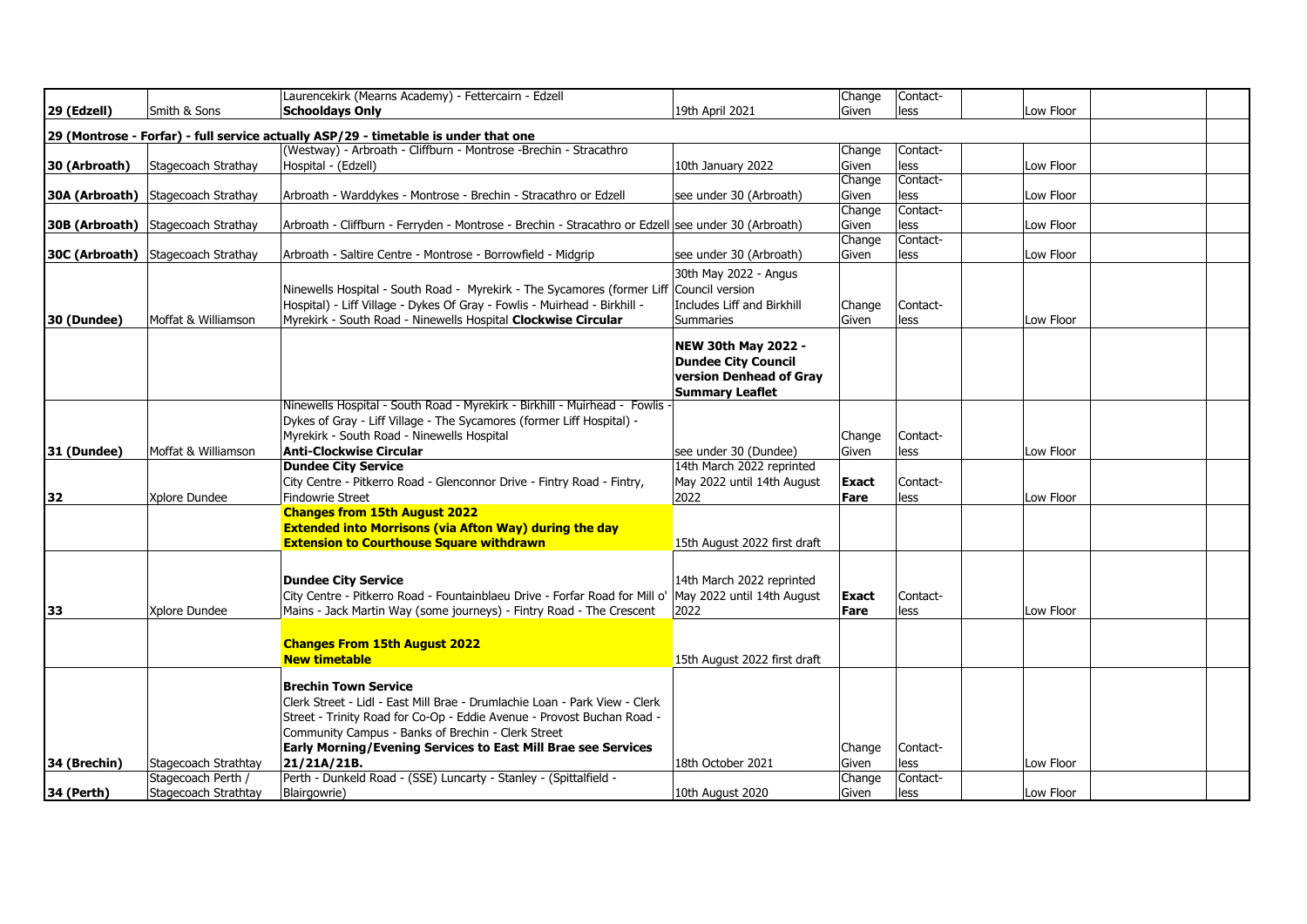|                                     |                       | Murray Royal Hospital - Perth - Tweedsmuir Western Edge - Luncarty -           |                        |        |          |           |                     |  |
|-------------------------------------|-----------------------|--------------------------------------------------------------------------------|------------------------|--------|----------|-----------|---------------------|--|
|                                     |                       | Stanley - (Spittalfield - Blairgowrie)                                         |                        |        |          |           |                     |  |
|                                     |                       | Sundays Only - for daytime sevice see 11 / 12 for Murray Royal                 |                        |        |          |           |                     |  |
|                                     |                       | Hospital, 14A for Tweedsmuir and Western Edge (also 14 for                     |                        |        |          |           |                     |  |
|                                     |                       |                                                                                |                        |        |          |           |                     |  |
|                                     |                       | Western Edge via Brughmuir) and 34 for Stanley and                             |                        | Change | Contact- |           |                     |  |
| 34C (Perth)                         | Stagecoach Perth      | Spittalfield.                                                                  | see under 34 (Perth)   | Given  | less     | Low Floor |                     |  |
|                                     |                       |                                                                                | September 2020         | Change | Contact- |           |                     |  |
| 35                                  | Wishart of Friockheim | Auchmithie - Seaton Estate Caravan Park - Arbroath                             | reprinted January 2022 | Given  | less     | Low Floor |                     |  |
|                                     |                       |                                                                                |                        |        |          |           |                     |  |
|                                     |                       | Glenrothes - Glenrothes Hospital - Falkland - Auchtermuchty - Newburgh         |                        |        |          |           |                     |  |
|                                     |                       | - Abernethy - Bridge of Earn - Edinburgh Road - Perth City Centre and          |                        |        |          |           |                     |  |
|                                     |                       | Bus Station - (Perth Schools or Perth Royal Infirmary)                         |                        |        |          |           |                     |  |
|                                     |                       | For evening services between Abernethy and Perth see Service                   |                        | Change | Contact- |           |                     |  |
| 36 (Abernethy) Stagecoach Fife      |                       | 56A.                                                                           | 16th August 2021       | Given  | less     | Low Floor |                     |  |
|                                     |                       | Arbroath - Arbilot - Carmylle - Parkgrove Crematorium - Friockheim-            |                        |        |          |           |                     |  |
|                                     |                       | (Guthrie)                                                                      |                        |        |          |           | For DRT section pre |  |
|                                     |                       | Parts of this Service is Demand Reponsive, which must be                       | 2nd June 2014          | Change | Contact- |           | book by telephone   |  |
| 36 (Guthrie)                        | JP Coaches            | booked before travelling.                                                      | reprinted July 2018    | Given  | less     | Low Floor | only 01307 461775   |  |
|                                     |                       |                                                                                |                        |        |          |           |                     |  |
|                                     |                       | Stirling - Plean - Forth Valley Hospital - Larbert - Falkirk (change buses     |                        |        |          |           |                     |  |
|                                     |                       | most of the week 38 to X38) - Laurieston - Polmont - Linlithgow -              |                        |        |          |           |                     |  |
|                                     |                       | Kirkliston - Edinburgh Zoo - Haymarket - Edinburgh City Centre                 |                        | Change | Contact- |           |                     |  |
| 38                                  | <b>First Midland</b>  | Limited Stop within City of Edinburgh                                          | 6th February 2022      | Given  | less     | Low Floor |                     |  |
|                                     |                       |                                                                                |                        |        |          |           |                     |  |
|                                     |                       | Saltire Centre & Warddykes - Arbroath - Ethiebeaton Park - Balgillo -          |                        |        |          |           |                     |  |
|                                     |                       | Dundee - (Perth Road - Ninewells Hospital - Technology Park Apollo Way         |                        | Change | Contact- |           |                     |  |
| 39                                  | Stagecoach Strathtay  | - Invergowire Station/Kingoodie/Errol Road/Main Street loop                    | 1st November 2021      | Given  | less     | Low Floor |                     |  |
|                                     |                       | Cupar - Kennoway - Cameron Hospital - Kirkcaldy                                |                        |        | Contact- |           |                     |  |
|                                     |                       | Evening & Sunday Service timed to connect with 42 to/from                      |                        |        | less     |           |                     |  |
|                                     |                       | Dundee outwith hours of Services 18 and X61. Also includes Bay 3rd August 2020 |                        | Change | (41/A/B) |           |                     |  |
| 41                                  | Stagecoach Fife       | Travel 18 for daytime options.                                                 | updated October 2020   | Given  | only)    | Low Floor |                     |  |
|                                     |                       | Leven Kennoway - Cameron Hospital - Kirkcaldy                                  |                        |        | Contact- |           |                     |  |
|                                     |                       | Evening & Sunday Service timed to connect with 42 to/from                      |                        |        | less     |           |                     |  |
|                                     |                       | Dundee outwith hours of Services 18 and X61. Also includes Bay                 |                        | Change | (41/A/B) |           |                     |  |
| 41A                                 | Stagecoach Fife       | Travel 18 for daytime options.                                                 | see under 41           | Given  | only)    | Low Floor |                     |  |
|                                     |                       | Cupar - Kennoway - Cameron Hospital - Leven                                    |                        |        | Contact- |           |                     |  |
|                                     |                       | Evening & Sunday Service timed to connect with 42 to/from                      |                        |        | less     |           |                     |  |
|                                     |                       | Dundee outwith hours of Services 18 and X61. Also includes Bav                 |                        | Change | (41/A/B) |           |                     |  |
| 41B                                 | Stagecoach Fife       | Travel 18 for daytime options.                                                 | see under 41           | Given  | only)    | Low Floor |                     |  |
|                                     |                       | <b>Arbroath Town Service</b>                                                   |                        | Change | Contact- |           |                     |  |
| 42 (Arbroath)                       | Stagecoach Strathtay  | Arbroath Church Bus Service                                                    | 3rd August 2020        | Given  | less     | Low Floor |                     |  |
|                                     |                       | Dundee Rail Station, City Centre & Bus Station (loop) - Tayport - St           |                        | Change | Contact- |           |                     |  |
| 42 (Dundee)                         | Stagecoach Fife       | Michaels - Balmullo - Cupar - Ladybank - Glenrothes                            | 25th January 2021      | Given  | less     | Low Floor |                     |  |
|                                     |                       | Dundee Rail Station, City Centre & Bus Station (loop) - Tayport - St           |                        |        |          |           |                     |  |
|                                     |                       | Michaels - Leuchars - Guardbridge - Strathkinness - St Andrews Bus             |                        |        |          |           |                     |  |
|                                     |                       | <b>Station</b>                                                                 |                        |        |          |           |                     |  |
|                                     |                       | Evening service provided by Moffat & Williamson - NOT                          |                        | Change | Contact- |           |                     |  |
| <b>42A (Dundee)</b> Stagecoach Fife |                       | Strathkinness or east end of Tayport loop                                      | see under 42 (Dundee)  | Given  | less     | Low Floor |                     |  |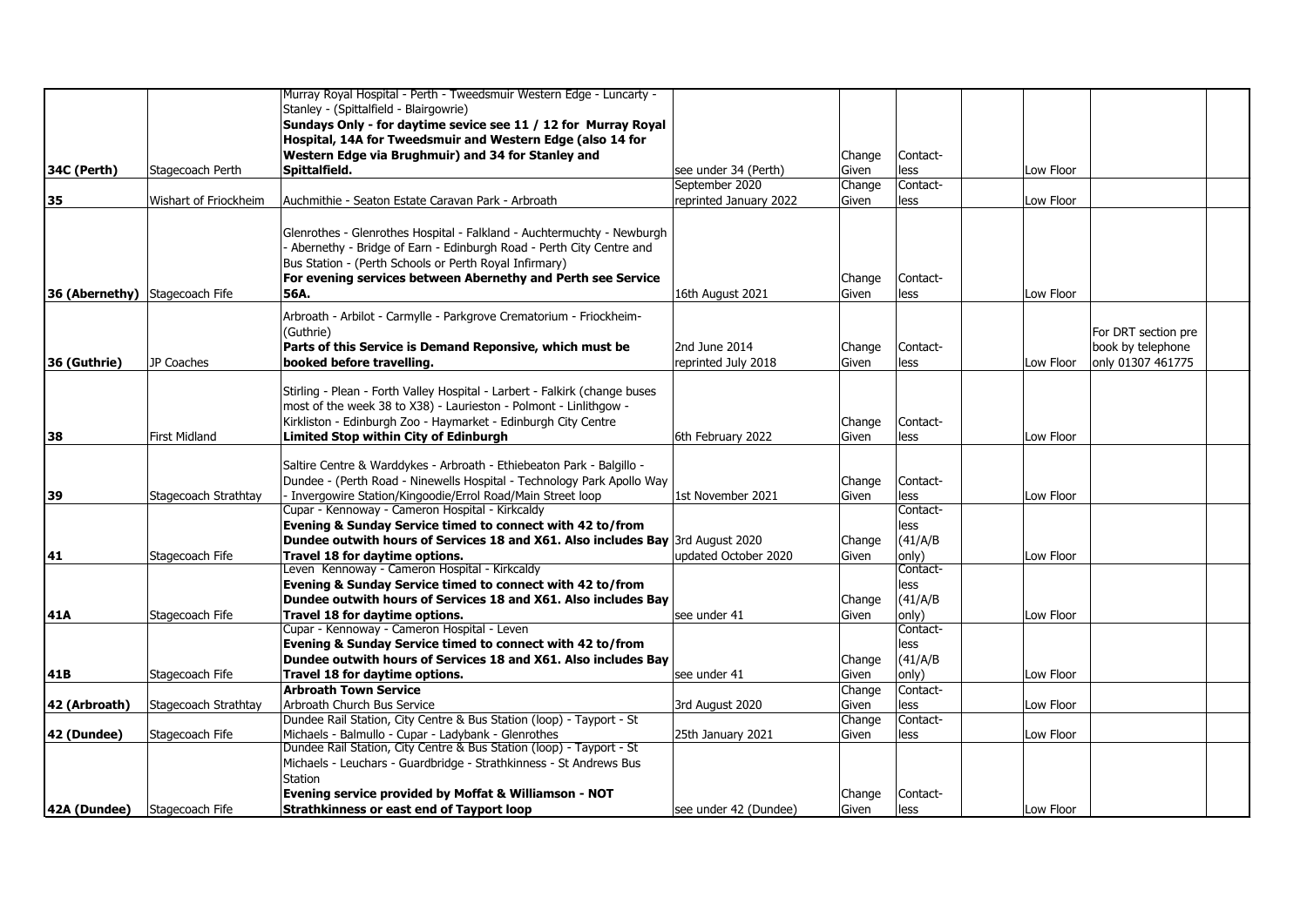| Dundee - Cupar |                      |                                                                                                                                                |                      | Change          | Contact- |           |  |
|----------------|----------------------|------------------------------------------------------------------------------------------------------------------------------------------------|----------------------|-----------------|----------|-----------|--|
| <b>Summary</b> | Stagecoach Fife      | Dundee - Cupar Summary of Services                                                                                                             | 25th January 2021    | Given           | less     | Low Floor |  |
|                |                      | <b>Arbroath Town Service</b>                                                                                                                   |                      |                 |          |           |  |
|                |                      | Bus Station - Cairnie Street - Kirkton - The Elms - Timmergreens - Bus                                                                         |                      | Change          | Contact- |           |  |
| 43             | Stagecoach Strathtay | Station                                                                                                                                        | 3rd August 2020      | Given           | less     | Low Floor |  |
|                |                      | <b>Arbroath Town Service</b>                                                                                                                   |                      |                 |          |           |  |
|                |                      | Bus Station - Morrisons - Kirkton - The Elms - Timmergreens - Bus                                                                              |                      | Change          | Contact- |           |  |
| 43A            | Stagecoach Strathtay | Station                                                                                                                                        | see under 43         | Given           | less     | Low Floor |  |
|                |                      | <b>Arbroath Town Service</b>                                                                                                                   |                      | Change          | Contact- |           |  |
| 43B            | Stagecoach Strathtay | Bus Station - Cairnie Street - Kirkton - The Elms - Bus Station                                                                                | see under 43         | Given           | less     | Low Floor |  |
|                |                      | <b>Arbroath Town Service</b>                                                                                                                   |                      |                 |          |           |  |
|                |                      | Bus Station - Cairnie Street - Kirkton - The Elms - Timmergreens -                                                                             |                      | Change          | Contact- |           |  |
| 43C            | Stagecoach Strathtay | Charles Avenue - Bus Station                                                                                                                   | see under 43         | Given           | less     | Low Floor |  |
|                |                      | <b>Arbroath Town Service</b>                                                                                                                   |                      |                 |          |           |  |
|                |                      | Timmergreens - Charles Avenue - Bus Station - Cliffburn                                                                                        |                      |                 |          |           |  |
|                |                      | <b>Evening &amp; Sundays Only</b><br>For more Cliffburn buses see Services 27 and 30.                                                          |                      |                 |          |           |  |
|                |                      |                                                                                                                                                |                      |                 |          |           |  |
|                |                      | Timmergreens during the day is covered by 43 on the<br>Timmergreens loop and 73/73A to Charles Avenue, while                                   |                      |                 | Contact- |           |  |
| 44             | Stagecoach Strathtay | Cliffburn is covered by 27 and 30.                                                                                                             | 3rd August 2020      | Change<br>Given | less     | Low Floor |  |
|                |                      |                                                                                                                                                |                      |                 |          |           |  |
|                |                      | Crieff Town Service (Mon-Sat) by Sweeny's Garage                                                                                               |                      |                 |          |           |  |
|                |                      | Crieff Hospital - Crieff Visitor Centre - Aldi - High Street - Strathearn                                                                      |                      |                 |          |           |  |
|                |                      | Court - James Square - Crieff Hospital - High Street - Turlem Road -                                                                           |                      |                 |          |           |  |
|                |                      | Strathearn Community Campus - Corlundy Crescent - Duchlage Court -                                                                             |                      |                 |          |           |  |
|                |                      | Brioch Road - Crieff Hospital - High Street - Leadenflower Road -                                                                              |                      |                 |          |           |  |
|                |                      | Strathern Community Campus - Glenearn Court - James Square - Crieff                                                                            |                      |                 |          |           |  |
|                |                      | Hospital                                                                                                                                       |                      | Change          |          |           |  |
|                |                      | For more buses to Crieff Visitor Centre see Service 15A.                                                                                       |                      | Given           |          | Low Floor |  |
|                |                      |                                                                                                                                                |                      |                 |          |           |  |
|                |                      | Crieff Town Service (Tues Wed Fri) by Burnbrae Garage<br>James Square - Crieff Hospital - Sauchie Road - Highland Crescent -                   |                      |                 |          |           |  |
|                |                      | Turretbank Drive - Milnab Street - High Street - Strathearn Community                                                                          |                      |                 |          |           |  |
|                |                      | Campus - Glenearn Court - James Square - Crieff Hospital - continues to                                                                        |                      |                 |          |           |  |
|                |                      | Aldi on some journeys as 46                                                                                                                    |                      | Change<br>Given |          | Low Floor |  |
|                |                      |                                                                                                                                                |                      |                 |          |           |  |
|                |                      |                                                                                                                                                |                      |                 |          |           |  |
|                | Burnbrae Garage /    |                                                                                                                                                |                      |                 |          |           |  |
|                | Docherty's Midland   | <b>Crieff Town Service (Thursdays) by Dochertys Midland Coaches</b>                                                                            |                      |                 |          |           |  |
|                | Coaches /            | High Street - Ochilview Gardens - Inchbrakie Drive - Turlem Road -                                                                             |                      | Change          |          |           |  |
| 45             | Sweeny's Garage      | Leadenflower Place - High Street<br><b>Arbroath Town Services</b>                                                                              | 10th October 2019    | Given           |          | Low Floor |  |
|                |                      |                                                                                                                                                |                      | Change          |          |           |  |
| 46 (Arbroath)  | JP Coaches           | Aikman Road - Bus Station                                                                                                                      | reprinted April 2020 | Given           |          | Low Floor |  |
|                |                      |                                                                                                                                                |                      |                 |          |           |  |
| 46 (Crieff)    | Burnbrae Garage      | (Burnbrae Garage - Gorthy Toll - Madderty) - Fowlis Wester - New Fowlis<br>Milton of Cultoguhey - Crieff Hospital, Town Centre and Superstores | 10th October 2019    | Change<br>Given |          | Low Floor |  |
|                |                      | <b>Montrose Town Services</b>                                                                                                                  |                      | Change          | Contact- |           |  |
| 47             | Stagecoach Strathtay | Ferryden - Town Centre - Borrowfield - Hillside                                                                                                | 10th January 2022    | Given           | less     | Low Floor |  |
|                |                      |                                                                                                                                                |                      |                 |          |           |  |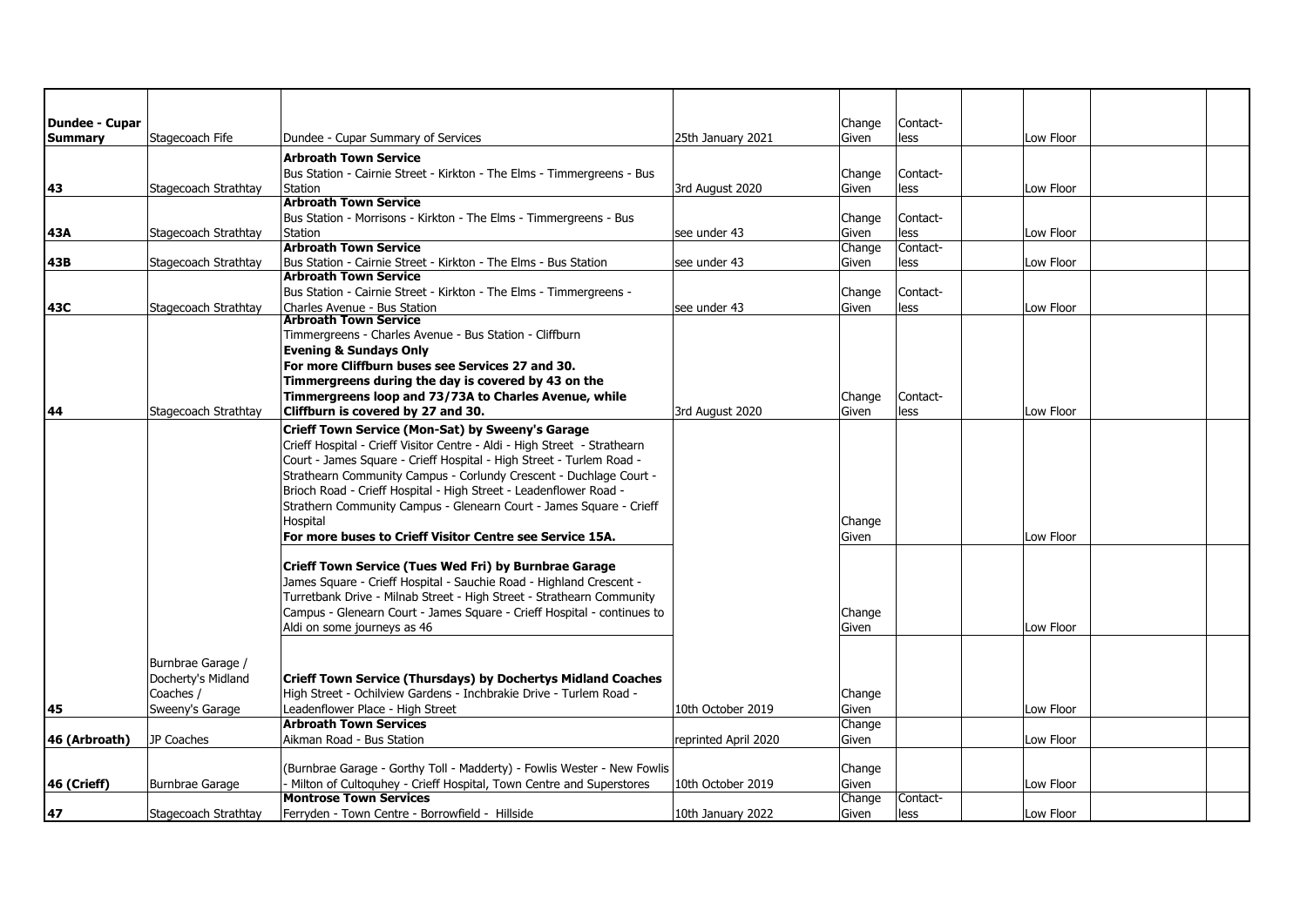|                |                                   | Hillside of Hedderwick - Montrose Academy                                                                                                                                                                                                                                                                                                                                                                                                                                                                  |                                                     | Change          | Contact-         |                                   |  |
|----------------|-----------------------------------|------------------------------------------------------------------------------------------------------------------------------------------------------------------------------------------------------------------------------------------------------------------------------------------------------------------------------------------------------------------------------------------------------------------------------------------------------------------------------------------------------------|-----------------------------------------------------|-----------------|------------------|-----------------------------------|--|
| 47A            | Stagecoach Strathtay              | <b>Schooldavs Only</b>                                                                                                                                                                                                                                                                                                                                                                                                                                                                                     | see under 47                                        | Given           | less             | Low Floor                         |  |
|                |                                   | Hillside - Forties Road - Montrose Academy                                                                                                                                                                                                                                                                                                                                                                                                                                                                 |                                                     | Change          | Contact-         |                                   |  |
| 47B            | Stagecoach Strathtay              | <b>Schooldays Only</b>                                                                                                                                                                                                                                                                                                                                                                                                                                                                                     | see under 47                                        | Given           | less             | Low Floor                         |  |
|                | Docherty's Midland<br>Coaches for |                                                                                                                                                                                                                                                                                                                                                                                                                                                                                                            |                                                     |                 |                  |                                   |  |
| 49             | Auchterarder                      |                                                                                                                                                                                                                                                                                                                                                                                                                                                                                                            | 30th May 2022 - ACBUG                               | Change          |                  |                                   |  |
| (Auchterarder) | Community Bus Group               | <b>Auchterarder Town Service</b>                                                                                                                                                                                                                                                                                                                                                                                                                                                                           | version with new route map                          | Given           |                  | Low Floor                         |  |
|                |                                   | Service 49A Withdrawn                                                                                                                                                                                                                                                                                                                                                                                                                                                                                      | 30th May 2022 - ACBUG<br>version scanned from paper |                 |                  |                                   |  |
|                |                                   |                                                                                                                                                                                                                                                                                                                                                                                                                                                                                                            | copy                                                |                 |                  |                                   |  |
| 50             | JP Coaches                        | Red Lion Caravan Park - Bus Station                                                                                                                                                                                                                                                                                                                                                                                                                                                                        | see under 46 (Arbroath)                             | Change<br>Given |                  | Low Floor                         |  |
| 51 (Abernyte)  | Stagecoach Strathtay              | Abernyte - Kinnaird - Inchture- Rait - Inchmichael - Glendoick -<br>Glencarse - Walnut Grove - Perth - Perth Royal Infirmary<br><b>Tuesdays and Thursdays Only</b>                                                                                                                                                                                                                                                                                                                                         | 3rd August 2020                                     | Change<br>Given | Contact-<br>less | Low Floor /<br>Coach with<br>Lift |  |
| 51 (Cowie)     | <b>First Midland</b>              | (Clackmannan) - Alloa - Tullbody - Stirling - Springkerse - Braehead -<br>Bannockburn - Cowie<br>Buses not starting from Clackmannan will start from Stirling via<br>the Hillfoots as Service 52.                                                                                                                                                                                                                                                                                                          | 24th January 2022                                   | Change<br>Given | Contact-<br>less | Low Floor                         |  |
| 51 (Dundee)    | Moffat & Williamson               | Dundee City Centre - Milnbank Road - Charleston Drive - Ninewells<br>Hospital - South Road (Sunday) / Gowrie Park (Monday-Saturday) -<br>Myrekirk - Liff Village - Liff Church - The Sycamores (former Liff Hospital)<br>- Dykes of Gray (Not Sunday) - Fowlis - Muirhead - Piperdam (Sundays<br>Only) - Muirhead - Birkhill - Myrekirk - South Road (Sunday) / Gowrie<br>Park (Monday-Saturday) - Ninewells Hospital - Charleston Drive -<br>Milnbank Road - Dundee City Centre Clockwise Circular        | see under 30 (Dundee)                               | Change<br>Given | Contact-<br>less | Low Floor                         |  |
| 51 (Dundee)    | Moffat & Williamson               | Dundee City Centre - Milnbank Road - Charleston Drive - Ninewells<br>Hospital - South Road (Sunday) / Gowrie Park (Monday-Saturday) -<br>Myrekirk - The Sycamores (former Liff Hospital) - Dykes of Gray (Not<br>Sunday) - Liff Church - Fowlis - Liff - Muirhead - Piperdam (Sundays<br>Only) - Muirhead - Birkhill - Myrekirk - South Road (Sunday) / Gowrie<br>Park (Monday-Saturday) - Ninewells Hospital - Charleston Drive -<br>Milnbank Road - Dundee City Centre<br><b>Anti-Clockwise Circular</b> | see under 30 (Dundee)                               | Change<br>Given | Contact-<br>less | Low Floor                         |  |
| 52 (Alloa)     | <b>First Midland</b>              | Stirling - Menstrie - Alva - Tullibody - Sauchie - Alloa<br>After arriving in Alloa, most journeys return to Stirling via<br><b>Tullibody as Service 51.</b>                                                                                                                                                                                                                                                                                                                                               | see under 51 (Alloa)                                | Change<br>Given | Contact-<br>less | Low Floor                         |  |
| 52 (Montrose)  | Stagecoach Strathtay              | <b>Montrose Town Service</b><br>Forties Road - Borrowfield - Glens - High Street, Town Centre - Dorward<br>Road - India Street - Links Health Centre - Trail Terrace - Town Centre -<br>Glens - Borrowfield - Forties Road                                                                                                                                                                                                                                                                                 | 12th July 2021                                      | Change<br>Given | Contact-<br>less | Low Floor                         |  |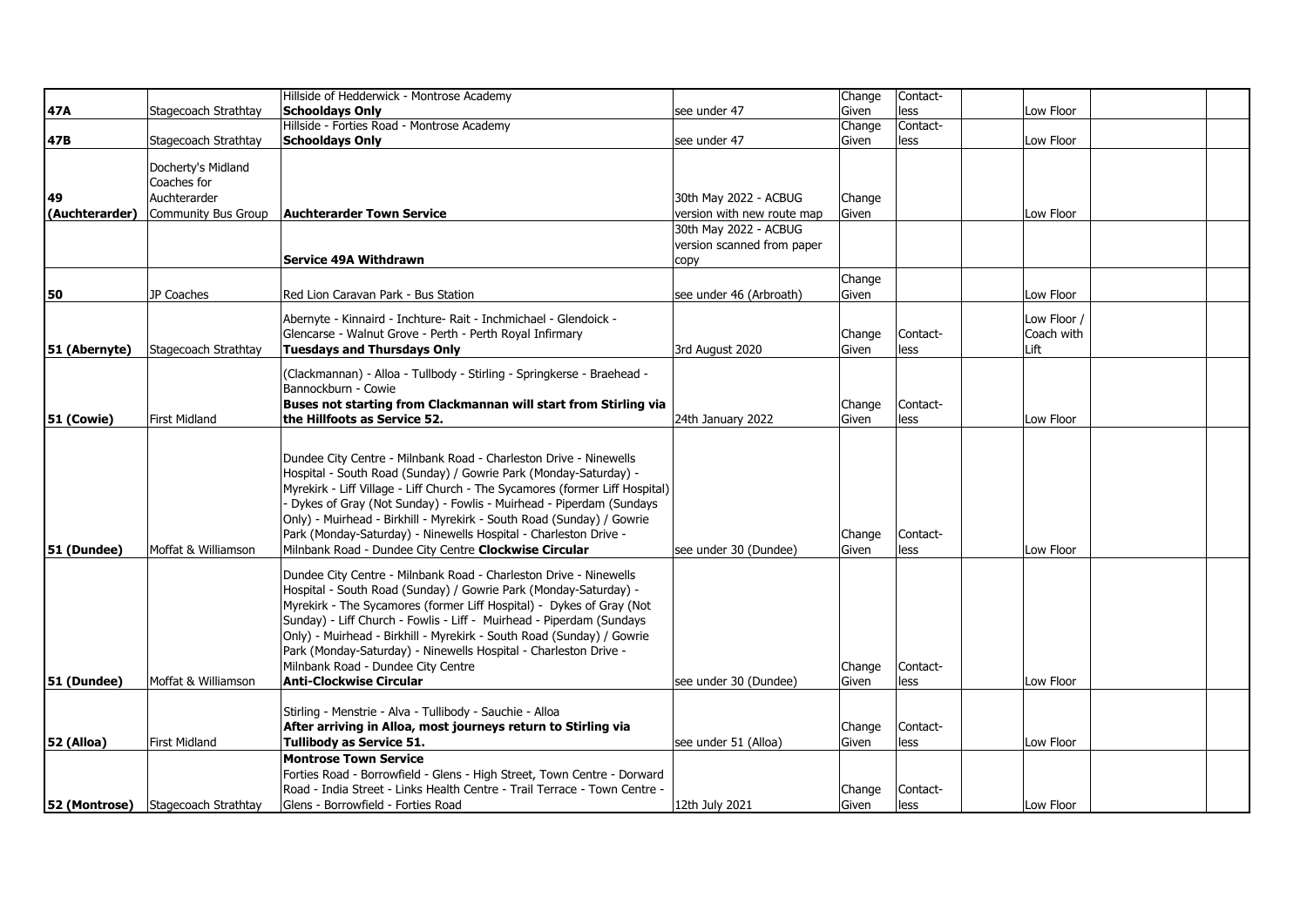|                    |                                        | City Centre - Camperdown Park                                              |                             | Change                   | Contact- |             |  |
|--------------------|----------------------------------------|----------------------------------------------------------------------------|-----------------------------|--------------------------|----------|-------------|--|
| 53                 | Xplore Dundee                          | <b>Camperdown Food &amp; Flower Show Days Only</b>                         | To Be Confirmed for 2022    | Given                    | less     | Low Floor   |  |
|                    |                                        |                                                                            |                             |                          |          |             |  |
|                    |                                        | <b>Stirling City Service</b>                                               | 10th January 2022           | Change                   | Contact- |             |  |
| 54                 | First Midland                          | Stirling University - Bridge of Allan - Cornton - Stirling Bus Station     | reprinted 24th January 2022 | Given                    | less     | Low Floor   |  |
|                    |                                        |                                                                            |                             | Change                   |          |             |  |
| 55 (Glenfarg)      | Earnside Coaches                       | Glenfarg - Milnathort - Kinross                                            | April 2021                  | Given                    |          | Low Floor   |  |
|                    |                                        | Fallin - Springkerse - Stirling                                            |                             |                          |          |             |  |
|                    | John Ferguson                          | <b>Monday To Friday</b>                                                    |                             |                          |          |             |  |
| 55 (Stirling)      | Minibus Hire                           | For Saturday and Evening or additional journeys see F16.                   | 4th May 2021                | Change<br>Given          |          | Low Floor   |  |
|                    |                                        |                                                                            |                             |                          |          |             |  |
|                    |                                        |                                                                            |                             |                          |          | Low Floor / |  |
|                    |                                        |                                                                            |                             |                          |          | Coach Low   |  |
|                    |                                        |                                                                            |                             |                          |          | Floor /     |  |
|                    | Stagecoach Fife /                      | Perth Bus Station & City Centre - Bridge of Earn - (Oudenardle) Glenfarg   |                             | Change                   | Contact- | Coach with  |  |
| 56                 | Stagecoach Perth                       | (Milnathort - Kinross)                                                     | 25th January 2021           | Given                    | less     | Lift        |  |
|                    |                                        |                                                                            |                             |                          |          | Low Floor   |  |
|                    |                                        |                                                                            |                             |                          |          | Coach Low   |  |
|                    |                                        |                                                                            |                             |                          |          | Floor /     |  |
|                    |                                        | Perth Bus Station & City Centre - Edinburgh Road - Bridge of Earn -        |                             | Change                   | Contact- | Coach with  |  |
| 56A                | Stagecoach Perth                       | Abernethy - Glenfarg - (Milnathort - Kinross)                              | see under 56                | Given                    | less     | Lift        |  |
|                    |                                        |                                                                            |                             |                          |          | Low Floor / |  |
|                    |                                        |                                                                            |                             |                          |          | Coach Low   |  |
|                    |                                        |                                                                            |                             |                          |          | Floor /     |  |
|                    | Stagecoach Fife /                      | Perth Bus Station & City Centre - Craigie - Moncrieffe - Bridge of Earn -  |                             | Change                   | Contact- | Coach with  |  |
| 56B                | Stagecoach Perth                       | (Abernethy) - Glenfarg - Milnathort - Kinross                              | see under 56                | Given                    | less     | Lift        |  |
|                    |                                        | Dundee Bus Station and City Centre - Lochee Road - Dryburgh -              |                             | Change                   |          |             |  |
|                    |                                        | Camperdown Gate - Birkhill - Auchterhouse Toll - Newtyle - Meigle -        |                             | Given                    |          |             |  |
|                    | Stageoach Strathtay /                  | Alyth - (Rattray Ferguson Park) - Blairgowrie - Coupar Angus - Burrleton   |                             | $(SS)$ /                 |          |             |  |
|                    | Xplore Dundee                          | Kinrossie Village - Perth Airport - Scone - Bridgend - Perth Bus Station & |                             | <b>Exact</b>             |          |             |  |
| 57                 | (weekend evenings                      | City Centre (- Aviva)                                                      |                             | Fare                     | Contact- |             |  |
| (Blairgowrie)      | only)                                  | Aviva journeys operate Monday to Friday Only.                              | 3rd August 2020             | (XD)                     | less     | Low Floor   |  |
|                    |                                        | Dundee Bus Station and City Centre - Lochee Road - Dryburgh -              |                             | Change<br>Given          |          |             |  |
|                    |                                        | Camperdown Gate - Birkhill - Auchterhouse Toll - Newtyle - Meigle -        |                             |                          |          |             |  |
|                    | Stageoach Strathtay /<br>Xplore Dundee | Alyth - (Rattray Ferguson Park) - Blairgowrie - Coupar Angus - Burrleton   |                             | $(SS)$ /<br><b>Exact</b> |          |             |  |
|                    | (weekend evenings                      | Kinrossie Village - Perth Airport - Scone - Bridgend - Perth Bus Station & |                             |                          |          |             |  |
| 57A                |                                        | City Centre                                                                |                             | Fare<br>(XD)             | Contact- |             |  |
| (Blairgowrie)      | only)                                  | Rattray Ferguson Park - Blairgowrie - Coupar Angus - Burrleton -           | see under 57                |                          | less     | Low Floor   |  |
| 57C                |                                        | Kinrossie Road End -Perth Airport - Scone - Bridgend - Perth City Centre - |                             | Change                   | Contact- |             |  |
| (Blairgowrie)      | Stagecoach Strathtay                   | Perth College                                                              | see under 57                | Given                    |          | Low Floor   |  |
|                    | Stagecoach Strathtay                   |                                                                            |                             |                          | less     |             |  |
| Dundee -           | (NOT including XD                      |                                                                            |                             |                          |          |             |  |
| <b>Blairgowrie</b> | weekend evening                        |                                                                            |                             | Change                   | Contact- |             |  |
| Summary            | services)                              | Dundee - Blairgowrie Summary                                               | 3rd August 2020             | Given                    | less     | Low Floor   |  |
|                    |                                        |                                                                            |                             |                          |          |             |  |
|                    |                                        |                                                                            |                             |                          |          |             |  |
|                    |                                        | <b>Stirling City Service</b>                                               | 10th January 2022           | Change                   | Contact- |             |  |
| 57 (Stirling)      | First Midland                          | Raploch - Stirling - Stirling Community Hospital - St Ninians              | reprinted 24th January 2022 | Given                    | less     | Low Floor   |  |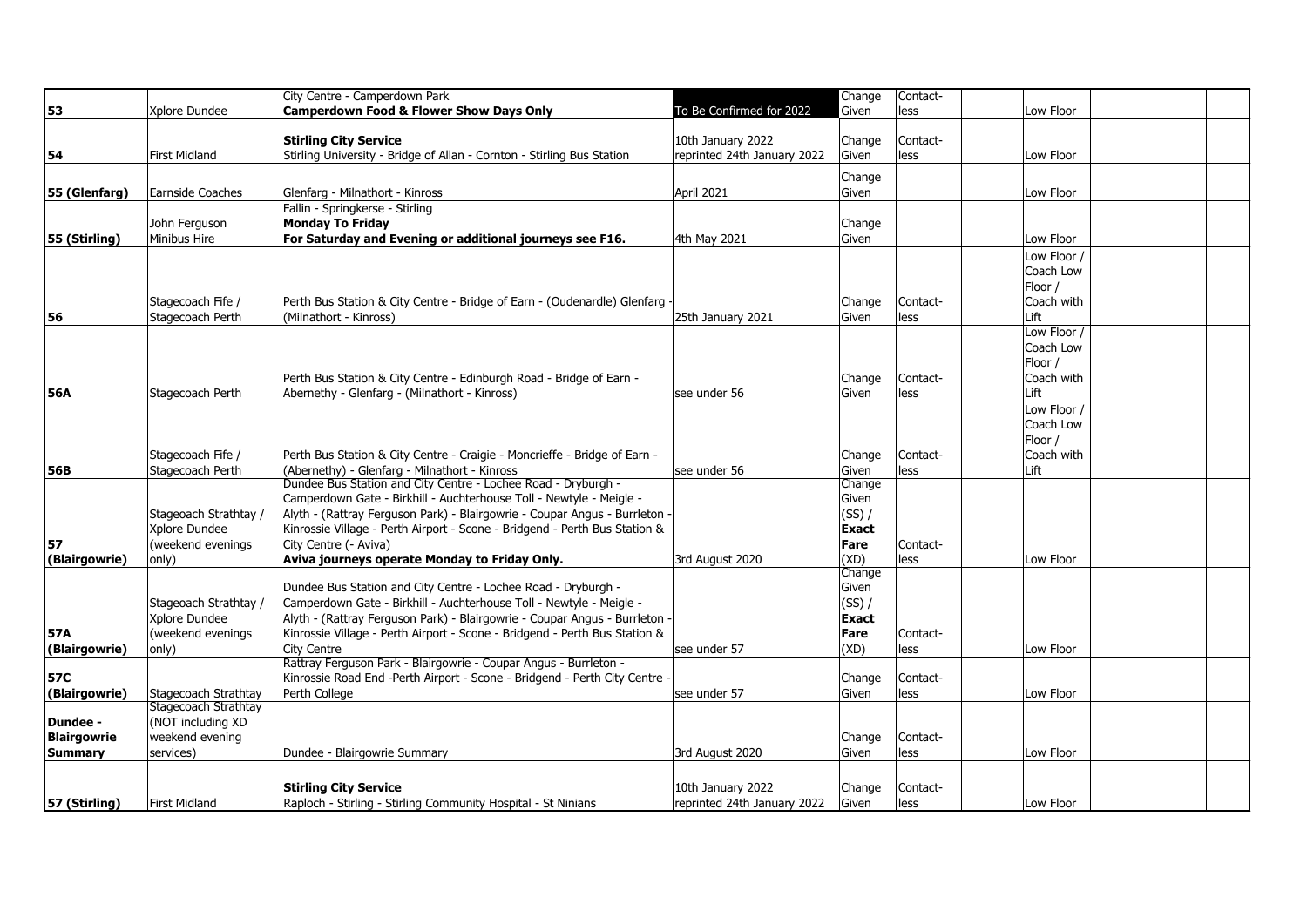|                    |                       |                                                                            |                             |              |          | Low Floor / |  |
|--------------------|-----------------------|----------------------------------------------------------------------------|-----------------------------|--------------|----------|-------------|--|
|                    |                       | Perth - Bridgend - Scone Palace Road End - Old Scone - Wolfhill -          |                             | Change       | Contact- | Coach with  |  |
| 58                 | Stagecoach Strathtay  | (Guildtown - Mekileour - Carsie - Blairgowrie)                             | 3rd August 2020             | Given        | less     | Lift        |  |
|                    |                       |                                                                            |                             |              |          | Low Floor / |  |
|                    |                       | Perth - Bridgend - Scone Palace Road End - Old Scone - Wolfhill -          |                             | Change       | Contact- | Coach with  |  |
| <b>58A</b>         | Stagecoach Strathtay  | (Guildtown - Mekileour - Carsie - Blairgowrie)                             | see under 58                | Given        | less     | Lift        |  |
|                    |                       |                                                                            |                             | Change       |          |             |  |
|                    |                       |                                                                            |                             | Given        |          |             |  |
|                    | Stageoach Strathtay / |                                                                            |                             | $(SS)$ /     |          |             |  |
|                    | Xplore Dundee         |                                                                            |                             | <b>Exact</b> |          |             |  |
|                    | (weekend evenings     |                                                                            |                             | Fare         | Contact- |             |  |
|                    |                       |                                                                            |                             |              |          | Low Floor   |  |
| 59 (Dundee)        | only)                 | Dundee - Birkhill - Piper Dam - Coupar Angus - Blairgowrie                 | 3rd August 2020             | (XD)         | less     |             |  |
|                    |                       |                                                                            |                             |              |          |             |  |
|                    |                       |                                                                            |                             |              |          |             |  |
|                    |                       | Stirling - Blair Drummond Safai Park - Doune - Deanston - Buychany -       | 10th January 2022           | Change       | Contact- |             |  |
| 59 (Stirling)      | <b>First Midland</b>  | Callander                                                                  | reprinted 24th January 2022 | Given        | less     | Low Floor   |  |
|                    |                       |                                                                            |                             | Change       | Contact- |             |  |
| 60                 | Stagecoach Strathtay  | Blairgowrie - Kinloch - Butterstone - Dunkeld - (Dalguise - Aberfeldy)     | 3rd August 2020             | Given        | less     | Low Floor   |  |
|                    |                       |                                                                            |                             |              |          |             |  |
|                    |                       | <b>Blairgowrie Town Service</b>                                            |                             |              |          |             |  |
|                    |                       | Wellmeadow - Perth Road or Coupar Angus Road - Carsie or Golf Course       |                             |              |          |             |  |
|                    |                       | Road - Perth Road - Ardblair Medical Centre - Blair High Street -          |                             |              |          |             |  |
|                    |                       | Wellmeadow - Rattary High Street - Ferguson Park - Balmoral Road -         |                             |              |          |             |  |
|                    |                       | Arbroath Road - Old Mill Road - Haugh Road - Wellmeadow - Ardblair         |                             |              |          |             |  |
|                    |                       | Medical Centre - Blairgowrie High School - Clova Avenue - Smithfield       |                             |              |          |             |  |
|                    |                       | Crescent - Berrydale Road - Emma Street - Grant Road - Blair High          |                             | Change       | Contact- |             |  |
| 63                 | Stagecoach Strathtay  | Street - Wellmeadow                                                        | 3rd August 2020             | Given        | less     | Low Floor   |  |
|                    |                       | Kinross - Milnathort - Burnside - Auchtermuchty - Kettlebridge - Toftfhill |                             | Change       | Contact- |             |  |
| 66                 | Moffat & Williamson   | Glenrothes                                                                 | 4th January 2021            | Given        | less     | Low Floor   |  |
|                    |                       |                                                                            |                             | Change       | Contact- |             |  |
| 66A                | Moffat & Williamson   | Glenrothes - Burnside - Bridge of Earn - Perth                             | see under 66                | Given        | less     | Low Floor   |  |
| A91                |                       |                                                                            |                             |              |          |             |  |
| <b>Connections</b> |                       | Summary of connections making up former Service 23                         |                             |              |          |             |  |
| <b>Summary</b>     | Various Operators     | Includes all services Dollar - Tullibody/Stirling                          | work in progress            |              |          |             |  |
|                    |                       | Cupar - Adamson Hospital - Rathillet - Kilmany - Gauldry (some             |                             |              |          |             |  |
|                    |                       | journeys) - Woirmit - Newport - Tayport - St Michaels - Balmullo - Dairsie |                             | Change       | Contact- |             |  |
| <b>69 (Cupar)</b>  | Moffat & Williamson   | - Trading Estate - Cupar Anticlockwise Circle                              | 10th August 2020            | Given        | less     | Low Floor   |  |
|                    |                       | Cupar - Trading Estate - Dairsie - Balmullo - St Michaels - Tayport -      |                             |              |          |             |  |
|                    |                       | Newport - Wormit - Gauldry (some journeys) - Kilmany - Rathillet -         |                             | Change       | Contact- |             |  |
| 70 (Cupar)         | Moffat & Williamson   | Adamson Hospital - Cupar Anticlockwise Circle                              | see under 69 (Cupar)        | Given        | less     | Low Floor   |  |
|                    |                       | Services 69/70 does NOT serve Tayport Shanwell Road South                  |                             | Change       | Contact- |             |  |
|                    |                       | turning circle.                                                            |                             | Given        | less     | Low Floor   |  |
|                    |                       |                                                                            |                             |              |          |             |  |
|                    |                       | <b>Perth City Service</b>                                                  |                             |              |          |             |  |
|                    |                       | Inveralmond - Moncrieffe - City Centre - North Muirton                     |                             | Change       | Contact- |             |  |
| <b>70 (Perth)</b>  | Stagecoach Perth      | <b>Early Mornings Only</b>                                                 | 3rd August 2020             | Given        | less     | Low Floor   |  |
|                    |                       | Ardblair Medical Centre - Blairgowrie - Ballintium - Kirkmichael - Bridge  |                             |              |          |             |  |
| 71                 |                       | of Cally - Spittal of Glenshee (Wednesday or Saturday) or Tarvie Road      |                             | Change       | Contact- |             |  |
| (Blairgowrie)      | Stagecoach Strathtay  | End (other days)                                                           | 3rd August 2020             | <b>Given</b> | less     | Low Floor   |  |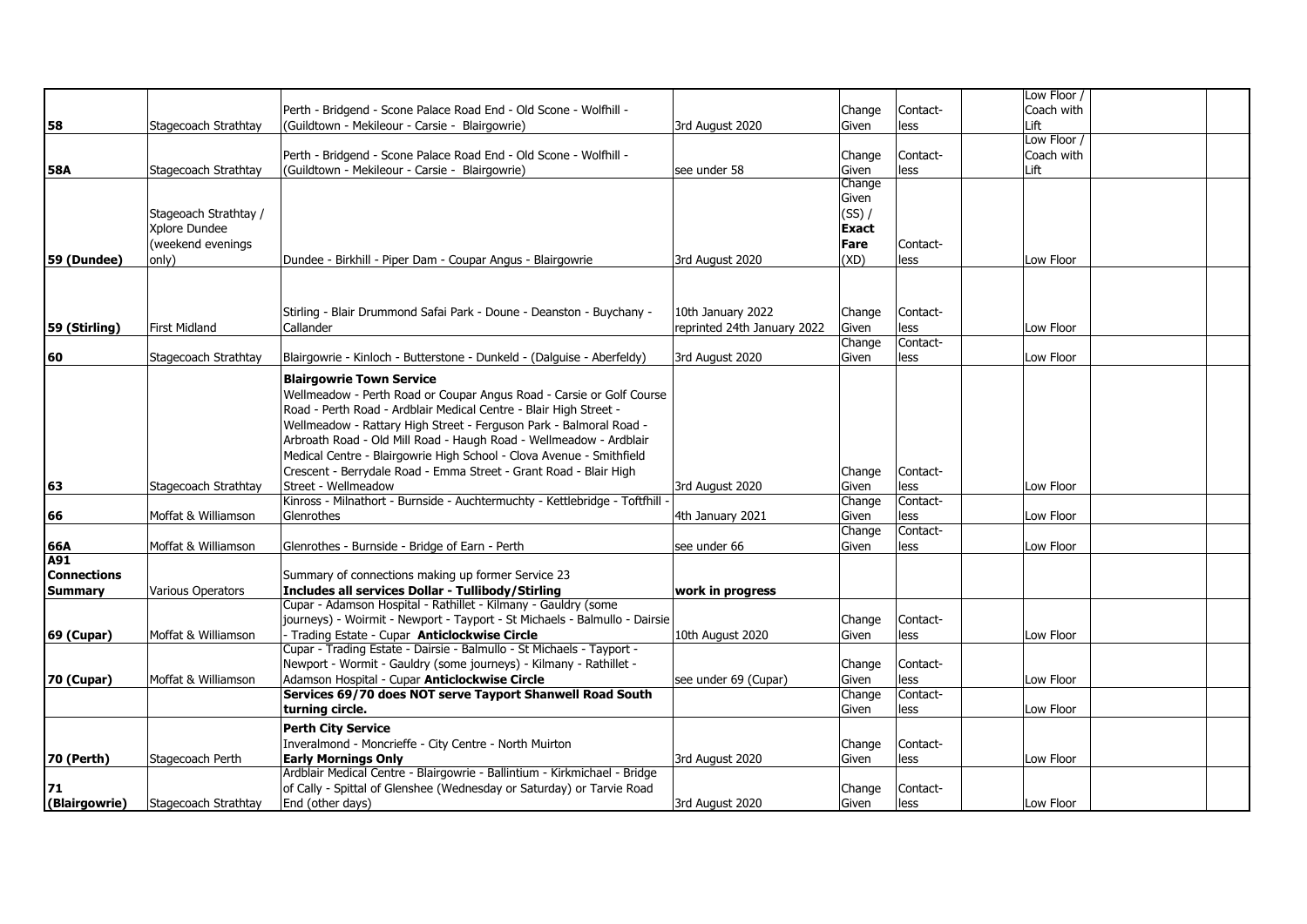|            |                      | <b>Perth City Service</b>                                                                        |                          |                 |          |                                  |              |  |
|------------|----------------------|--------------------------------------------------------------------------------------------------|--------------------------|-----------------|----------|----------------------------------|--------------|--|
|            |                      | City Centre - Scone Racecourse                                                                   |                          |                 |          |                                  |              |  |
| 71 (Scone  |                      | Race Meeting Days Only - special services operate for special                                    |                          | Change          | Contact- |                                  |              |  |
| Races)     | Stagecoach Perth     | events, or see Services 3 and 58                                                                 | To Be Confirmed for 2022 | Given           | less     |                                  | Low Floor    |  |
|            |                      | Arbroath - Muirdurm - Carnoustie - Barry or                                                      |                          |                 |          |                                  |              |  |
|            |                      | Ethiebeaton Park - Ashludie Hospital - Bromhill Drive then all via                               |                          |                 |          |                                  |              |  |
|            |                      | Monifieth High Street - Broughty Ferry - Strathern Road - Craigie Avenue                         |                          |                 |          |                                  |              |  |
|            |                      | Dundee City Centre - Blackness Avenue - Menzieshill - Ninewells                                  |                          |                 |          |                                  |              |  |
|            |                      | Hospital                                                                                         |                          |                 |          |                                  |              |  |
|            | Stagecoach Strathtay | Some Mon-Fri journeys serve Grange Road and return via                                           |                          | Change          | Contact- |                                  |              |  |
| 73         | Tayway / Hybrid Bus  | Ethiebeaton Park, Ashludie Hospital and Broomhill Drive                                          | 30th May 2022            | Given           | less     |                                  | Low Floor    |  |
|            |                      | Arbroath - Easthaven - OR Westhaven Park / Newton Road - Carnoustie                              |                          |                 |          |                                  |              |  |
|            |                      | Barry - Monifieth High Street - Broughty Ferry - Strathern Road - Craigie                        |                          |                 |          |                                  |              |  |
|            | Stagecoach Strathtay | Avenue - Dundee City Centre - Blackness Avenue - Menzieshill -                                   |                          | Change          | Contact- |                                  |              |  |
| 73A        | Tayway / Hybrid Bus  | Ninewells Hospital                                                                               | lsee under 73            | Given           | less     |                                  | Low Floor    |  |
|            |                      | Ashludie Hospital - Bromhill Drive - Monifieth High Street - Broughty                            |                          |                 |          |                                  |              |  |
|            | Stagecoach Strathtay | Ferry - Strathern Road - Blackscroft - Dundee City Centre - (Blackness                           |                          | Change          | Contact- |                                  |              |  |
| 73B        | Tayway / Hybrid Bus  | Avenue - Menzieshill - Ninewells Hospital)                                                       | see under 73             | Given (         | less     |                                  | Low Floor    |  |
|            |                      |                                                                                                  |                          |                 |          |                                  |              |  |
|            | Stagecoach Fife /    | Gauldry Main Road and Duncan Park/Balgove Road Loop - Wormit -                                   |                          | Change          | Contact- |                                  |              |  |
| 77         | Stagecoach Strathtay | Newport - Dundee Rail Stn, City Centre and Bus Station loop                                      | 10th May 2021            | Given           | less     |                                  | Low Floor    |  |
|            | Stagecoach Fife /    | Gauldry Main Road and Balmerino loop - Wormit - Newport - Dundee                                 |                          | Change          | Contact- |                                  |              |  |
| 77A        | Stagecoach Strathtay | Rail Stn, City Centre and Bus Station loop                                                       | see under 77             | Given           | less     | Low Floor                        | Low Floor    |  |
|            |                      |                                                                                                  |                          |                 |          | (will be                         |              |  |
|            |                      |                                                                                                  |                          |                 |          | Coach if                         |              |  |
|            |                      |                                                                                                  |                          |                 |          |                                  |              |  |
|            |                      |                                                                                                  |                          |                 |          | <b>Tay Road</b><br><b>Bridge</b> |              |  |
|            |                      |                                                                                                  |                          |                 |          | restricted                       |              |  |
|            |                      | Wormit Crosshill Terrace and old Post Office loop - Wormit - Newport -                           |                          |                 |          |                                  | to full size |  |
|            |                      | Kinbrae Park - Dundee Seagate (NOT Bus Station), City Centre and Rail                            |                          |                 | Contact- | singles                          |              |  |
| <b>77B</b> | Moffat & Williamson  | Station loop                                                                                     | 7th September 2021       | Change<br>Given | less     | only)                            |              |  |
|            |                      |                                                                                                  |                          |                 |          |                                  |              |  |
|            |                      | Dundee - Broughty Ferry - Forthill Road - Claypotts - Newbigging -                               |                          |                 |          |                                  |              |  |
|            | Moffat & Williamson  | Monikie - Wellbank - Kellas - Ballumbie Castle - Claypotts - Forthill -                          |                          | Change          | Contact- |                                  |              |  |
| 78A        | Monikie Circular     | Broughty Ferry - Dundee                                                                          | 25th March 2019          | Given           | less     |                                  | Low Floor    |  |
|            |                      | Dundee - Broughty Ferry - Forthill Road - Claypotts - Ballumbie Castle -                         |                          |                 |          |                                  |              |  |
|            | Moffat & Williamson  | Kellas - Wellbank - Monikie - Newbigging - Claypotts - Forthill -                                |                          | Change          | Contact- |                                  |              |  |
| 78C        | Monikie Circular     | Broughty Ferry - Dundee<br>Dundee - Broughty Ferry - Monifieth - Ethiebeaton Park - Newbigging - | see under 78A            | Given           | less     |                                  | Low Floor    |  |
|            | Moffat & Williamson  | Monikie - Wellbank - Kellas - Ballumbie Castle - Ethiebeaton Park -                              |                          | Change          | Contact- |                                  |              |  |
| 79A        | Monikie Circular     | Monifieith - Broughty Ferry - Dundee                                                             | see under 78A            | Given           | less     | Low Floor                        |              |  |
|            |                      |                                                                                                  |                          |                 |          |                                  |              |  |
|            |                      | Dundee - Broughty Ferry - Monifieth - Ethiebeaton Park - Ballumbie                               |                          |                 |          |                                  |              |  |
|            | Moffat & Williamson  | Castle - Kellas - Wellbank - Monikie - Newbigging - Ethiebeaton Park -                           |                          | Change          | Contact- |                                  |              |  |
| 79C        | Monikie Circular     | Monifieith - Forthill - Broughty Ferry - Dundee                                                  | see under 78A            | Given           | less     |                                  | Low Floor    |  |
|            |                      | Services 81 are now numebref 181/181A is d by Stagecoach<br><b>Strathtay as Service 181.</b>     |                          |                 |          |                                  |              |  |
|            |                      | Kinloch Rannoch - Tummel Bridge - Faskally - Pitlochry Town Centre and                           |                          | Change          | Contact- |                                  |              |  |
| 82         | Elizabeth Yule       | Pitlochry Community Hospital                                                                     | 23rd July 2018           | Given           | less     |                                  | Low Floor    |  |
|            |                      |                                                                                                  |                          |                 |          |                                  |              |  |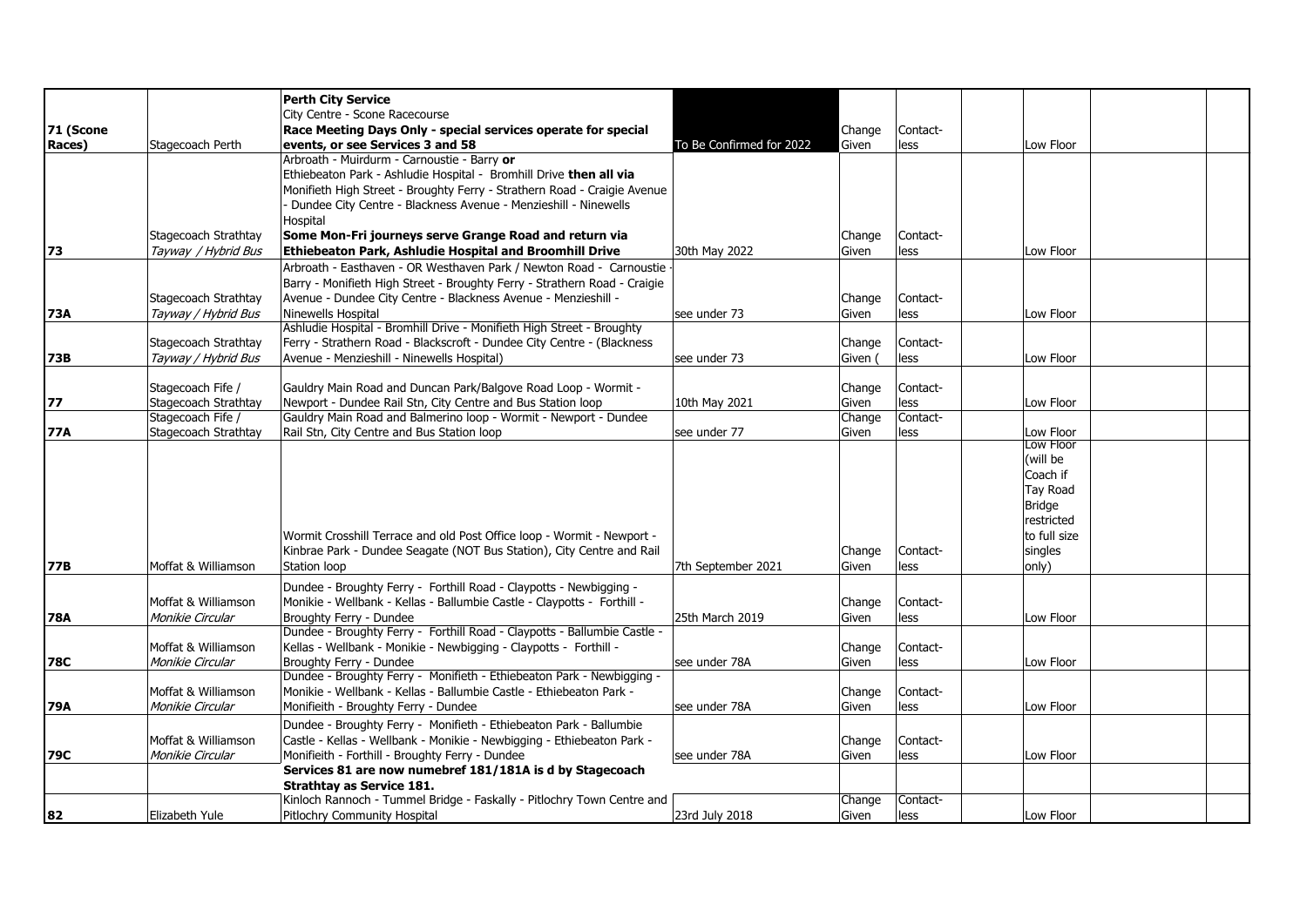| 83         | Stagecoach Perth    | Aberfeldy - Ballinluig - Pitlochry Town Centre - Faskally - Killiecrankie -<br>Blair Atholl - House of Bruar - Calvine - Old Struan Road End<br>Sunday Only service. For alternative servies in Aberfeldy and<br>Pitlochry see 23 or 24 and Calvine/Old Struan see 87.                                                                                                                                                          | 3rd August 2020    | Change<br>Given | Contact-<br>less | Low Floor |  |
|------------|---------------------|---------------------------------------------------------------------------------------------------------------------------------------------------------------------------------------------------------------------------------------------------------------------------------------------------------------------------------------------------------------------------------------------------------------------------------|--------------------|-----------------|------------------|-----------|--|
| 87         | Elizabeth Yule      | Pitlochry Festival Theatre - Pitlochry Town Centre - Faskally -<br>Killiecrankie - Blair Castle (Summer Only - if gates are closed bus waits<br>time at next timing point instead) - Blair Atholl - House of Bruar - Calvine<br>Old Struan Road End                                                                                                                                                                             | see under 83       | Change<br>Given | Contact-<br>less | Low Floor |  |
| 88         | Moffat & Williamson | <b>Dundee City Service</b><br>Hawick Drive - Berwick Drive - Longhaugh Road - Whitfield Drive -<br>Drumgeith Road - Balunie Drive - Balmoral Avenue - Balunie Avenue -<br>Sainsbury's - Balgillo - Ballinard Road - Strathern Road - Dundee Road -<br>Broughty Ferry Town Centre - Dundee Road - Strathern Road - Ballinard<br>Road - Sainsbury's - Baldovie Road - Hawick Drive                                                | 15th August 2016   | Change<br>Given | Contact-<br>less | Low Floor |  |
| 91         | Sweeny's Garage     | <b>Coshieville Circular</b><br>Aberfeldy - Weem - Dull - Coshieville - Keltneyburn - Fortingall -<br>Fearnan - Kenmore - Acharn - Aberfeldy<br>Mondays, Thursdays and Fridays Only, plus two school journeys.<br>For additional school journeys see 892 and 893                                                                                                                                                                 | 16th April 2019    | Change<br>Given | Contact-<br>less | Low Floor |  |
| <b>91A</b> | Sweeny's Garage     | <b>Coshieville Circular</b><br>Aberfeldy- Acharn- Kenmore - Fearnan - Fortingall - Keltneyburn -<br>Coshieville - Dull - Weem - Aberfeldy<br>Mondays, Thursdays and Fridays Only, plus two school journeys.<br>For additional school journeys see 892 and 893                                                                                                                                                                   | see under 91       | Change<br>Given | Contact-<br>less | Low Floor |  |
| 91B        | Sweeny's Garage     | <b>Aberfeldy Town Service</b><br>Chapel Street - Farragon Drive - Moness Crecent - The Square -<br>Breadalbane Community Campus - Duntaylor Avenue -Taybridge Road -<br>Chapel Street<br>Mondays, Thursdays and Fridays Only                                                                                                                                                                                                    | see under 91       | Change<br>Given | Contact-<br>less | Low Floor |  |
| 92         | Moffat & Williamson | St Andrews Hospital - St Andrews Town Centre (NOT Bus Station) -<br>Guardbridge - Leuchars - Balmullo - (some journeys continue to/from St<br>Fort Bus Depot)                                                                                                                                                                                                                                                                   | 7th September 2021 | Change<br>Given | Contact-<br>less | Low Floor |  |
| 92A        | Moffat & Williamson | St Andrews Hospital - St Andrews Town Centre (NOT Bus Station) -<br>Guardbridge - Leuchars - Balmullo - St Michaels - Wormit - Newport -<br>Norwood - Scott Crescent (Scotscraig) - Tayport Harbour - Tayport<br>Nelson Street/Elizabeth Street loop - Tayport Banknowe - St Michaels -<br>Balmullo - Leuchars - Guardbridge - St Andrews Town Centre (NOT Bus<br>Station) - St Andrews Hospital Anticlockwise Daytime Circular | see under 92       | Change<br>Given | Contact-<br>less | Low Floor |  |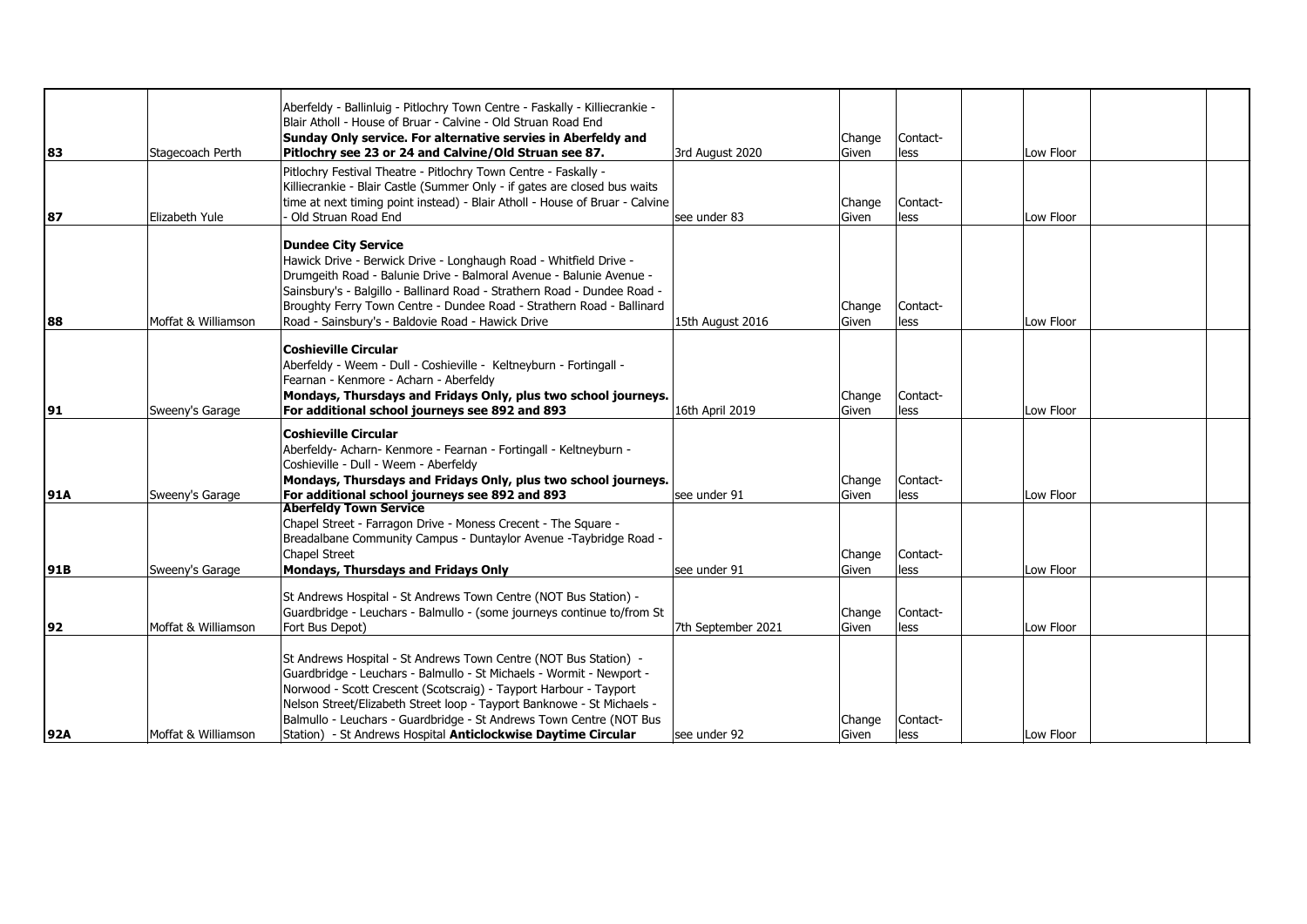|     |                     | St Andrews Hospital - St Andrews Town Centre (NOT Bus Station) -         |                   |        |          |     |               |  |
|-----|---------------------|--------------------------------------------------------------------------|-------------------|--------|----------|-----|---------------|--|
|     |                     |                                                                          |                   |        |          |     |               |  |
|     |                     | Guardbridge - Leuchars - Balmullo - St Michaels - Tayport Bankknowe -    |                   |        |          |     |               |  |
|     |                     | Tayport Nelson Street/Eliozabeth Street loop - Tayport Harbour - Scott   |                   |        |          |     |               |  |
|     |                     | Crescent (Scotscraig) - Norwood - Newpport - Wormit - St Michaels -      |                   |        |          |     |               |  |
|     |                     | Balmullo - Leuchars - Guardbridge - St Andrews Town Centre (NOT Bus      |                   | Change | Contact- |     |               |  |
| 92B | Moffat & Williamson | Station) - St Andrews Hospital Clockwise Daytime Circular                | see under 92      | Given  | less     |     | Low Floor     |  |
|     |                     |                                                                          |                   |        |          |     | Low Floor     |  |
|     |                     |                                                                          |                   |        |          |     | (will be      |  |
|     |                     |                                                                          |                   |        |          |     | Coach if      |  |
|     |                     | St Andrews Hospital - St Andrews Town Centre (NOT Bus Station) -         |                   |        |          |     | Tay Road      |  |
|     |                     | Guardbridge - Leuchars - Balmullo - St Michaels - Wormit - Newport -     |                   |        |          |     | <b>Bridge</b> |  |
|     |                     | Dundee Seagate (NOT Bus Station), City Centre & Rail Station Loop - -    |                   |        |          |     | restricted    |  |
|     |                     | Main road through Scotscraig - Tayport Elizabeth Street - St Michaels -  |                   |        |          |     | to full size  |  |
|     |                     |                                                                          |                   |        | Contact- |     | singles       |  |
|     |                     | Balmullo - Leuchars - Guardbridge - St Andrews Town Centre (NOT Bus      |                   | Change |          |     |               |  |
| 92C | Moffat & Williamson | Station) - St Andrews Hospital Anticlockwise Evening Circular            | see under 92      | Given  | less     |     | only)         |  |
|     |                     |                                                                          |                   |        |          |     | Low Floor     |  |
|     |                     |                                                                          |                   |        |          |     | (will be      |  |
|     |                     | St Andrews Hospital - St Andrews Town Centre (NOT Bus Station) -         |                   |        |          |     | Coach if      |  |
|     |                     | Guardbridge - Leuchars - Balmullo - St Michaels - Tayport Nelson         |                   |        |          |     | Tay Road      |  |
|     |                     | Street/Elizabeth Street loop - Main road through Scotscraig - Dundee     |                   |        |          |     | <b>Bridge</b> |  |
|     |                     | Seagate (NOT Bus Station), City Centre & Rail Station Loop - Newport -   |                   |        |          |     | restricted    |  |
|     |                     | Wormit - St Michaels - Balmullo - Leuchars - Guardbridge - St Andrews    |                   |        |          |     | to full size  |  |
|     |                     | Town Centre (NOT Bus Station) - St Andrews Hospital Clockwise            |                   | Change | Contact- |     | singles       |  |
| 92D | Moffat & Williamson | <b>Evening Circular</b>                                                  | see under 92      | Given  | less     |     | only)         |  |
|     |                     |                                                                          |                   |        |          |     |               |  |
|     |                     | Service 92 group does NOT serve Tayport Shanwell Road South              |                   |        |          |     |               |  |
|     |                     | turning circle.                                                          |                   |        |          |     |               |  |
|     |                     |                                                                          |                   |        |          |     |               |  |
|     |                     | Dundee Rail Station, City Centre & Bus Station (loop) - Forgan - Drumoig |                   |        |          |     |               |  |
|     | Stagecoach Fife     | St Michaels - Leuchars - Guardbridge - St Andrews Bus Station (and       |                   | Change | Contact- |     |               |  |
| 99  | Taylink             | reverse in return)                                                       | 29th October 2021 | Given  | less     | @@@ | Low Floor     |  |
|     |                     |                                                                          |                   |        |          |     |               |  |
|     |                     | Dundee Rail Station, City Centre & Bus Station (loop) - Forgan - Drumoig |                   |        |          |     |               |  |
|     |                     | St Michaels - Leuchars - Guardbridge - St Andrews Bus Station - Abbey    |                   |        |          |     |               |  |
|     |                     | Walk - Shoolbraids - John Knox Road (Morrisons) - Bogward - David        |                   |        |          |     |               |  |
|     |                     |                                                                          |                   |        |          |     |               |  |
|     | Stagecoach Fife     | Russell Apartments - St Andrews Bus Station - Guardbridge - Leuchars -   |                   | Change | Contact- |     |               |  |
| 99A | Taylink             | St Michaels - Dundee Rail Station, City Centre & Bus Station (loop)      | see under 99      | Given  | less     | @@@ | Low Floor     |  |
|     |                     | Dundee Rail Station, City Centre & Bus Station (loop) - Forgan - Drumoig |                   |        |          |     |               |  |
|     |                     |                                                                          |                   |        |          |     |               |  |
|     |                     | - St Michaels - Leuchars - Guardbridge - St Andrews Bus Station - Church |                   |        |          |     |               |  |
|     |                     | Street - LangInds Road - Tom Morris Drive - Broomfaulds Avenue - John    |                   |        |          |     |               |  |
|     |                     | Knox Road (opp. Morrisons) - Scooniehill Road - Abbey Walk - South       |                   |        |          |     |               |  |
|     | Stagecoach Fife     | Street - St Andrews Bus Station - Guardbridge - Leuchars - St Michaels - |                   | Change | Contact- |     |               |  |
| 99B | Taylink             | Dundee Rail Station, City Centre & Bus Station (loop)                    | see under 99      | Given  | lless    | @@@ | Low Floor     |  |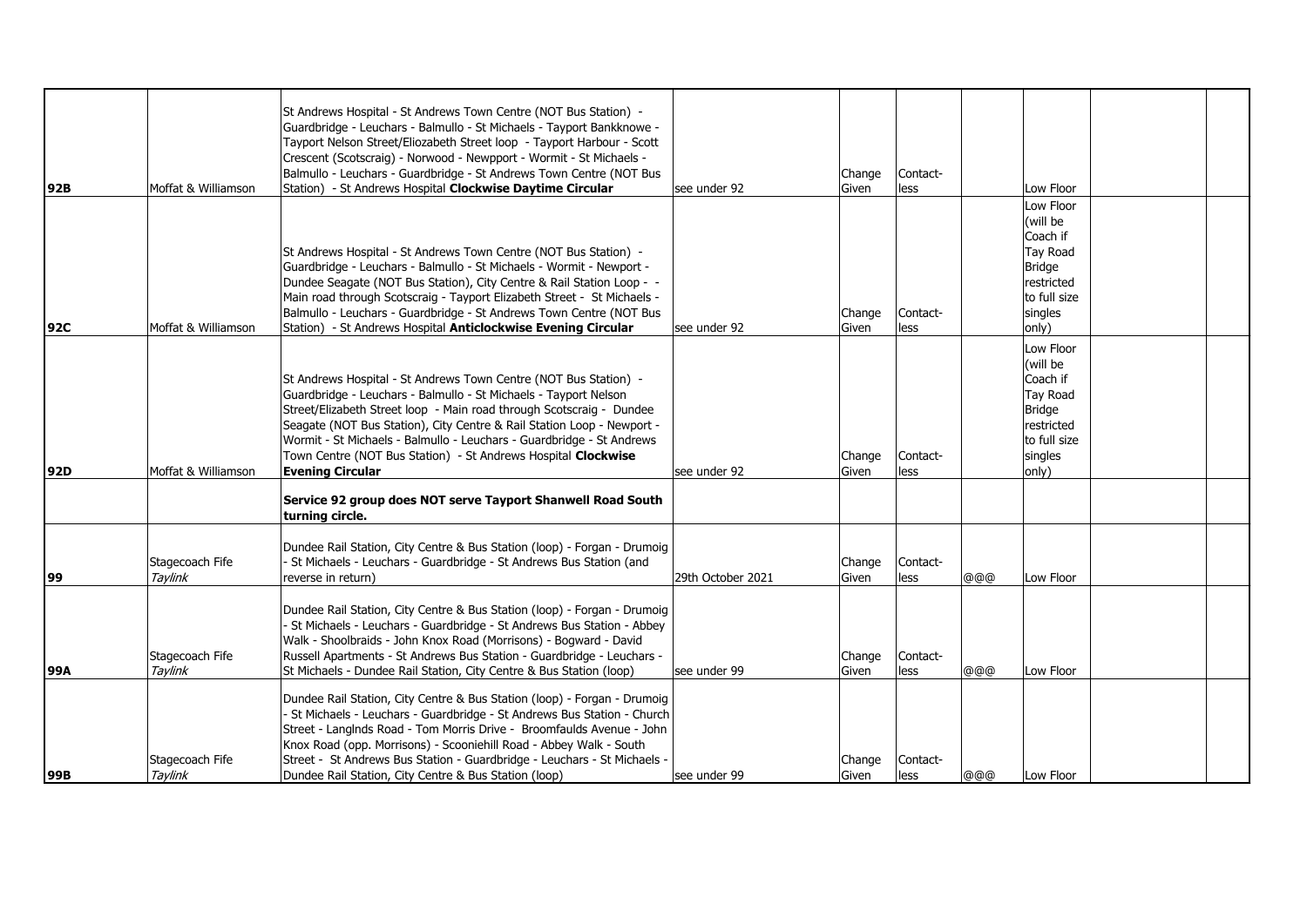| 99C | Stagecoach Fife<br>Tavlink   | Dundee Rail Station, City Centre & Bus Station (loop) - Forgan - Drumoig<br>St Michaels - Leuchars - Guardbridge - St Andrews Bus Station -<br>Canongate - Bogward - John Knox Road (opp. Morrisons) - Scooniehill<br>Road - Abbey Walk - South Street - St Andrews Bus Station -<br>Guardbridge - Leuchars - St Michaels - Dundee Rail Station, City Centre<br>& Bus Station (loop)                                                                    | lsee under 99                                                                                             | Change<br>Given | Contact-<br>less | @@@ | Low Floor                        |  |
|-----|------------------------------|---------------------------------------------------------------------------------------------------------------------------------------------------------------------------------------------------------------------------------------------------------------------------------------------------------------------------------------------------------------------------------------------------------------------------------------------------------|-----------------------------------------------------------------------------------------------------------|-----------------|------------------|-----|----------------------------------|--|
| 99D | Stagecoach Fife<br>Tavlink   | Dundee Rail Station, City Centre & Bus Station (loop) - Forgan - Drumoig<br>St Michaels - Leuchars - Guardbridge - St Andrews Bus Station -<br>Church Street - South Street - opp. David Russell Appartments -<br>Bogward - John Knox Road (opp. Morrisons) - Scooniehill Road - Tom<br>Morris Drive - Broomfaulds Avenue - St Andrews Bus Station -<br>Guardbridge - Leuchars - St Michaels - Dundee Rail Station, City Centre<br>& Bus Station (loop) | see under 99                                                                                              | Change<br>Given | Contact-<br>less | @@@ | Low Floor                        |  |
|     |                              | St Andrews Madras Colllege or Greyfriars School - Guardbridge -<br>Leuchars - Drumoig - Forgan - Dundee<br><b>Schooldays Only.</b><br>For additional journeys see Services 42A, 92 group and 99                                                                                                                                                                                                                                                         |                                                                                                           | <b>Exact</b>    | Contact-         |     |                                  |  |
| 99X | Xplore Dundee                | group.                                                                                                                                                                                                                                                                                                                                                                                                                                                  | 16th August 2021                                                                                          | Fare            | less             | @@@ | Low Floor                        |  |
| 100 | Lothian Buses <i>Airlink</i> | Edinburgh Airport - Haymarket (for rail services to/from this area) -<br>Edinburgh City Centre<br>From 1st May 2022 the service is being increased to every 10<br>minutes at the busiest time of the day. New timetable not ready                                                                                                                                                                                                                       | 14th November 2021 with<br>updated Edinburgh Trams<br>times from 28th March 2022<br>until 30th April 2022 | Change<br>Given | Contact-<br>less | @@@ | Low Floor                        |  |
|     |                              | vet.                                                                                                                                                                                                                                                                                                                                                                                                                                                    |                                                                                                           |                 |                  |     |                                  |  |
| 104 | Stagecoach Bluebird          | Stonehaven - Auchenblae - Dellavaird - Fetteresso - Stonehaven -<br>Mackie Academy<br><b>Schooldays Only</b>                                                                                                                                                                                                                                                                                                                                            | 6th January 2020                                                                                          | Change<br>Given | Contact-<br>less |     | Low Floor                        |  |
| 107 | Stagecoach Bluebird          | Montrose - St Cyrus - Johnshaven village - Gourdoun village -<br>Inverbervie - Kinneff - Stonehaven - (Stonehaven Bus Depot or Mackie<br>Academy)                                                                                                                                                                                                                                                                                                       | see under 7 (Stonehaven)                                                                                  | Change<br>Given | Contact-<br>less |     | Low Floor/<br>Coach with<br>Lift |  |
|     |                              | <b>Forfar Town Service</b>                                                                                                                                                                                                                                                                                                                                                                                                                              |                                                                                                           | Change          |                  |     |                                  |  |
| 114 | JP Coaches                   | Restenneth Fields - Gowanbank - East High Street                                                                                                                                                                                                                                                                                                                                                                                                        | see under 23 (Forfar)                                                                                     | Given           |                  |     | Low Floor                        |  |
| 115 | Sweeny's Garage              | Comrie - St Fillians<br>For early morning and evening buses to/from St Fillans see<br>Service 15<br>Forfar - Friockheim - Chapelton - Inverkeillor - Braehead of Lunan -                                                                                                                                                                                                                                                                                | 10th August 2020                                                                                          | Change<br>Given | Contact-         |     | Low Floor                        |  |
|     |                              |                                                                                                                                                                                                                                                                                                                                                                                                                                                         |                                                                                                           | Change          |                  |     |                                  |  |
| 116 | Stagecoach Strathtay         | Ferryden - Montrose Saturdays Only<br>For Monday to Friday service from Forfar to Montrose see<br>Service ASP/29                                                                                                                                                                                                                                                                                                                                        | 3rd August 2020                                                                                           | Given           | less             |     | Low Floor                        |  |
|     |                              | <b>Forfar Town Service</b><br>East High Street - Turfbeg Road - East High Street - McCulloch Drive -                                                                                                                                                                                                                                                                                                                                                    |                                                                                                           | Change          |                  |     |                                  |  |
| 117 | JP Coaches                   | Forestseat- East High Street                                                                                                                                                                                                                                                                                                                                                                                                                            | see under 23 (Forfar)                                                                                     | Given           |                  |     | Low Floor                        |  |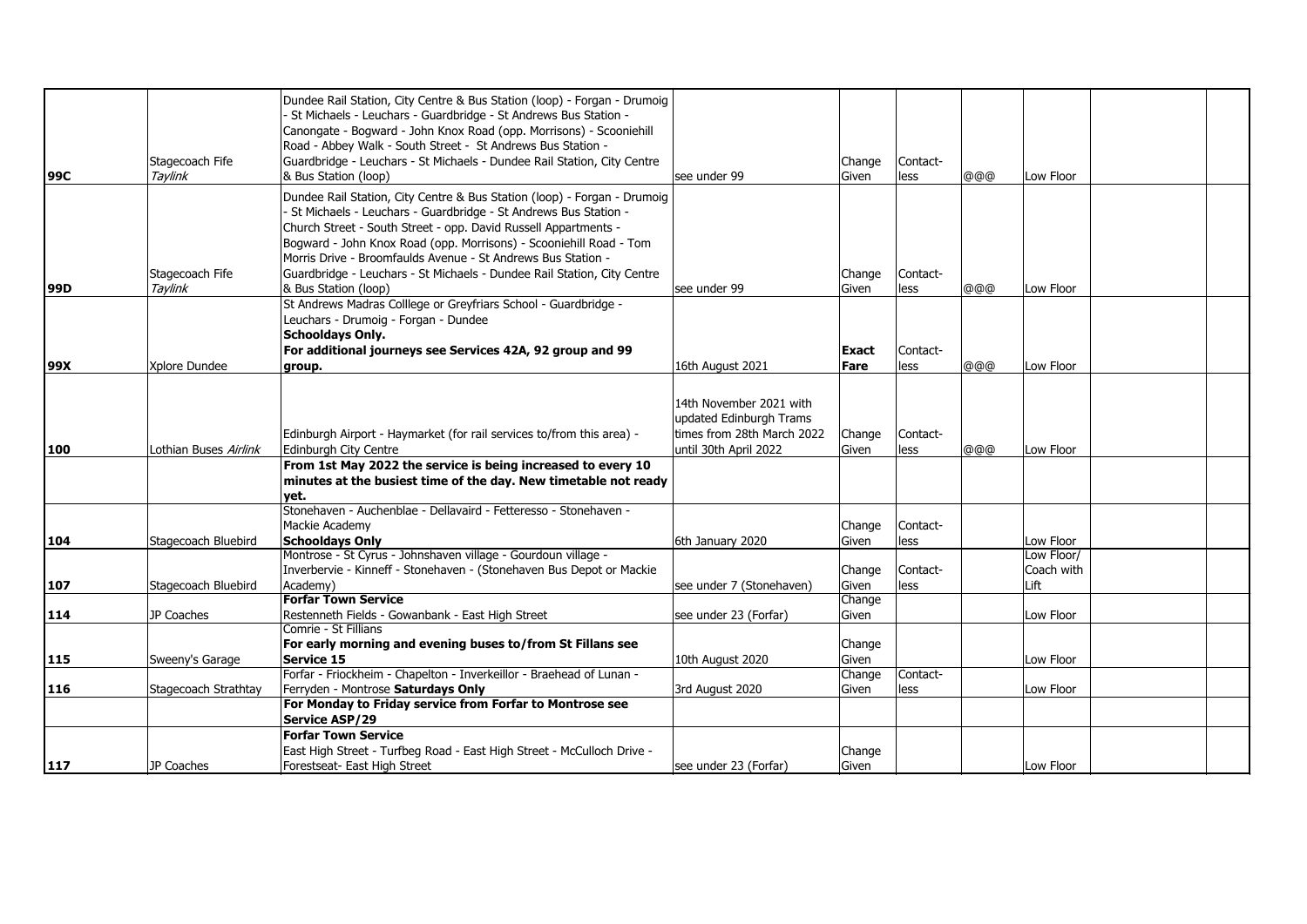|      |                       | <b>Noranside Circular</b>                                                  |                             |        |          |           |                    |  |
|------|-----------------------|----------------------------------------------------------------------------|-----------------------------|--------|----------|-----------|--------------------|--|
|      |                       | Forfar Town Centre - Bogindollo - Justingahugh - Tannadice - Noranside -   |                             |        |          |           |                    |  |
|      |                       | Findowrie - Tannadice - Bogindollo - Forfar Town Centre                    |                             | Change |          |           |                    |  |
| 118  | <b>Shorts Travel</b>  | Monday, Wednesdays and Fridays Only                                        | 30th May 2022               | Given  |          | Low Floor |                    |  |
|      |                       |                                                                            |                             |        |          |           | To use Service 121 |  |
|      |                       |                                                                            |                             |        |          |           | pre book by        |  |
|      |                       | <b>Cortachy Circular</b>                                                   |                             | Change |          |           | telephone only     |  |
| 121  |                       | Kirriemuir - Memus - Cortachy - Dykehead- Kinnordy - Kiriemuir             | 30th May 2022               | Given  |          |           | 01307 461775       |  |
|      | A Helping Hand        | (Newtyle - Meigle -) Eassie - Glamis Castle (opening days only) - Glamis   |                             | Change |          |           |                    |  |
| 125  | JP Coaches            | Orchardbank - Forfar Town Centre & Supermarkets                            | 1st July 2019               | Given  |          | Low Floor |                    |  |
|      |                       | Kirriemuir - Westmuir - Arlie- Ruthven - Alyth for connections to/from     |                             | Change |          |           |                    |  |
| 128  | JP Coaches            | Blairgowrie and Dundee                                                     |                             | Given  |          | Low Floor |                    |  |
|      |                       |                                                                            | 1st July 2019               |        |          |           |                    |  |
|      |                       | <b>Kirriemuir Town Service</b>                                             |                             |        |          |           |                    |  |
|      |                       | High Street - Brechin Road - Checkiefield Village - Martyton - High Street |                             |        |          |           |                    |  |
|      |                       | 2 off peak journeys only. For additional Maryton and                       |                             |        |          |           |                    |  |
|      | JP Coaches            | <b>Checkiefield Road End see Service 20.</b>                               | see under 128               | Change |          | Low Floor |                    |  |
| 129  |                       | Dundee City Centre - Provost Road - Kirkton Asda - Downfield -             | 30th May 2022 - Stagecoach  | Given  | Contact- |           |                    |  |
|      |                       |                                                                            |                             | Change |          |           |                    |  |
| 137  | Stagecoah Strathtay   | Bridgefoot/Strathmartine Hospital                                          | version                     | Given  | less     | Low Floor |                    |  |
|      |                       |                                                                            | 30th May 2022 - Angus       |        |          |           |                    |  |
|      |                       |                                                                            | Council version             |        |          |           |                    |  |
|      |                       | Dundee City Centre - Provost Road - Kirkton Asda - Downfield -             |                             |        |          |           |                    |  |
|      |                       | Strathmartine Hospital - Bridgefoot - Leoch (back via Fallows) - Kirkton   |                             | Change | Contact- |           |                    |  |
| 138  | Stagecoah Strathtay   | of Auchterhouse                                                            | see under 137               | Given  | less     | Low Floor |                    |  |
|      |                       | Dundee City Centre - Forfar Road - Inveraldie - Murroes - South Powrie     |                             |        |          |           |                    |  |
|      |                       | (or Burnside of Dutrune AM peak) - Forfar Road (or Pitkerro Road AM        |                             |        |          |           |                    |  |
|      |                       | peak) - Dundee City Centre                                                 |                             |        |          |           |                    |  |
|      |                       | For additional peak services to Murroes see Service 22                     |                             | Change | Contact- |           |                    |  |
| 139  | Stagecoah Strathtay   | (Kirriemuir).                                                              | 6th June 2022               | Given  | less     | Low Floor |                    |  |
|      |                       | Dundee City Centre - Forfar Road - Inveraldie - Murroes - South Powrie     |                             |        |          |           |                    |  |
|      |                       | (or Burnside of Dutrune AM peak) - Forfar Road (or Pitkerro Road AM        |                             | Change | Contact- |           |                    |  |
| 139A | Stagecoach Strathtay  | peak) - Dundee City Centre                                                 | lsee under 139              | Given  | less     | Low Floor |                    |  |
|      |                       | Auchmithie - Seaton Estate Caravan Park - Arbroath - Friockheim -          |                             | Change |          |           |                    |  |
| 140  | Wishart of Friockheim | Brechin - Stracathro Hospital/ Brechin Castle Centre                       | see under 35                | Given  |          | Low Floor |                    |  |
|      |                       | Friockheim (141 connects for Arbroath see 27) Brechin - Stracathro         |                             |        |          |           |                    |  |
|      |                       | Hospital/Brechin Castle Centre                                             |                             |        |          |           |                    |  |
|      |                       | 141 connects at Friockheim with Stagecoach Strathtay 27                    |                             | Change |          |           |                    |  |
| 141  | Wishart of Friockheim | to/from Arbroath (Monday to Saturday)                                      | see under 35                | Given  |          | Low Floor |                    |  |
|      |                       | Crieff High Street - Madderty - Balgowan - Tibbermore -                    |                             |        |          |           |                    |  |
|      |                       | Huntingtowerfield - Ruthvenfield - Crieff Road - Dunkeld Road - (Perth     |                             |        |          |           |                    |  |
|      |                       | Schools) - Perth City Centre & Bus Station                                 |                             |        |          |           |                    |  |
|      | Docherty's Midland    | Schooltime, Peak Time and Shopping Services on Friday and                  |                             | Change |          |           |                    |  |
| 155  | Coaches               | Saturday only.                                                             | see under 18 (Auchterarder) | Given  |          | Low Floor |                    |  |
|      |                       |                                                                            |                             |        |          |           |                    |  |
|      |                       |                                                                            |                             |        |          |           |                    |  |
|      |                       | Stirling - Callander - Kingshouse - Lochhearnhead - Crinlarich -Tyndrum    |                             | Change | Contact- |           |                    |  |
| 160  | <b>First Midland</b>  | First and Third Saturdays of each month only                               | see under S60               | Given  | less     | Low Floor |                    |  |
|      |                       |                                                                            |                             |        |          |           |                    |  |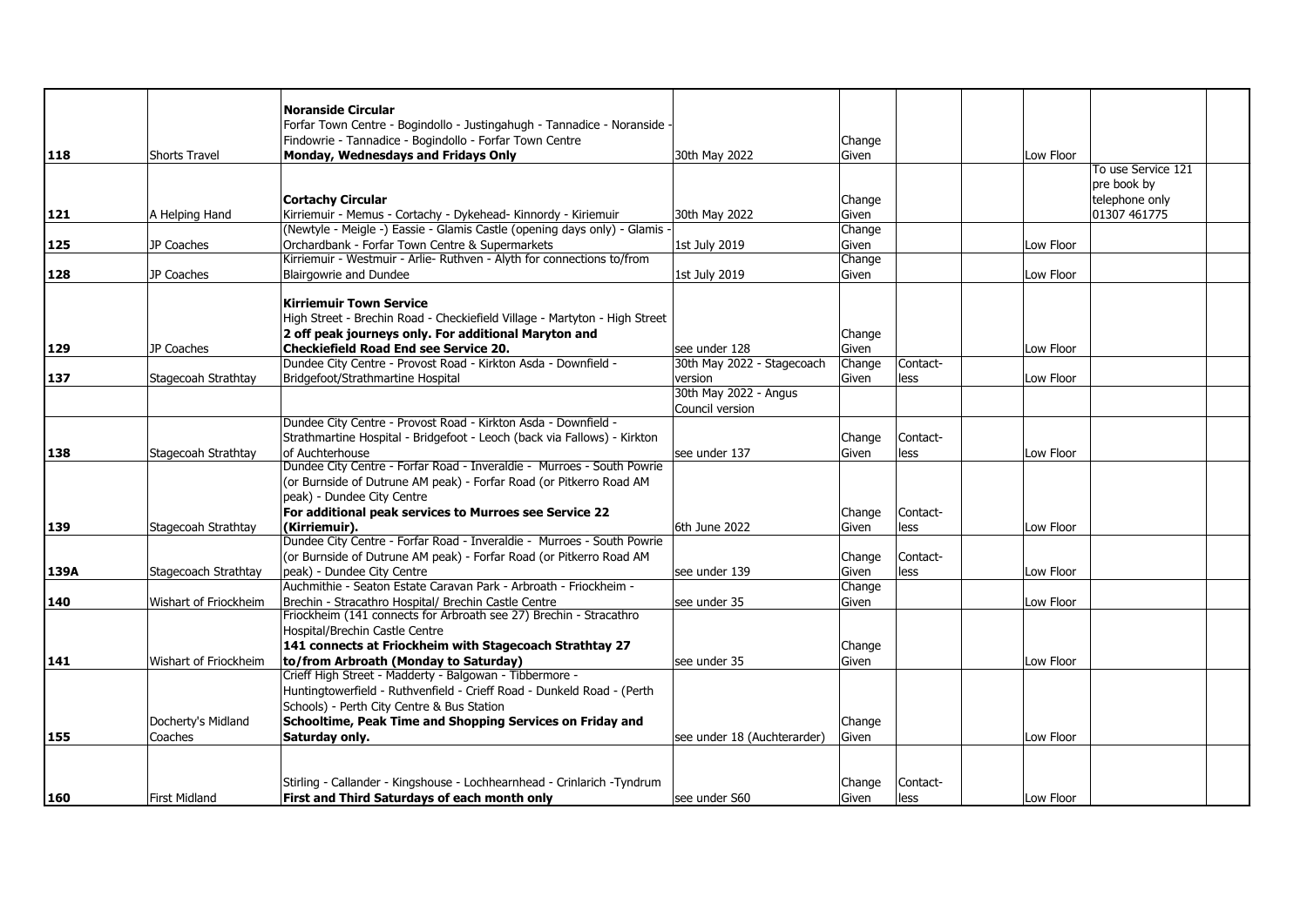|                     |                         |                                                                                             | 30th May 2022 Services 181 |        |          |           |                                           |  |
|---------------------|-------------------------|---------------------------------------------------------------------------------------------|----------------------------|--------|----------|-----------|-------------------------------------------|--|
|                     |                         |                                                                                             |                            |        |          |           |                                           |  |
|                     |                         | Carnoustie - Monifieth - Grange Road - Newbigging - Monikie- Craichie ·                     | and 181A - Stagecoach      | Change | Contact- |           |                                           |  |
| 181                 | Stagecoach Strathtay    | Forfar Town Centre & Supermarkets                                                           | version                    | Given  | less     | Low Floor |                                           |  |
|                     |                         |                                                                                             | 30th May 2022 Services 181 |        |          |           |                                           |  |
|                     |                         |                                                                                             | and 181A - Angus Council   |        |          |           |                                           |  |
|                     |                         |                                                                                             | version                    |        |          |           |                                           |  |
|                     |                         |                                                                                             |                            |        |          |           |                                           |  |
|                     |                         |                                                                                             |                            |        |          |           |                                           |  |
|                     |                         | Carnoustie - Monifieth - Ashludie Hospital - Ballumbie Castle - Kellas -                    |                            | Change | Contact- |           |                                           |  |
| 181A                | Stagecoach Strathtay    | Wellbank - Craichie - Forfar Town Centre & Supermarkets                                     | see under 181              | Given  | less     | Low Floor |                                           |  |
|                     |                         | Queensway Bus Depot - Glenrothes Bus Station - Leslie - Scotlandwell -                      |                            |        |          |           |                                           |  |
|                     |                         | Milnathort - Kinross (incorporates Milnathort/Kinross Town                                  |                            | Change | Contact- |           |                                           |  |
| 201                 | Stagecoach Fife         | Service)                                                                                    | 3rd August 2020            | Given  | less     | Low Floor |                                           |  |
|                     |                         |                                                                                             |                            |        |          |           |                                           |  |
|                     |                         | <b>Dundee City Service</b>                                                                  |                            | Change | Contact- |           |                                           |  |
| <b>202 (Dundee)</b> | Stagecoach Strathtay    | Kirkton - Downfield - Kingsway West Retail Park - Lawside- City Centre                      | 16th August 2021           | Given  | less     | Low Floor |                                           |  |
|                     |                         |                                                                                             |                            |        |          |           |                                           |  |
|                     |                         | Kinross - Crook of Devon - Rumbling Bridge - Yett's O' Muckhart - Pool of 10th January 2022 |                            | Change |          |           |                                           |  |
| 202 (Kinross)       | <b>Bay Travel</b>       | Muckhart - Dollar - Tillicoultry (for 52 to Stirling)                                       | updated 24th January 2022  | Given  |          | Low Floor |                                           |  |
|                     |                         | <b>Dundee City Service</b>                                                                  |                            | Change | Contact- |           |                                           |  |
| 204                 | Stagecoach Fife         | Dryburgh - Lochee - Scott Street - Magdalen Green - City Centre                             | 16th August 2021           | Given  | less     | Low Floor |                                           |  |
|                     |                         |                                                                                             |                            |        |          |           |                                           |  |
|                     |                         | Dundee City Service - plus a few hundred yards into Angus                                   |                            | Change | Contact- |           |                                           |  |
| 206                 | Stagecoach Strathtay    | Ethiebeaton Park - Broughty Ferry Town Centre - West Ferry                                  | 16th August 2021           | Given  | less     | Low Floor |                                           |  |
|                     |                         | Arbroath - Carnoustie - Dundee - Perth - Comrie - Lochearnhead -                            |                            |        |          |           | Reserve a seat by                         |  |
|                     | <b>Fishers Tours</b>    | Tvndrum - Oban                                                                              | Summer Timetable from 21st | Change |          |           | Coach with telephone only                 |  |
| 222                 | <b>Scottish Express</b> | <b>Alternate Wednesdays in Summer</b>                                                       | March 2022                 | Given  |          | Lift      | 01382 227290                              |  |
|                     |                         | Arbroath - Carnoustie - Dundee - Perth - Birnam - Pitlochry - Spean                         |                            |        |          |           | Reserve a seat by                         |  |
|                     | <b>Fishers Tours</b>    | Bridge - Fort William                                                                       | Summer Timetable - see     | Change |          |           | Coach with telephone only                 |  |
| 226                 | <b>Scottish Express</b> | <b>Alternate Tuesdays in Summer</b>                                                         | lunder 222                 | Given  |          | Lift      | 01382 227290                              |  |
|                     |                         | Arbroath - Carnoustie - Dundee - Perth - Birnam - Pitlochry - Aviemore -                    |                            |        |          |           | Reserve a seat by                         |  |
|                     | <b>Fishers Tours</b>    | Inverness                                                                                   | Summer Timetable - see     | Change |          |           | Coach with telephone only                 |  |
| 228                 | <b>Scottish Express</b> | <b>Alternate Thursdays in Summer</b>                                                        | under 222                  | Given  |          | Lift      | 01382 227290                              |  |
|                     |                         | Brechin - Forfar - Dundee - Glenrothes - Kirkcaldy - Newbridge -                            |                            |        |          |           | Reserve a seat by                         |  |
|                     | <b>Fishers Tours</b>    | Livingston                                                                                  | Summer Timetable - see     | Change |          |           | Coach with telephone only                 |  |
| 231                 | <b>Scottish Express</b> | Alternate Mondays all year round                                                            | under 222                  | Given  |          | Lift      | 01382 227290                              |  |
|                     |                         | Arbroath - Carnoustie - Dundee - Glenrothes - Kirkcaldy - Newbridge -                       |                            |        |          |           | Reserve a seat by                         |  |
|                     | <b>Fishers Tours</b>    | Livingston                                                                                  | Summer Timetable - see     | Change |          |           | Coach with telephone only                 |  |
| 236 (Arbroath)      | <b>Scottish Express</b> | Alternate Mondays all year round                                                            | under 222                  | Given  |          | Lift      | 01382 227290                              |  |
| 236                 |                         | <b>Dundee City Service</b>                                                                  |                            |        |          |           | Reserve a seat by                         |  |
| (Claverhouse)       | Moffat & Williamson     | Claverhouse - Mill O' Mains - Linlathen - Mid Craigie - Maryfield - City<br>Centre          |                            | Change |          |           | Coach with telephone only<br>01382 227290 |  |
|                     |                         |                                                                                             | 16th August 2021           | Given  |          | Lift      | Reserve a seat by                         |  |
|                     | <b>Fishers Tours</b>    | Forfar - Dundee - Perth - Comrie - Lochearnhead - Tyndrum - Oban                            | Summer Timetable - see     | Change |          |           | Coach with telephone only                 |  |
| 248                 | <b>Scottish Express</b> | <b>Alternate Wednesdays in Summer</b>                                                       | under 222                  | Given  |          | Lift      | 01382 227290                              |  |
|                     |                         | Arbroath - Carnoustie - Dundee - Perth - Dunblane - Glasgow Braehead                        |                            |        |          |           | Reserve a seat by                         |  |
|                     | <b>Fishers Tours</b>    | Centre - Kilbirnie - Largs                                                                  | Summer Timetable - see     | Change |          |           | Coach with telephone only                 |  |
| 252                 | <b>Scottish Express</b> | <b>Alternate Mondays in Summer</b>                                                          | under 222                  | Given  |          | Lift      | 01382 227290                              |  |
|                     |                         |                                                                                             |                            |        |          |           |                                           |  |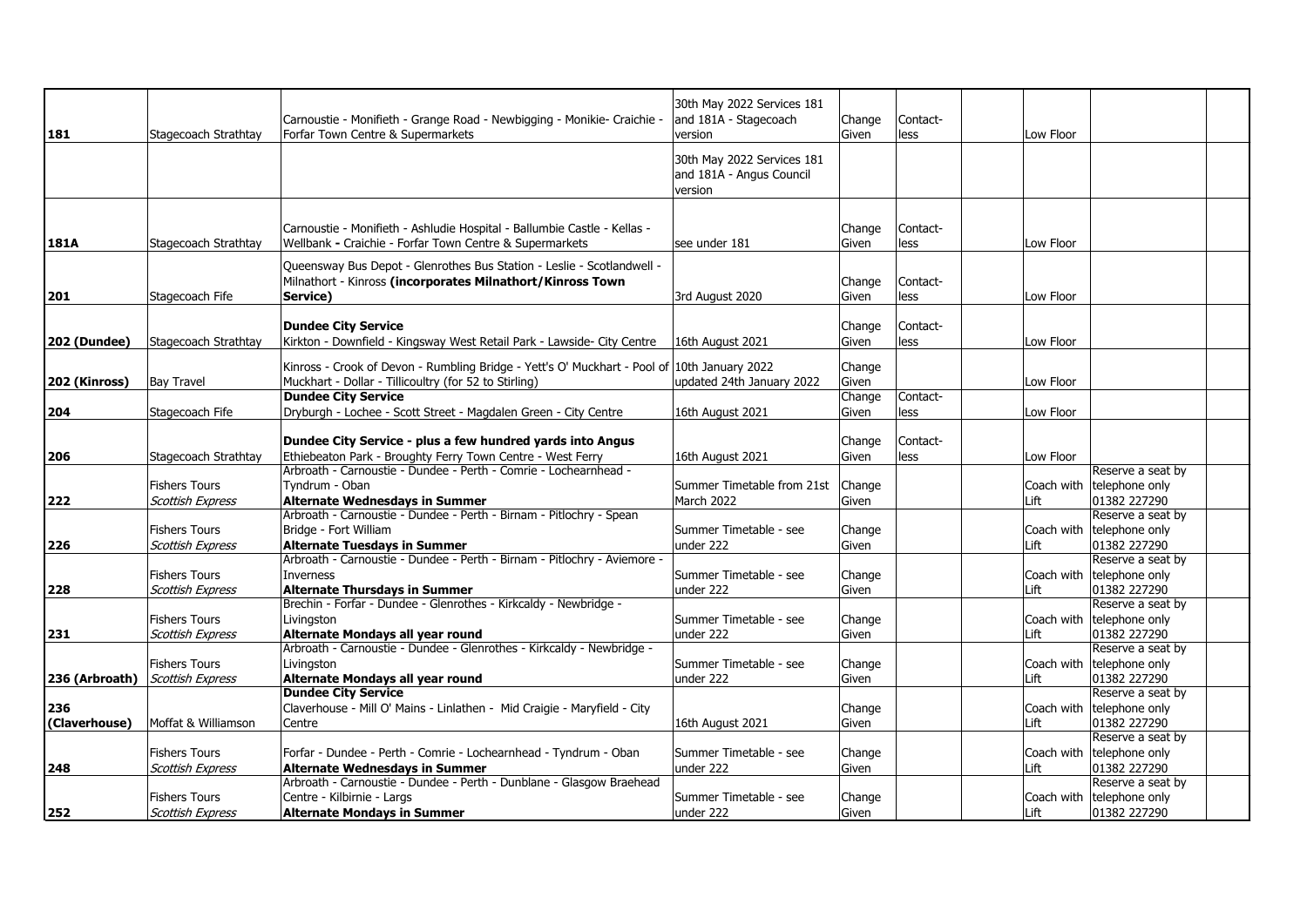|     |                         | Forfar - Dundee - Perth - Dunblane - Glasgow Braehead Centre -                                                   |                        |              |          |            | Reserve a seat by         |  |
|-----|-------------------------|------------------------------------------------------------------------------------------------------------------|------------------------|--------------|----------|------------|---------------------------|--|
|     | <b>Fishers Tours</b>    | Kilbirnie - Largs                                                                                                | Summer Timetable - see | Change       |          |            | Coach with telephone only |  |
| 253 | <b>Scottish Express</b> | <b>Alternate Mondays in Summer</b>                                                                               | under 222              | Given        |          | Lift       | 01382 227290              |  |
|     |                         | Dundee - Leuchars - Cupar - Glenrothes - Kirkcaldy - Dunfermline Alloa -                                         |                        |              |          |            | Reserve a seat by         |  |
|     | <b>Fishers Tours</b>    | Stirling - Blair Drummond - Callander                                                                            | Summer Timetable - see | Change       |          |            | Coach with telephone only |  |
| 257 | <b>Scottish Express</b> | <b>Alternate Fridays in Summer</b>                                                                               | under 222              | Given        |          | Lift       | 01382 227290              |  |
|     |                         |                                                                                                                  |                        |              |          |            |                           |  |
|     |                         | Kirriemuir - Alyth - Blairgowrie - Perth - Kinross - Newbridge - Livingston                                      |                        |              |          |            | Reserve a seat by         |  |
|     | <b>Fishers Tours</b>    | Alternate Thursdays in January to October                                                                        | Summer Timetable - see | Change       |          |            | Coach with telephone only |  |
| 258 | <b>Scottish Express</b> | <b>Every Thursday In November and December</b>                                                                   | under 222              | Given        |          | Lift       | 01382 227290              |  |
|     |                         |                                                                                                                  |                        |              |          |            |                           |  |
|     |                         | Dundee - Leuchars - Cupar - Glenrothes - Kirkcaldy - Dunfermline -                                               |                        |              |          |            | Reserve a seat by         |  |
|     | <b>Fishers Tours</b>    | Kincardine - Dunblane - Glasgow Braehead Centre - Kilbirnie - Largs                                              | Summer Timetable - see | Change       |          |            | Coach with telephone only |  |
| 260 | <b>Scottish Express</b> | <b>Alternate Wednesdays in Summer</b>                                                                            | under 222              | Given        |          | Lift       | 01382 227290              |  |
|     |                         | Dundee - Leuchars - Cupar - Glenrothes - Kirkcaldy - Newbridge -                                                 |                        |              |          |            | Reserve a seat by         |  |
|     | <b>Fishers Tours</b>    | Livinaston                                                                                                       | Summer Timetable - see | Change       |          | Coach with | telephone only            |  |
| 262 | <b>Scottish Express</b> | Every Tuesday and Friday all year round                                                                          | under 222              | Given        |          | Lift       | 01382 227290              |  |
|     |                         |                                                                                                                  |                        |              |          |            |                           |  |
|     |                         | Dundee - Leuchars - Cupar - Glenrothes - Kirkcaldy - Dunfermline Alloa -                                         |                        |              |          |            | Reserve a seat by         |  |
|     | <b>Fishers Tours</b>    | Kincardine - Glasgow Silverburn - Fenwick - Ayr                                                                  | Summer Timetable - see | Change       |          |            | Coach with telephone only |  |
| 263 | <b>Scottish Express</b> | <b>Alternate Thursdays in Summer</b>                                                                             | under 222              | Given        |          | Lift       | 01382 227290              |  |
|     |                         | Glenrothes - Kirkcaldy - Dunfermline - Alloa - Stirling - Blair Drummond -                                       |                        |              |          |            | Reserve a seat by         |  |
|     | <b>Fishers Tours</b>    | Callander - Lix Toll - Tyndrum - Oban                                                                            | Summer Timetable - see |              |          |            | telephone only            |  |
|     |                         |                                                                                                                  |                        | Change       |          | Coach with |                           |  |
| 266 | <b>Scottish Express</b> | <b>Alternate Thursdays in Summer</b><br>Glenrothes - Cupar - Dundee - Forfar - Kirriemuir - Brechin - Stonehaven | under 222              | Given        |          | Lift       | 01382 227290              |  |
|     |                         |                                                                                                                  |                        |              |          |            |                           |  |
|     |                         | Aberdeen, Guild Street                                                                                           |                        |              |          |            |                           |  |
|     | <b>Fishers Tours</b>    | Alternate Wednesdays in Summer - NEW SERVICE FROM 21st                                                           | Summer Timetable - see |              |          |            |                           |  |
| 275 | <b>Scottish Express</b> | <b>MARCH 2022</b>                                                                                                | under 222              |              |          |            |                           |  |
|     |                         |                                                                                                                  |                        |              |          |            |                           |  |
|     |                         | Dundee - Perth - Dunblane - Stirling - Silverburn Shopping Centre - Ay                                           |                        |              |          |            |                           |  |
|     | <b>Fishers Tours</b>    | Alternate Tuesdays in Summer - NEW SERVICE FROM 21st                                                             | Summer Timetable - see |              |          |            |                           |  |
| 276 | <b>Scottish Express</b> | <b>MARCH 2022</b>                                                                                                | under 222              |              |          |            |                           |  |
|     |                         |                                                                                                                  |                        |              |          |            |                           |  |
|     |                         | Arbroath - Carnoustie - Monifieth - Broughty Ferry - Dundee - Perth -                                            |                        |              |          |            |                           |  |
|     |                         | Dunblane - Stirling - Callander Station Road Car Park                                                            |                        |              |          |            |                           |  |
|     | <b>Fishers Tours</b>    | Alternate Fridays in Summer - NEW SERVICE FROM 21st MARCH Summer Timetable - see                                 |                        |              |          |            |                           |  |
| 277 | <b>Scottish Express</b> | 2022                                                                                                             | under 222              |              |          |            |                           |  |
|     |                         |                                                                                                                  | 12th July 2020         |              |          |            |                           |  |
|     |                         |                                                                                                                  | reprinted July 2021    | <b>Exact</b> | Contact- |            |                           |  |
| 309 | Garelochead Coaches     | Balmaha - Drymen - Garelochead - Balloch - (Rosshead) - Alexandria                                               | until 16th July 2022   | Fare         | less     | Low Floor  |                           |  |
|     |                         | From 17th July 2022 this service will revert to being operated                                                   |                        |              |          |            |                           |  |
|     |                         | by McColls Travel. They are also now Exact Fare No Change                                                        |                        |              |          |            |                           |  |
|     |                         | Given.                                                                                                           |                        |              |          |            |                           |  |
|     |                         |                                                                                                                  |                        | <b>Exact</b> | Contact- |            |                           |  |
| 309 | <b>McColls Coaches</b>  | Balmaha - Drymen - Garelochead - Balloch - (Rosshead) - Alexandria                                               | 17th July 2022         | Fare         | less     | Low Floor  |                           |  |
|     |                         | NO NEW TIMETABLE FROM READY YET                                                                                  |                        |              |          |            |                           |  |
|     |                         | (Bannockburn) - Stirling - Alva - Menstrie - Dollar Academy                                                      |                        | Change       | Contact- |            |                           |  |
| 324 | <b>First Midland</b>    | <b>Schooldays Only</b>                                                                                           | 13th September 2021    | Given        | less     | Low Floor  |                           |  |
|     |                         | Dunblane - Bridge of Allan - Tullibody - Alloa - Dollar Academy                                                  |                        | Change       | Contact- |            |                           |  |
| 325 | <b>First Midland</b>    | <b>Schooldays Only</b>                                                                                           | 13th September 2021    | Given        | less     | Low Floor  |                           |  |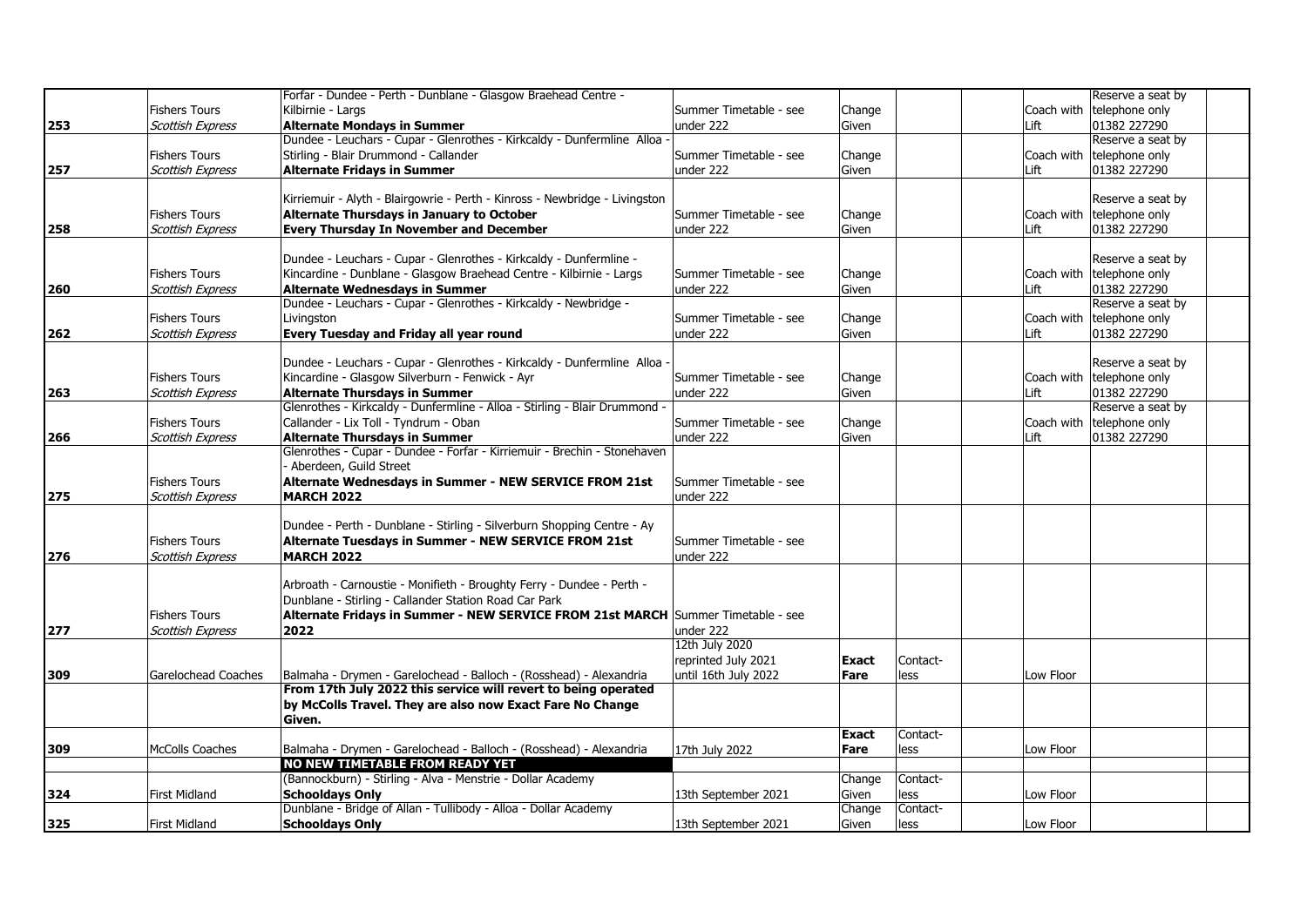| Dunblane<br>Contact-<br>Change<br>326<br><b>First Midland</b><br><b>Schooldays Only</b><br>Low Floor<br>13th September 2021<br>less<br>Given<br>Lionthorn Turning Circle - Falkirk - Larbert - (Letham) - Kincardine -<br>Forestmill - Dollar Academy<br>Contact-<br>Change<br><b>Schooldays Only</b><br>less<br>391<br><b>First Midland</b><br>reprinted August 2021<br>Given<br>Low Floor<br>Glasgow Buchanan Bus Station (for coach connections) - Queen Street<br>Contact-<br>Change<br>Station (for rail connections) - Glasgow Airport<br>Low Floor<br>500<br><b>First Glasgow</b><br>reprinted October 2021<br>less<br>Yes<br>Given<br>Contact-<br>Balfron - Balfron High School - Boquhan - Fintry<br>Change<br>507<br><b>First Midland</b><br><b>Schooldays Only</b><br>21st October 2019<br>Low Floor<br>Given<br>less<br>Balfron - Balfron High School - Fintry - Kippen<br><b>Schooldays Only</b><br>513<br><b>First Midland</b><br>reprinted October 2021<br>Reserve a seat by<br>telephone 0871 781<br>8181 or online<br>SERVICE NOT SERVING THIS<br>Aberdeen-Dundee- Perth- Glasgow-Hamilton- Carlisle - Birmingham-<br>AREA UNTIL FURTHER<br>Coach with   www.national<br>Change<br>Milton Keynes - London (Day Service)<br><b>NOTICE</b><br>Given<br>Lift<br>National Express<br>express.com<br>Reserve a seat by<br>telephone 0871 781<br>8181 or online<br>SERVICE NOT SERVING THIS<br>Aberdeen-Dundee- Perth- Stirling-Glasgow-Carlisle - High Wycombe -<br>AREA UNTIL FURTHER<br>Coach with   www.national<br>Change<br>592<br>Heathrow Airport- London (Night Service)<br><b>NOTICE</b><br>Lift<br>National Express<br>Given<br>express.com<br>Dochertys Midland<br>Crieff Schools - Gilmerton - Madderty - Balgowan<br>Change<br>Coaches<br><b>Schooldays Only</b><br>13th August 2012<br>601<br>Given<br>Low Floor<br>Auchterarder Schools - Broom of Dalreoch - Dunning - Easter Coul -<br>Auchterarder Schools<br>Dochertys Midland<br>Change<br><b>Schooldays Only</b><br>613<br>Coaches<br>13th August 2012<br>Given<br>Low Floor<br>Auchterarder Schools - Broom of Dalreoch - Dunning - Easter Coul -<br>Auchterarder Schools<br>Dochertys Midland<br>Change<br>Coaches<br><b>Schooldays Only</b><br>618<br>lsee under 613<br>Given<br>Low Floor<br>Dunfermline - Halbeath P&R (for rail services towards Tayside) -<br>Inverkeithing Station (for rail services towards Tayside) - Ferrytoll P&R<br>Stagecoach Fife<br>16th November 2020 until<br>Contact-<br>Change<br>747<br>Jet<br>Edinburgh Airport<br>19th June 2022<br>Low Floor<br>less<br>Given<br>20th June 2022<br><b>Perth City Service</b><br>Stagecoach Perth /<br>Letham - Burghmuir - North Inch Community Campus<br>Contact-<br>Change<br>Stagecoach Strathtay<br><b>Schooldays Only</b><br>809<br>less<br>Low Floor<br>16th August 2021<br>Given<br><b>Perth City Service</b><br>Kinnoull Hill and Gannochy - Perth Schools<br>Contact-<br>Change<br><b>Schooldays Only</b><br>811X<br>Stagecoach Perth<br>less<br>Low Floor<br>see under 11 (Perth)<br>Given<br>Crieff Schools - Comrie<br>Contact-<br>Change<br><b>Schooldays Only</b><br>Stagecoach Perth<br>less<br>Low Floor<br>815<br>see under 15 (Perth)<br>Given |     | Dollar Academy - Tlillicoultry - Alva - Menstrie - Bridge of Allan - |        |          |  |  |
|----------------------------------------------------------------------------------------------------------------------------------------------------------------------------------------------------------------------------------------------------------------------------------------------------------------------------------------------------------------------------------------------------------------------------------------------------------------------------------------------------------------------------------------------------------------------------------------------------------------------------------------------------------------------------------------------------------------------------------------------------------------------------------------------------------------------------------------------------------------------------------------------------------------------------------------------------------------------------------------------------------------------------------------------------------------------------------------------------------------------------------------------------------------------------------------------------------------------------------------------------------------------------------------------------------------------------------------------------------------------------------------------------------------------------------------------------------------------------------------------------------------------------------------------------------------------------------------------------------------------------------------------------------------------------------------------------------------------------------------------------------------------------------------------------------------------------------------------------------------------------------------------------------------------------------------------------------------------------------------------------------------------------------------------------------------------------------------------------------------------------------------------------------------------------------------------------------------------------------------------------------------------------------------------------------------------------------------------------------------------------------------------------------------------------------------------------------------------------------------------------------------------------------------------------------------------------------------------------------------------------------------------------------------------------------------------------------------------------------------------------------------------------------------------------------------------------------------------------------------------------------------------------------------------------------------------------------------------------------------------------------------------------------------------------------------------------------------------------------------------------------------------------------------------------------------------------------------------------|-----|----------------------------------------------------------------------|--------|----------|--|--|
|                                                                                                                                                                                                                                                                                                                                                                                                                                                                                                                                                                                                                                                                                                                                                                                                                                                                                                                                                                                                                                                                                                                                                                                                                                                                                                                                                                                                                                                                                                                                                                                                                                                                                                                                                                                                                                                                                                                                                                                                                                                                                                                                                                                                                                                                                                                                                                                                                                                                                                                                                                                                                                                                                                                                                                                                                                                                                                                                                                                                                                                                                                                                                                                                                            |     |                                                                      |        |          |  |  |
|                                                                                                                                                                                                                                                                                                                                                                                                                                                                                                                                                                                                                                                                                                                                                                                                                                                                                                                                                                                                                                                                                                                                                                                                                                                                                                                                                                                                                                                                                                                                                                                                                                                                                                                                                                                                                                                                                                                                                                                                                                                                                                                                                                                                                                                                                                                                                                                                                                                                                                                                                                                                                                                                                                                                                                                                                                                                                                                                                                                                                                                                                                                                                                                                                            |     |                                                                      |        |          |  |  |
|                                                                                                                                                                                                                                                                                                                                                                                                                                                                                                                                                                                                                                                                                                                                                                                                                                                                                                                                                                                                                                                                                                                                                                                                                                                                                                                                                                                                                                                                                                                                                                                                                                                                                                                                                                                                                                                                                                                                                                                                                                                                                                                                                                                                                                                                                                                                                                                                                                                                                                                                                                                                                                                                                                                                                                                                                                                                                                                                                                                                                                                                                                                                                                                                                            |     |                                                                      |        |          |  |  |
|                                                                                                                                                                                                                                                                                                                                                                                                                                                                                                                                                                                                                                                                                                                                                                                                                                                                                                                                                                                                                                                                                                                                                                                                                                                                                                                                                                                                                                                                                                                                                                                                                                                                                                                                                                                                                                                                                                                                                                                                                                                                                                                                                                                                                                                                                                                                                                                                                                                                                                                                                                                                                                                                                                                                                                                                                                                                                                                                                                                                                                                                                                                                                                                                                            |     |                                                                      |        |          |  |  |
|                                                                                                                                                                                                                                                                                                                                                                                                                                                                                                                                                                                                                                                                                                                                                                                                                                                                                                                                                                                                                                                                                                                                                                                                                                                                                                                                                                                                                                                                                                                                                                                                                                                                                                                                                                                                                                                                                                                                                                                                                                                                                                                                                                                                                                                                                                                                                                                                                                                                                                                                                                                                                                                                                                                                                                                                                                                                                                                                                                                                                                                                                                                                                                                                                            |     |                                                                      |        |          |  |  |
|                                                                                                                                                                                                                                                                                                                                                                                                                                                                                                                                                                                                                                                                                                                                                                                                                                                                                                                                                                                                                                                                                                                                                                                                                                                                                                                                                                                                                                                                                                                                                                                                                                                                                                                                                                                                                                                                                                                                                                                                                                                                                                                                                                                                                                                                                                                                                                                                                                                                                                                                                                                                                                                                                                                                                                                                                                                                                                                                                                                                                                                                                                                                                                                                                            |     |                                                                      |        |          |  |  |
|                                                                                                                                                                                                                                                                                                                                                                                                                                                                                                                                                                                                                                                                                                                                                                                                                                                                                                                                                                                                                                                                                                                                                                                                                                                                                                                                                                                                                                                                                                                                                                                                                                                                                                                                                                                                                                                                                                                                                                                                                                                                                                                                                                                                                                                                                                                                                                                                                                                                                                                                                                                                                                                                                                                                                                                                                                                                                                                                                                                                                                                                                                                                                                                                                            |     |                                                                      |        |          |  |  |
|                                                                                                                                                                                                                                                                                                                                                                                                                                                                                                                                                                                                                                                                                                                                                                                                                                                                                                                                                                                                                                                                                                                                                                                                                                                                                                                                                                                                                                                                                                                                                                                                                                                                                                                                                                                                                                                                                                                                                                                                                                                                                                                                                                                                                                                                                                                                                                                                                                                                                                                                                                                                                                                                                                                                                                                                                                                                                                                                                                                                                                                                                                                                                                                                                            |     |                                                                      |        |          |  |  |
|                                                                                                                                                                                                                                                                                                                                                                                                                                                                                                                                                                                                                                                                                                                                                                                                                                                                                                                                                                                                                                                                                                                                                                                                                                                                                                                                                                                                                                                                                                                                                                                                                                                                                                                                                                                                                                                                                                                                                                                                                                                                                                                                                                                                                                                                                                                                                                                                                                                                                                                                                                                                                                                                                                                                                                                                                                                                                                                                                                                                                                                                                                                                                                                                                            |     |                                                                      |        |          |  |  |
|                                                                                                                                                                                                                                                                                                                                                                                                                                                                                                                                                                                                                                                                                                                                                                                                                                                                                                                                                                                                                                                                                                                                                                                                                                                                                                                                                                                                                                                                                                                                                                                                                                                                                                                                                                                                                                                                                                                                                                                                                                                                                                                                                                                                                                                                                                                                                                                                                                                                                                                                                                                                                                                                                                                                                                                                                                                                                                                                                                                                                                                                                                                                                                                                                            |     |                                                                      |        |          |  |  |
|                                                                                                                                                                                                                                                                                                                                                                                                                                                                                                                                                                                                                                                                                                                                                                                                                                                                                                                                                                                                                                                                                                                                                                                                                                                                                                                                                                                                                                                                                                                                                                                                                                                                                                                                                                                                                                                                                                                                                                                                                                                                                                                                                                                                                                                                                                                                                                                                                                                                                                                                                                                                                                                                                                                                                                                                                                                                                                                                                                                                                                                                                                                                                                                                                            |     |                                                                      |        |          |  |  |
|                                                                                                                                                                                                                                                                                                                                                                                                                                                                                                                                                                                                                                                                                                                                                                                                                                                                                                                                                                                                                                                                                                                                                                                                                                                                                                                                                                                                                                                                                                                                                                                                                                                                                                                                                                                                                                                                                                                                                                                                                                                                                                                                                                                                                                                                                                                                                                                                                                                                                                                                                                                                                                                                                                                                                                                                                                                                                                                                                                                                                                                                                                                                                                                                                            |     |                                                                      |        |          |  |  |
|                                                                                                                                                                                                                                                                                                                                                                                                                                                                                                                                                                                                                                                                                                                                                                                                                                                                                                                                                                                                                                                                                                                                                                                                                                                                                                                                                                                                                                                                                                                                                                                                                                                                                                                                                                                                                                                                                                                                                                                                                                                                                                                                                                                                                                                                                                                                                                                                                                                                                                                                                                                                                                                                                                                                                                                                                                                                                                                                                                                                                                                                                                                                                                                                                            |     |                                                                      |        |          |  |  |
|                                                                                                                                                                                                                                                                                                                                                                                                                                                                                                                                                                                                                                                                                                                                                                                                                                                                                                                                                                                                                                                                                                                                                                                                                                                                                                                                                                                                                                                                                                                                                                                                                                                                                                                                                                                                                                                                                                                                                                                                                                                                                                                                                                                                                                                                                                                                                                                                                                                                                                                                                                                                                                                                                                                                                                                                                                                                                                                                                                                                                                                                                                                                                                                                                            |     |                                                                      |        |          |  |  |
|                                                                                                                                                                                                                                                                                                                                                                                                                                                                                                                                                                                                                                                                                                                                                                                                                                                                                                                                                                                                                                                                                                                                                                                                                                                                                                                                                                                                                                                                                                                                                                                                                                                                                                                                                                                                                                                                                                                                                                                                                                                                                                                                                                                                                                                                                                                                                                                                                                                                                                                                                                                                                                                                                                                                                                                                                                                                                                                                                                                                                                                                                                                                                                                                                            |     |                                                                      |        |          |  |  |
|                                                                                                                                                                                                                                                                                                                                                                                                                                                                                                                                                                                                                                                                                                                                                                                                                                                                                                                                                                                                                                                                                                                                                                                                                                                                                                                                                                                                                                                                                                                                                                                                                                                                                                                                                                                                                                                                                                                                                                                                                                                                                                                                                                                                                                                                                                                                                                                                                                                                                                                                                                                                                                                                                                                                                                                                                                                                                                                                                                                                                                                                                                                                                                                                                            | 590 |                                                                      |        |          |  |  |
|                                                                                                                                                                                                                                                                                                                                                                                                                                                                                                                                                                                                                                                                                                                                                                                                                                                                                                                                                                                                                                                                                                                                                                                                                                                                                                                                                                                                                                                                                                                                                                                                                                                                                                                                                                                                                                                                                                                                                                                                                                                                                                                                                                                                                                                                                                                                                                                                                                                                                                                                                                                                                                                                                                                                                                                                                                                                                                                                                                                                                                                                                                                                                                                                                            |     |                                                                      |        |          |  |  |
|                                                                                                                                                                                                                                                                                                                                                                                                                                                                                                                                                                                                                                                                                                                                                                                                                                                                                                                                                                                                                                                                                                                                                                                                                                                                                                                                                                                                                                                                                                                                                                                                                                                                                                                                                                                                                                                                                                                                                                                                                                                                                                                                                                                                                                                                                                                                                                                                                                                                                                                                                                                                                                                                                                                                                                                                                                                                                                                                                                                                                                                                                                                                                                                                                            |     |                                                                      |        |          |  |  |
|                                                                                                                                                                                                                                                                                                                                                                                                                                                                                                                                                                                                                                                                                                                                                                                                                                                                                                                                                                                                                                                                                                                                                                                                                                                                                                                                                                                                                                                                                                                                                                                                                                                                                                                                                                                                                                                                                                                                                                                                                                                                                                                                                                                                                                                                                                                                                                                                                                                                                                                                                                                                                                                                                                                                                                                                                                                                                                                                                                                                                                                                                                                                                                                                                            |     |                                                                      |        |          |  |  |
|                                                                                                                                                                                                                                                                                                                                                                                                                                                                                                                                                                                                                                                                                                                                                                                                                                                                                                                                                                                                                                                                                                                                                                                                                                                                                                                                                                                                                                                                                                                                                                                                                                                                                                                                                                                                                                                                                                                                                                                                                                                                                                                                                                                                                                                                                                                                                                                                                                                                                                                                                                                                                                                                                                                                                                                                                                                                                                                                                                                                                                                                                                                                                                                                                            |     |                                                                      |        |          |  |  |
|                                                                                                                                                                                                                                                                                                                                                                                                                                                                                                                                                                                                                                                                                                                                                                                                                                                                                                                                                                                                                                                                                                                                                                                                                                                                                                                                                                                                                                                                                                                                                                                                                                                                                                                                                                                                                                                                                                                                                                                                                                                                                                                                                                                                                                                                                                                                                                                                                                                                                                                                                                                                                                                                                                                                                                                                                                                                                                                                                                                                                                                                                                                                                                                                                            |     |                                                                      |        |          |  |  |
|                                                                                                                                                                                                                                                                                                                                                                                                                                                                                                                                                                                                                                                                                                                                                                                                                                                                                                                                                                                                                                                                                                                                                                                                                                                                                                                                                                                                                                                                                                                                                                                                                                                                                                                                                                                                                                                                                                                                                                                                                                                                                                                                                                                                                                                                                                                                                                                                                                                                                                                                                                                                                                                                                                                                                                                                                                                                                                                                                                                                                                                                                                                                                                                                                            |     |                                                                      |        |          |  |  |
|                                                                                                                                                                                                                                                                                                                                                                                                                                                                                                                                                                                                                                                                                                                                                                                                                                                                                                                                                                                                                                                                                                                                                                                                                                                                                                                                                                                                                                                                                                                                                                                                                                                                                                                                                                                                                                                                                                                                                                                                                                                                                                                                                                                                                                                                                                                                                                                                                                                                                                                                                                                                                                                                                                                                                                                                                                                                                                                                                                                                                                                                                                                                                                                                                            |     |                                                                      |        |          |  |  |
|                                                                                                                                                                                                                                                                                                                                                                                                                                                                                                                                                                                                                                                                                                                                                                                                                                                                                                                                                                                                                                                                                                                                                                                                                                                                                                                                                                                                                                                                                                                                                                                                                                                                                                                                                                                                                                                                                                                                                                                                                                                                                                                                                                                                                                                                                                                                                                                                                                                                                                                                                                                                                                                                                                                                                                                                                                                                                                                                                                                                                                                                                                                                                                                                                            |     |                                                                      |        |          |  |  |
|                                                                                                                                                                                                                                                                                                                                                                                                                                                                                                                                                                                                                                                                                                                                                                                                                                                                                                                                                                                                                                                                                                                                                                                                                                                                                                                                                                                                                                                                                                                                                                                                                                                                                                                                                                                                                                                                                                                                                                                                                                                                                                                                                                                                                                                                                                                                                                                                                                                                                                                                                                                                                                                                                                                                                                                                                                                                                                                                                                                                                                                                                                                                                                                                                            |     |                                                                      |        |          |  |  |
|                                                                                                                                                                                                                                                                                                                                                                                                                                                                                                                                                                                                                                                                                                                                                                                                                                                                                                                                                                                                                                                                                                                                                                                                                                                                                                                                                                                                                                                                                                                                                                                                                                                                                                                                                                                                                                                                                                                                                                                                                                                                                                                                                                                                                                                                                                                                                                                                                                                                                                                                                                                                                                                                                                                                                                                                                                                                                                                                                                                                                                                                                                                                                                                                                            |     |                                                                      |        |          |  |  |
|                                                                                                                                                                                                                                                                                                                                                                                                                                                                                                                                                                                                                                                                                                                                                                                                                                                                                                                                                                                                                                                                                                                                                                                                                                                                                                                                                                                                                                                                                                                                                                                                                                                                                                                                                                                                                                                                                                                                                                                                                                                                                                                                                                                                                                                                                                                                                                                                                                                                                                                                                                                                                                                                                                                                                                                                                                                                                                                                                                                                                                                                                                                                                                                                                            |     |                                                                      |        |          |  |  |
|                                                                                                                                                                                                                                                                                                                                                                                                                                                                                                                                                                                                                                                                                                                                                                                                                                                                                                                                                                                                                                                                                                                                                                                                                                                                                                                                                                                                                                                                                                                                                                                                                                                                                                                                                                                                                                                                                                                                                                                                                                                                                                                                                                                                                                                                                                                                                                                                                                                                                                                                                                                                                                                                                                                                                                                                                                                                                                                                                                                                                                                                                                                                                                                                                            |     |                                                                      |        |          |  |  |
|                                                                                                                                                                                                                                                                                                                                                                                                                                                                                                                                                                                                                                                                                                                                                                                                                                                                                                                                                                                                                                                                                                                                                                                                                                                                                                                                                                                                                                                                                                                                                                                                                                                                                                                                                                                                                                                                                                                                                                                                                                                                                                                                                                                                                                                                                                                                                                                                                                                                                                                                                                                                                                                                                                                                                                                                                                                                                                                                                                                                                                                                                                                                                                                                                            |     |                                                                      |        |          |  |  |
|                                                                                                                                                                                                                                                                                                                                                                                                                                                                                                                                                                                                                                                                                                                                                                                                                                                                                                                                                                                                                                                                                                                                                                                                                                                                                                                                                                                                                                                                                                                                                                                                                                                                                                                                                                                                                                                                                                                                                                                                                                                                                                                                                                                                                                                                                                                                                                                                                                                                                                                                                                                                                                                                                                                                                                                                                                                                                                                                                                                                                                                                                                                                                                                                                            |     |                                                                      |        |          |  |  |
|                                                                                                                                                                                                                                                                                                                                                                                                                                                                                                                                                                                                                                                                                                                                                                                                                                                                                                                                                                                                                                                                                                                                                                                                                                                                                                                                                                                                                                                                                                                                                                                                                                                                                                                                                                                                                                                                                                                                                                                                                                                                                                                                                                                                                                                                                                                                                                                                                                                                                                                                                                                                                                                                                                                                                                                                                                                                                                                                                                                                                                                                                                                                                                                                                            |     |                                                                      |        |          |  |  |
|                                                                                                                                                                                                                                                                                                                                                                                                                                                                                                                                                                                                                                                                                                                                                                                                                                                                                                                                                                                                                                                                                                                                                                                                                                                                                                                                                                                                                                                                                                                                                                                                                                                                                                                                                                                                                                                                                                                                                                                                                                                                                                                                                                                                                                                                                                                                                                                                                                                                                                                                                                                                                                                                                                                                                                                                                                                                                                                                                                                                                                                                                                                                                                                                                            |     |                                                                      |        |          |  |  |
|                                                                                                                                                                                                                                                                                                                                                                                                                                                                                                                                                                                                                                                                                                                                                                                                                                                                                                                                                                                                                                                                                                                                                                                                                                                                                                                                                                                                                                                                                                                                                                                                                                                                                                                                                                                                                                                                                                                                                                                                                                                                                                                                                                                                                                                                                                                                                                                                                                                                                                                                                                                                                                                                                                                                                                                                                                                                                                                                                                                                                                                                                                                                                                                                                            |     |                                                                      |        |          |  |  |
|                                                                                                                                                                                                                                                                                                                                                                                                                                                                                                                                                                                                                                                                                                                                                                                                                                                                                                                                                                                                                                                                                                                                                                                                                                                                                                                                                                                                                                                                                                                                                                                                                                                                                                                                                                                                                                                                                                                                                                                                                                                                                                                                                                                                                                                                                                                                                                                                                                                                                                                                                                                                                                                                                                                                                                                                                                                                                                                                                                                                                                                                                                                                                                                                                            |     |                                                                      |        |          |  |  |
|                                                                                                                                                                                                                                                                                                                                                                                                                                                                                                                                                                                                                                                                                                                                                                                                                                                                                                                                                                                                                                                                                                                                                                                                                                                                                                                                                                                                                                                                                                                                                                                                                                                                                                                                                                                                                                                                                                                                                                                                                                                                                                                                                                                                                                                                                                                                                                                                                                                                                                                                                                                                                                                                                                                                                                                                                                                                                                                                                                                                                                                                                                                                                                                                                            |     |                                                                      |        |          |  |  |
|                                                                                                                                                                                                                                                                                                                                                                                                                                                                                                                                                                                                                                                                                                                                                                                                                                                                                                                                                                                                                                                                                                                                                                                                                                                                                                                                                                                                                                                                                                                                                                                                                                                                                                                                                                                                                                                                                                                                                                                                                                                                                                                                                                                                                                                                                                                                                                                                                                                                                                                                                                                                                                                                                                                                                                                                                                                                                                                                                                                                                                                                                                                                                                                                                            |     |                                                                      |        |          |  |  |
|                                                                                                                                                                                                                                                                                                                                                                                                                                                                                                                                                                                                                                                                                                                                                                                                                                                                                                                                                                                                                                                                                                                                                                                                                                                                                                                                                                                                                                                                                                                                                                                                                                                                                                                                                                                                                                                                                                                                                                                                                                                                                                                                                                                                                                                                                                                                                                                                                                                                                                                                                                                                                                                                                                                                                                                                                                                                                                                                                                                                                                                                                                                                                                                                                            |     |                                                                      |        |          |  |  |
|                                                                                                                                                                                                                                                                                                                                                                                                                                                                                                                                                                                                                                                                                                                                                                                                                                                                                                                                                                                                                                                                                                                                                                                                                                                                                                                                                                                                                                                                                                                                                                                                                                                                                                                                                                                                                                                                                                                                                                                                                                                                                                                                                                                                                                                                                                                                                                                                                                                                                                                                                                                                                                                                                                                                                                                                                                                                                                                                                                                                                                                                                                                                                                                                                            |     |                                                                      |        |          |  |  |
|                                                                                                                                                                                                                                                                                                                                                                                                                                                                                                                                                                                                                                                                                                                                                                                                                                                                                                                                                                                                                                                                                                                                                                                                                                                                                                                                                                                                                                                                                                                                                                                                                                                                                                                                                                                                                                                                                                                                                                                                                                                                                                                                                                                                                                                                                                                                                                                                                                                                                                                                                                                                                                                                                                                                                                                                                                                                                                                                                                                                                                                                                                                                                                                                                            |     |                                                                      |        |          |  |  |
|                                                                                                                                                                                                                                                                                                                                                                                                                                                                                                                                                                                                                                                                                                                                                                                                                                                                                                                                                                                                                                                                                                                                                                                                                                                                                                                                                                                                                                                                                                                                                                                                                                                                                                                                                                                                                                                                                                                                                                                                                                                                                                                                                                                                                                                                                                                                                                                                                                                                                                                                                                                                                                                                                                                                                                                                                                                                                                                                                                                                                                                                                                                                                                                                                            |     |                                                                      |        |          |  |  |
|                                                                                                                                                                                                                                                                                                                                                                                                                                                                                                                                                                                                                                                                                                                                                                                                                                                                                                                                                                                                                                                                                                                                                                                                                                                                                                                                                                                                                                                                                                                                                                                                                                                                                                                                                                                                                                                                                                                                                                                                                                                                                                                                                                                                                                                                                                                                                                                                                                                                                                                                                                                                                                                                                                                                                                                                                                                                                                                                                                                                                                                                                                                                                                                                                            |     |                                                                      |        |          |  |  |
|                                                                                                                                                                                                                                                                                                                                                                                                                                                                                                                                                                                                                                                                                                                                                                                                                                                                                                                                                                                                                                                                                                                                                                                                                                                                                                                                                                                                                                                                                                                                                                                                                                                                                                                                                                                                                                                                                                                                                                                                                                                                                                                                                                                                                                                                                                                                                                                                                                                                                                                                                                                                                                                                                                                                                                                                                                                                                                                                                                                                                                                                                                                                                                                                                            |     | Perth Schools - Stanley - Spittalfield/Muthly                        | Change | Contact- |  |  |
| 834<br><b>Schooldays Only</b><br>less<br>Low Floor<br>Stagecoach Perth<br>see under 34 (Perth)<br>Given                                                                                                                                                                                                                                                                                                                                                                                                                                                                                                                                                                                                                                                                                                                                                                                                                                                                                                                                                                                                                                                                                                                                                                                                                                                                                                                                                                                                                                                                                                                                                                                                                                                                                                                                                                                                                                                                                                                                                                                                                                                                                                                                                                                                                                                                                                                                                                                                                                                                                                                                                                                                                                                                                                                                                                                                                                                                                                                                                                                                                                                                                                                    |     |                                                                      |        |          |  |  |
| Blairgowrie - Spitalfield - Caputh<br>Change<br>Contact-                                                                                                                                                                                                                                                                                                                                                                                                                                                                                                                                                                                                                                                                                                                                                                                                                                                                                                                                                                                                                                                                                                                                                                                                                                                                                                                                                                                                                                                                                                                                                                                                                                                                                                                                                                                                                                                                                                                                                                                                                                                                                                                                                                                                                                                                                                                                                                                                                                                                                                                                                                                                                                                                                                                                                                                                                                                                                                                                                                                                                                                                                                                                                                   |     |                                                                      |        |          |  |  |
| <b>Schooldays Only</b><br>862<br>Stagecoach Strathtay<br>16th August 2021<br>Given<br>less<br>Low Floor                                                                                                                                                                                                                                                                                                                                                                                                                                                                                                                                                                                                                                                                                                                                                                                                                                                                                                                                                                                                                                                                                                                                                                                                                                                                                                                                                                                                                                                                                                                                                                                                                                                                                                                                                                                                                                                                                                                                                                                                                                                                                                                                                                                                                                                                                                                                                                                                                                                                                                                                                                                                                                                                                                                                                                                                                                                                                                                                                                                                                                                                                                                    |     |                                                                      |        |          |  |  |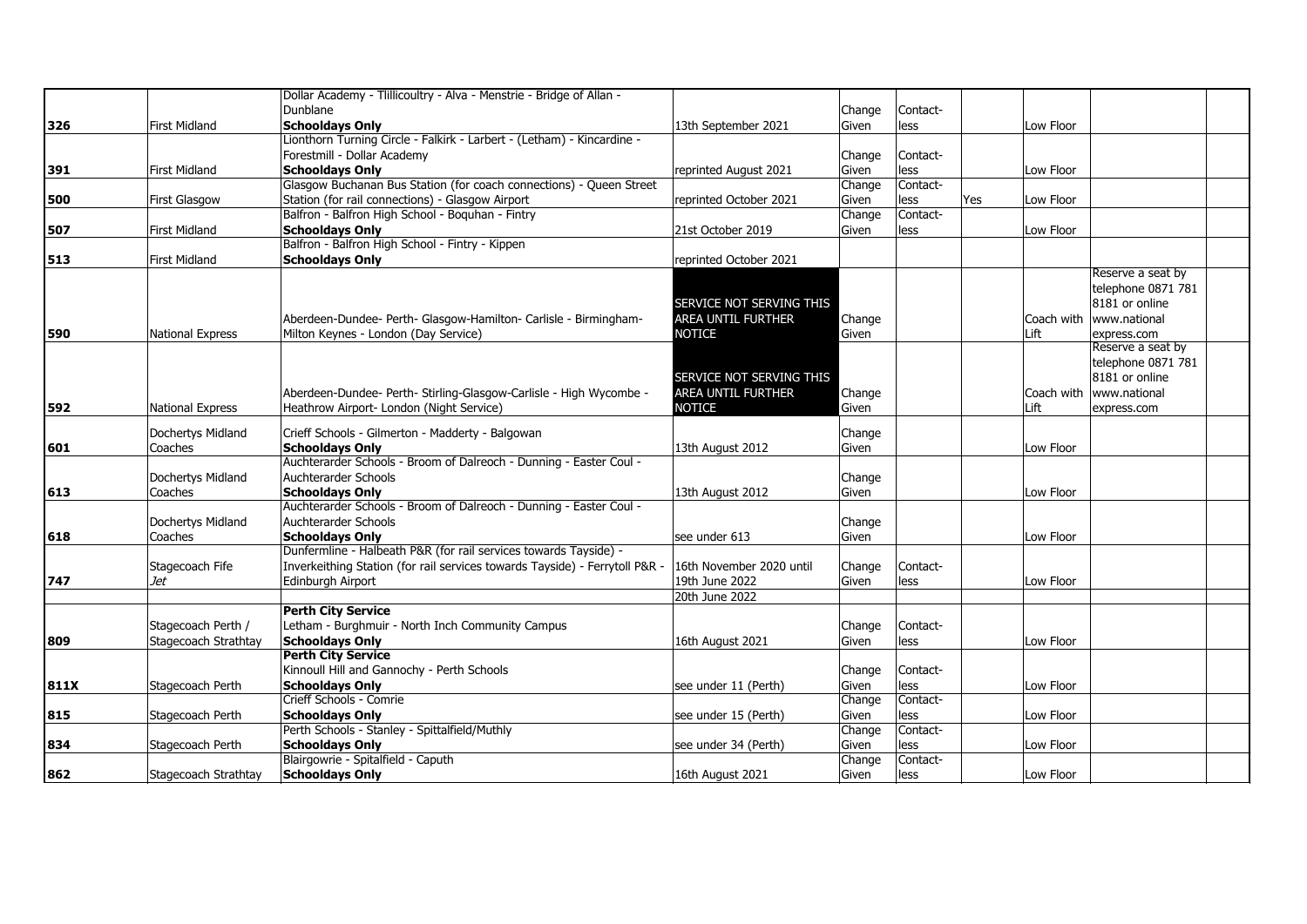|                   |                                                    |                                                                                                              |                            |              |          |            | N/A        |                            |  |
|-------------------|----------------------------------------------------|--------------------------------------------------------------------------------------------------------------|----------------------------|--------------|----------|------------|------------|----------------------------|--|
|                   |                                                    | Bridge of Gaur - Kinloch Rannoch                                                                             |                            |              |          |            | (Minibus   |                            |  |
|                   |                                                    | For daytime services between these points, as well as to/from                                                |                            | Change       |          |            | less than  |                            |  |
|                   |                                                    |                                                                                                              |                            |              |          |            |            |                            |  |
| 885               | <b>JR Services</b>                                 | <b>Rannoch Station, see DRT2.</b>                                                                            | 19th November 2018         | Given        |          |            | 16 seats)  |                            |  |
|                   |                                                    | Pitlochry Schools - Pitlochry Town Centre - Faskally - Killiecrankie - Blair                                 |                            |              |          |            |            |                            |  |
|                   |                                                    | Atholl then House of Bruar - Calvine - Old Struan Road End or Kinloch                                        |                            | Change       |          |            |            |                            |  |
| 887               | Elizabeth Yule                                     | Rannoch (depending on days)                                                                                  | see under 83               | Given        |          |            | Low Floor  |                            |  |
|                   | Dochertys Midland                                  | Crieff- Comrie - St Fillians - Lochearnhead-Killin                                                           |                            | Change       |          |            |            |                            |  |
| 890               | Coaches                                            | <b>Schooldays Only</b>                                                                                       | 13th August 2012           | Given        |          |            | Low Floor  |                            |  |
|                   |                                                    |                                                                                                              |                            |              |          |            |            |                            |  |
|                   |                                                    | Aberfeldy- Donafuil, road end -Dull - Aberfeldy- Breadalbane Academy                                         |                            |              |          |            |            |                            |  |
|                   |                                                    | <b>Schooldays Only</b>                                                                                       |                            | Change       | Contact- |            | Coach with |                            |  |
|                   |                                                    |                                                                                                              |                            |              |          |            |            |                            |  |
| 892               | Stagecoach Perth                                   | For additional journeys along parts of route see 91/91A                                                      | 16th August 2021           | Given        | less     |            | Lift       |                            |  |
|                   |                                                    |                                                                                                              |                            |              |          |            |            |                            |  |
|                   |                                                    | Killin- Lawers- Fernan- Kenmore- Acharn- Breadalbane Academy                                                 |                            |              |          |            |            |                            |  |
|                   | Dochertys Midland                                  | <b>Schooldays Only</b>                                                                                       |                            | Change       |          |            |            |                            |  |
| 893               | Coaches                                            | For additional journeys along parts of route see 91/91A                                                      | 13th August 2012           | Given        |          |            | Low Floow  |                            |  |
|                   | Dochertys Midland                                  | Aberfeldy - Griffin Wind Farm - Amulree - Newton Bridge - Crieff                                             |                            | Change       |          |            |            |                            |  |
| 896               | Coaches                                            | <b>Schooldays Only</b>                                                                                       | 13th August 2012           | Given        |          |            | Low Floor  |                            |  |
|                   |                                                    | Service 5 or 5A journeys from Forthill or Ninewells Hospital terminating                                     |                            | <b>Exact</b> |          |            |            |                            |  |
| 905               | Xplore Dundee <i>Emerald</i> at Dundee City Centre |                                                                                                              | see under 5 (Dundee)       | Fare         |          | Yes        | Low Floor  |                            |  |
|                   |                                                    |                                                                                                              |                            |              |          |            |            | Reserve a seat by          |  |
|                   |                                                    |                                                                                                              |                            |              |          |            |            | telephone 0871 266         |  |
|                   |                                                    |                                                                                                              |                            |              |          |            |            | Coach with 3333 or online  |  |
|                   |                                                    | Edinburgh - Haymarket - Edinburgh Zoo - Newbridge - Bo'ness -                                                | Winter 2021/22 Timetable   | Change       | Contact- |            |            |                            |  |
| 909               | Scottish Citylink                                  | Grangemouth - Stirling - Dunblane or Glasgow                                                                 | 18th October 2021          | Given        | less     | Yes        | Lift       | www.citylink.co.uk         |  |
|                   |                                                    |                                                                                                              |                            |              |          |            |            |                            |  |
|                   |                                                    | Summary of all Citylink / Megabus services between Dunblane, Stirling                                        |                            |              |          |            |            |                            |  |
| <b>Dunblane -</b> |                                                    | and Glasgow                                                                                                  |                            |              |          |            |            |                            |  |
| Stirling -        |                                                    | For additonal journeys from Stirling to Glasgow see Service                                                  |                            |              |          |            |            | Reserve a seat by          |  |
| Glasgow           | Scottish Citylink /                                | X36.                                                                                                         |                            |              |          |            |            | telephone 0871 266         |  |
| <b>Citylink</b>   | Megabus.com / Parks of                             | For additional journeys from Dunblane to Stirling see Service                                                | Winter 2021/22 Timetable   | Change       | Contact- |            |            | Coach with 13333 or online |  |
| <b>Summary</b>    | Hamilton                                           | 15A (Perth) or C48.                                                                                          | 18th October 2021          | Given        | less     | Yes        | Lift       | www.citylink.co.uk         |  |
|                   |                                                    | THIS SERVICE IS NOT CHANGING so the Winter one continues                                                     |                            |              |          |            |            |                            |  |
|                   |                                                    |                                                                                                              |                            |              |          |            |            |                            |  |
|                   |                                                    | after 23rd May 2022.                                                                                         |                            |              |          |            |            | Reserve a seat by          |  |
|                   |                                                    |                                                                                                              |                            |              |          |            |            |                            |  |
|                   |                                                    |                                                                                                              |                            |              |          |            |            | telephone 0871 266         |  |
|                   |                                                    | Fort William - Tyndrum (connects with 977 to/from Oban) - Crieff - Perth Summer 2022 Timetable 23rd   Change |                            |              | Contact- |            |            | Coach with 3333 or online  |  |
| 913               | Scottish Citylink                                  | (connects with M8/M9 to/from Dundee/Aberdeen) - Edinburgh                                                    | May 2022                   | Given        | less     | Yes        | Lift       | www.citylink.co.uk         |  |
|                   |                                                    |                                                                                                              |                            |              |          |            |            | Reserve a seat by          |  |
|                   |                                                    |                                                                                                              |                            |              |          |            |            | telephone 0871 266         |  |
|                   |                                                    | Fort William - Ballachluish - Tyndrum - Inverbeg - Glasgow Airport                                           | Summer 2022 Timetable 23rd | Change       | Contact- |            |            | Coach with 3333 or online  |  |
| 914               | Scottish Citylink                                  | Anniesland - Glasgow                                                                                         | May 2022                   | Given        | less     | Yes        | Lift       | www.citylink.co.uk         |  |
|                   |                                                    |                                                                                                              |                            |              |          |            |            | Reserve a seat by          |  |
|                   |                                                    |                                                                                                              |                            |              |          |            |            | telephone 0871 266         |  |
|                   |                                                    | Uig - Portree - Kyle of Lochalsh - Fort William - Ballachluish - Tyndrum                                     |                            | Change       | Contact- |            |            | Coach with 3333 or online  |  |
| 915               | Scottish Citylink                                  | Inverbeg - Glasgow Airport - Glasgow                                                                         | see under 914              | Given        | less     | Yes        | Lift       | www.citylink.co.uk         |  |
|                   |                                                    |                                                                                                              |                            |              |          |            |            | Reserve a seat by          |  |
|                   |                                                    |                                                                                                              |                            |              |          |            |            |                            |  |
|                   |                                                    |                                                                                                              |                            |              |          |            |            | telephone 0871 266         |  |
|                   |                                                    | Uig - Portree - Kyle of Lochalsh - Fort William - Ballachluish - Tyndrum -                                   |                            | Change       | Contact- |            |            | Coach with 3333 or online  |  |
| 916               | Scottish Citylink                                  | Inverbeg - Anniesland - Glasgow                                                                              | see under 914              | Given        | less     | <b>Yes</b> | Lift       | www.citylink.co.uk         |  |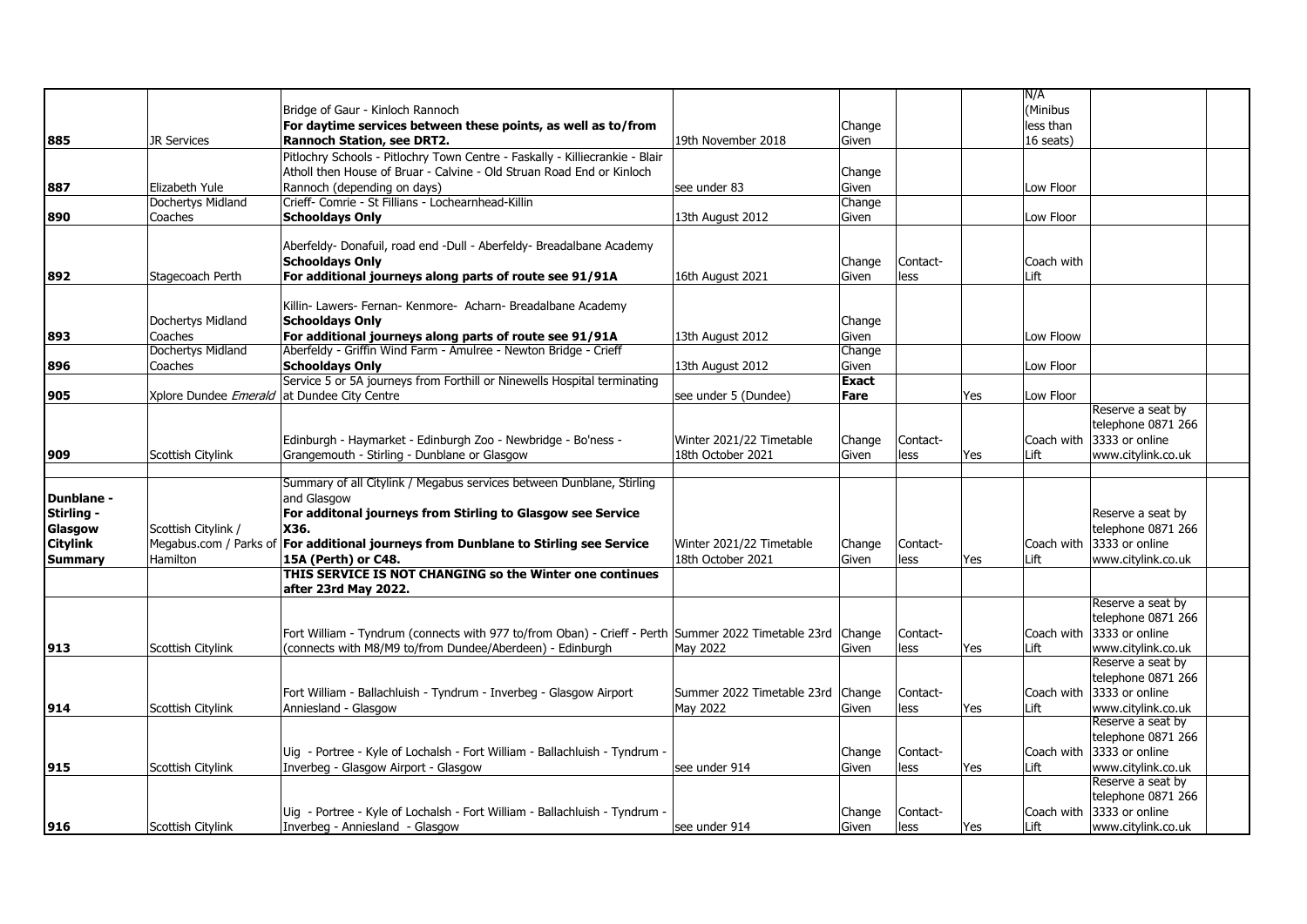|                |                                                 | Service 17 journeys from Whitfield or Ninewells Hospital terminating at |                              | Exact          |                 |        |           |                               |  |
|----------------|-------------------------------------------------|-------------------------------------------------------------------------|------------------------------|----------------|-----------------|--------|-----------|-------------------------------|--|
| 917            | Xplore Dundee                                   | Dundee City Centre                                                      | see under 17 (Dundee)        | Fare           |                 |        | Low Floor |                               |  |
|                |                                                 | Service 22 journeys from Craigowl or Ninewells Hospital terminating at  |                              | <b>Exact</b>   |                 |        |           |                               |  |
| 922            | Xplore Dundee <i>Emerald</i> Dundee City Centre |                                                                         | see under 22 (Downfield)     | Fare           |                 | Yes    | Low Floor |                               |  |
|                |                                                 |                                                                         |                              | Change         | Contact-        |        |           |                               |  |
| 925            | <b>First Midland</b>                            | Bannockburn - Stirling - Bridge of Allan - Dunblane                     | 13th September 2021          | Given          | less            |        | Low Floor |                               |  |
|                | Xplore Dundee Electric                          | Service 28 journeys from Douglas or Asda Myrekirk Road terminating at   |                              | Exact          |                 | Coming |           |                               |  |
| 928            | Emerald                                         | Dundee City Centre                                                      | see under 28 (Dundee)        | Fare           |                 | Soon   | Low Floor |                               |  |
|                |                                                 |                                                                         |                              |                |                 |        |           | Reserve a seat by             |  |
|                |                                                 |                                                                         |                              |                |                 |        |           | telephone 0871 266            |  |
|                |                                                 |                                                                         | Winter 2021/22 Timetable     | Change         | Contact-        |        |           | Coach with 3333 or online     |  |
| 975            | Scottish Citylink                               | Oban - Connel - Tyndrum - Inverbeg - Anniesland - Glasgow               | 18th October 2021            | Given          | less            | Yes    | Lift      | www.citylink.co.uk            |  |
| 976            | Scottish Citylink                               | Oban - Connel - Inverary - Inverbeg - Anniesland - Glasgow              | see under 975                |                |                 |        |           |                               |  |
|                |                                                 |                                                                         |                              |                |                 |        |           |                               |  |
| 977            | Scottish Citylink                               | Oban - Connel - Tyndrum - Inverbeg - Glasgow Airport - Glasgow          | see under 975                |                |                 |        |           |                               |  |
|                |                                                 |                                                                         | Service Did Not Operate      |                |                 |        |           |                               |  |
|                |                                                 |                                                                         | During 2021 - To Be          | Change         | Contact-        |        |           |                               |  |
| 1314           | First Midland                                   | Stirling Heritage Sites Summer Only                                     | Confirmed for 2022           | Given          | less            |        | Low Floor |                               |  |
|                |                                                 |                                                                         |                              |                |                 |        |           | To use an A2B                 |  |
|                |                                                 |                                                                         |                              |                |                 |        | Minibuses | Service pre book by           |  |
|                |                                                 | Demand Responsive Services - must be prebooked Inverbervie -            |                              | <b>FREE</b>    | FREE            |        | with rear | telephone only                |  |
| <b>A2BR1</b>   | Aberdeenshire Council                           | Stonehaven - Muchalls - Portlethen Asda                                 | May 2021                     |                | SERVICE SERVICE |        | lift/ramp | 01467 535330                  |  |
|                |                                                 |                                                                         |                              |                |                 |        |           | To use an A2B                 |  |
|                |                                                 |                                                                         |                              |                |                 |        | Minibuses | Service pre book by           |  |
|                |                                                 | Demand Responsive Services - must be prebooked                          | lsee under Aberdeenshire A2B | FREE           | FREE            |        | with rear | telephone only                |  |
| <b>A2B R2</b>  | Aberdeenshire Council                           | Catterline - Gourdoun - Johnshaven - St Cyrus - Montrose Tesco          | R1                           | <b>SERVICE</b> | SERVICE         |        | lift/ramp | 01467 535330                  |  |
|                |                                                 |                                                                         |                              |                |                 |        |           | To use an A2B                 |  |
|                |                                                 |                                                                         |                              |                |                 |        | Minibuses | Service pre book by           |  |
|                |                                                 | Demand Responsive Services - must be prebooked                          | see under Aberdeenshire A2B  | FREE           | FREE            |        | with rear | telephone only                |  |
| A2B R2A        | Aberdeenshire Council                           | Inverbervie - Gourdoun - Johnshaven - St Cyrus - Montrose Tesco         | lR1                          | <b>SERVICE</b> | <b>SERVICE</b>  |        | lift/ramp | 01467 535330                  |  |
|                |                                                 |                                                                         |                              |                |                 |        |           | To use an A2B                 |  |
|                |                                                 |                                                                         |                              |                |                 |        | Minibuses | Service pre book by           |  |
|                |                                                 | Demand Responsive Services - must be prebooked                          | see under Aberdeenshire A2B  | FREE           | FREE            |        | with rear | telephone only                |  |
| A2BR3          | Aberdeenshire Council                           | Drumlithie - Auchenblae - Gourdoun - Montrose Tesco                     | R1                           | <b>SERVICE</b> | SERVICE         |        | lift/ramp | 01467 535330<br>To use an A2B |  |
|                |                                                 |                                                                         |                              |                |                 |        |           |                               |  |
|                |                                                 |                                                                         |                              |                |                 |        | Minibuses | Service pre book by           |  |
|                |                                                 | Demand Responsive Services - must be prebooked                          | lsee under Aberdeenshire A2B | <b>FREE</b>    | FREE            |        | with rear | telephone only                |  |
| <b>A2B R6</b>  | Aberdeenshire Council                           | Auchenblae - Fettercairn - Luthermuir - Montrose Tesco                  | R1                           |                | SERVICE SERVICE |        | lift/ramp | 01467 535330<br>To use an A2B |  |
|                |                                                 |                                                                         |                              |                |                 |        | Minibuses | Service pre book by           |  |
|                |                                                 | Demand Responsive Services - must be prebooked                          | see under Aberdeenshire A2B  | <b>FREE</b>    | FREE            |        | with rear | telephone only                |  |
| <b>A2B R10</b> |                                                 | Inverbervie - Johnshaven - Invebervie - Gourdoun                        | R1                           | <b>SERVICE</b> | <b>SERVICE</b>  |        |           | 01467 535330                  |  |
|                | Aberdeenshire Council                           |                                                                         |                              |                |                 |        | lift/ramp | To use an A2B                 |  |
|                |                                                 |                                                                         |                              |                |                 |        | Minibuses | Service pre book by           |  |
|                |                                                 | Demand Responsive Services - must be prebooked Stonehaven               | lsee under Aberdeenshire A2B | <b>FREE</b>    | FREE            |        | with rear | telephone only                |  |
| <b>A2B R15</b> | Aberdeenshire Council                           | <b>Town Service</b>                                                     | lR1                          |                | SERVICE SERVICE |        | lift/ramp | 01467 535330                  |  |
|                |                                                 |                                                                         |                              |                |                 |        |           |                               |  |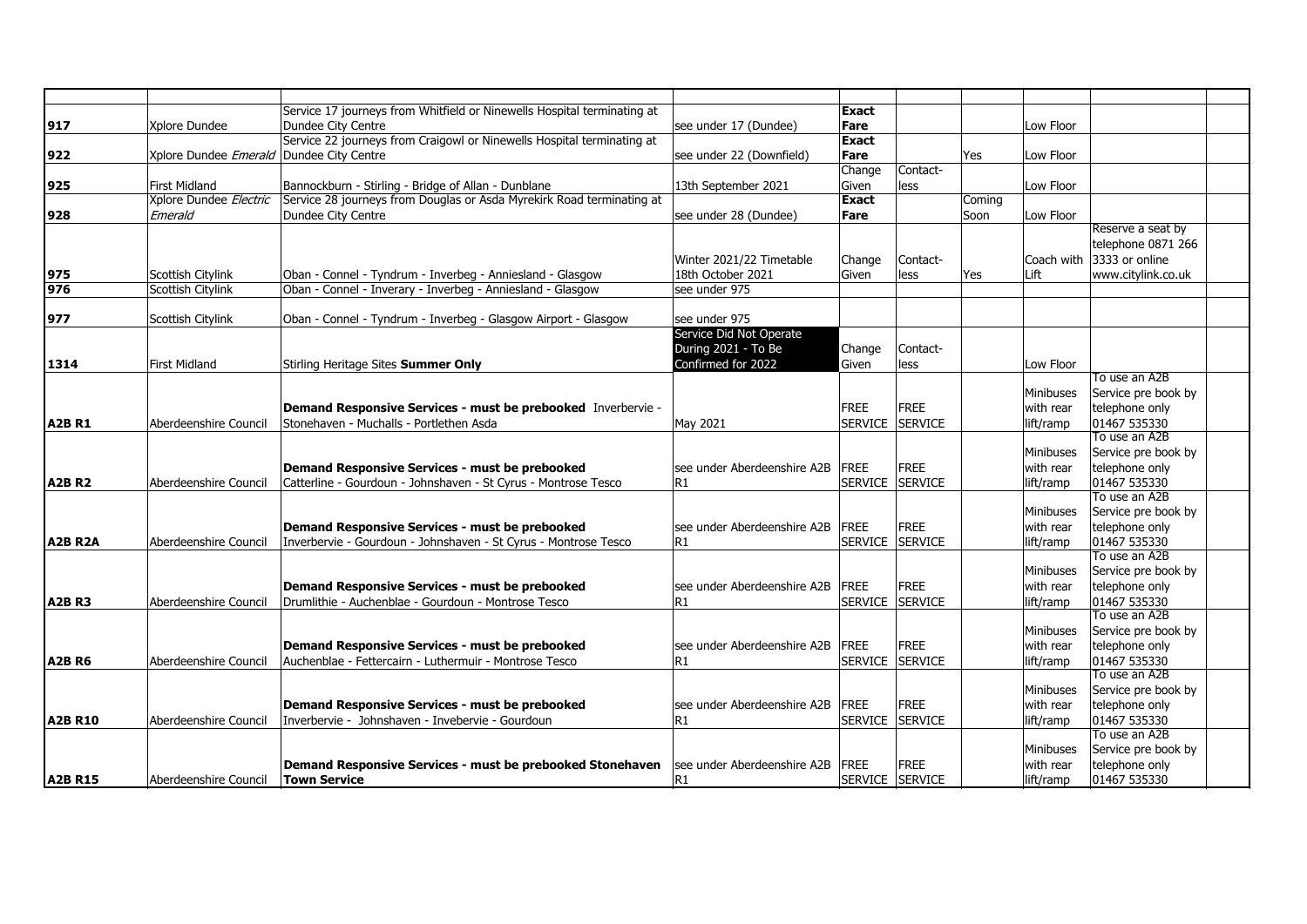|                 |                       |                                                                                                        |                             |                |                |                  | To use an A2B       |  |
|-----------------|-----------------------|--------------------------------------------------------------------------------------------------------|-----------------------------|----------------|----------------|------------------|---------------------|--|
|                 |                       |                                                                                                        |                             |                |                | <b>Minibuses</b> | Service pre book by |  |
|                 |                       | Demand Responsive Services - must be prebooked Stonehaven -                                            | see under Aberdeenshire A2B | <b>FREE</b>    | <b>FREE</b>    | with rear        | telephone only      |  |
| <b>A2B R15A</b> | Aberdeenshire Council | Muchalls - Newtonhill village - Newtonhill Tesco                                                       | R1                          | <b>SERVICE</b> | <b>SERVICE</b> | lift/ramp        | 01467 535330        |  |
|                 |                       |                                                                                                        |                             |                |                |                  | To use an A2B       |  |
|                 |                       | Demand Responsive Services - must be prebooked Stonehaven -                                            |                             |                |                | Minibuses        | Service pre book by |  |
|                 |                       | Nethertley -Cookney - Cannachmore - Portlethen Asda                                                    | see under Aberdeenshire A2B | FREE           | <b>FREE</b>    | with rear        | telephone only      |  |
| <b>A2B R22</b>  | Aberdeenshire Council | Downies - Findon - Portlethen Asda                                                                     | IR1                         | <b>SERVICE</b> | <b>SERVICE</b> | lift/ramp        | 01467 535330        |  |
|                 |                       |                                                                                                        |                             |                |                |                  | To use an A2B       |  |
|                 |                       | Demand Responsive Services - must be prebooked                                                         |                             |                |                | Minibuses        | Service pre book by |  |
|                 |                       | Stonehaven - Kirkton of Durris - Maryculter - Blairs - Banchory-Devenick - see under Aberdeenshire A2B |                             | <b>FREE</b>    | <b>FREE</b>    | with rear        | telephone only      |  |
| <b>A2B R23</b>  | Aberdeenshire Council | Findon - Portlethen Asda                                                                               | R1                          | <b>SERVICE</b> | <b>SERVICE</b> | lift/ramp        | 01467 535330        |  |
|                 |                       |                                                                                                        |                             |                |                |                  | To use an A2B       |  |
|                 |                       |                                                                                                        |                             |                |                | Minibuses        | Service pre book by |  |
|                 |                       | Demand Responsive Services - must be prebooked                                                         | see under Aberdeenshire A2B | <b>FREE</b>    | <b>FREE</b>    | with rear        | telephone only      |  |
| <b>A2B R25</b>  | Aberdeenshire Council | Laurencekirk - Fettercairn - Luthermuir - Montrose Tesco                                               | R1                          | <b>SERVICE</b> | SERVICE        | lift/ramp        | 01467 535330        |  |
|                 |                       |                                                                                                        |                             |                |                | N/A              |                     |  |
|                 |                       |                                                                                                        |                             |                |                | (Minibus         |                     |  |
|                 |                       | Bonnyton - Auchterhouse Primary School                                                                 |                             | Change         |                | less than        |                     |  |
| A2              | Red Line Coaches      | <b>Schooldays Only</b>                                                                                 | 14th August 2019            | Given          |                | 16 seats)        |                     |  |
|                 |                       | Fishers Depot & Lochindores - Birkhill Primary School                                                  | 11th November 2016          | Change         |                | Coach with       |                     |  |
| A <sub>3</sub>  | <b>Fishers Tours</b>  | <b>Schooldays Only</b>                                                                                 | reprinted January 2022      | Given          |                | Lift             |                     |  |
|                 |                       |                                                                                                        |                             |                |                | N/A              |                     |  |
|                 |                       |                                                                                                        |                             |                |                | (Minibus         |                     |  |
|                 |                       | Balcathie Farm Cottage -Carmyllie Primary School                                                       |                             | Change         |                | less than        |                     |  |
| A <sub>5</sub>  | Red Line Coaches      | <b>Schooldays Only</b>                                                                                 | 14th August 2019            | Given          |                | 16 seats)        |                     |  |
|                 |                       |                                                                                                        |                             |                |                | N/A              |                     |  |
|                 |                       |                                                                                                        |                             |                |                | (Minibus         |                     |  |
|                 |                       | Kinaldie Holdings - Inverkeilor Primary School                                                         |                             | Change         |                | less than        |                     |  |
| A10             | Fairway Travel        | <b>Schooldays Only</b>                                                                                 | 14th August 2019            | Given          |                | 16 seats)        |                     |  |
|                 |                       | Fishers Depot & Barns of Wedderburn - Murroes Primary School                                           | 6th January 2020 reprinted  | Change         |                | Coach with       |                     |  |
| A17             | <b>Fishers Tours</b>  | <b>Schooldays Only</b>                                                                                 | January 2022                | Given          |                | Lift             |                     |  |
|                 |                       | Fishers Depot & Friockheim - Arbroath Academy                                                          | 16th August 2017 reprinted  | Change         |                | Coach with       |                     |  |
| A30             | <b>Fishers Tours</b>  | <b>Schooldays Only</b>                                                                                 | January 2022                | Given          |                | Lift             |                     |  |
|                 |                       | Fishers Depot & Monikie - Carnoustie High School                                                       | 8th February 2019 reprinted | Change         |                | Coach with       |                     |  |
| A34             | <b>Fishers Tours</b>  | <b>Schooldays Only</b>                                                                                 | January 2022                | Given          |                | Lift             |                     |  |
|                 |                       | Fishers Depot & Monikie - Carnoustie High School                                                       | 16th August 2017 reprinted  | Change         |                | Coach with       |                     |  |
| A35             | <b>Fishers Tours</b>  | <b>Schooldays Only</b>                                                                                 | January 2022                | Given          |                | Lift             |                     |  |
|                 |                       | Fishers Depot & Inveraldie - Monifieth High School                                                     | 16th August 2017 reprinted  | Change         |                | Coach with       |                     |  |
| A37             | <b>Fishers Tours</b>  | <b>Schooldays Only</b>                                                                                 | January 2022                | Given          |                | Lift             |                     |  |
|                 |                       | Fishers Depot & Wellbank - Monifieth High School                                                       | 16th August 2017 reprinted  | Change         |                | Coach with       |                     |  |
| A38             | <b>Fishers Tours</b>  | <b>Schooldays Only</b>                                                                                 | January 2022                | Given          |                | Lift             |                     |  |
|                 |                       | Fishers Depot & Fowlis - Monifieth High School                                                         | 16th August 2017 reprinted  | Change         |                | Coach with       |                     |  |
| A39             | <b>Fishers Tours</b>  | <b>Schooldays Only</b>                                                                                 | January 2022                | Given          |                | Lift             |                     |  |
|                 |                       | Fishers Depot & Lundie - Monifieth High School                                                         | 16th August 2017 reprinted  | Change         |                | Coach with       |                     |  |
| A40             | <b>Fishers Tours</b>  | <b>Schooldays Only</b>                                                                                 | January 2022                | Given          |                | Lift             |                     |  |
|                 |                       | Fishers Depot & Liff - Monifieth High School                                                           | 16th August 2017 reprinted  | Change         |                | Coach with       |                     |  |
| <b>A41</b>      | <b>Fishers Tours</b>  | <b>Schooldays Only</b>                                                                                 | January 2022                | Given          |                | Lift             |                     |  |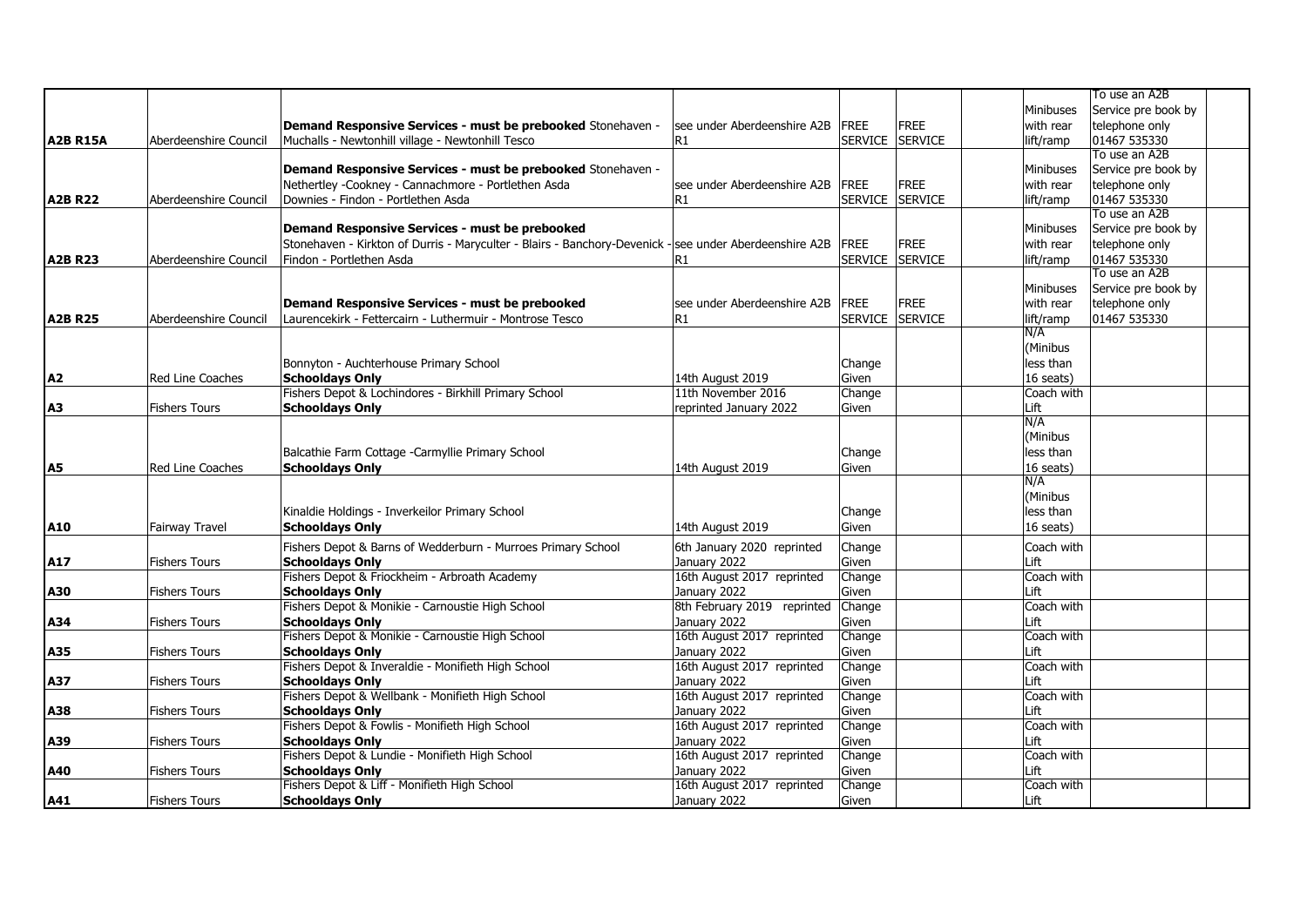|                      |                       | Fishers Depot & Newtyle - Monifieth High School                                              | 16th August 2017 reprinted           | Change          |             | Coach with  |  |
|----------------------|-----------------------|----------------------------------------------------------------------------------------------|--------------------------------------|-----------------|-------------|-------------|--|
| A42                  | <b>Fishers Tours</b>  | <b>Schooldays Only</b>                                                                       | January 2022                         | Given           |             | Lift        |  |
|                      |                       | Fishers Depot & Auchterhouse - Monifieth High School                                         | 16th August 2017 reprinted           | Change          |             | Coach with  |  |
| A43                  | <b>Fishers Tours</b>  | <b>Schooldays Only</b>                                                                       | January 2022                         | Given           |             | Lift        |  |
|                      |                       |                                                                                              |                                      |                 |             |             |  |
|                      |                       | Forfar, Royal Bank of Scotland - Gowanbank - A934 bus shelter near                           |                                      |                 |             | Minibuses   |  |
|                      |                       | Farnell and Kinnell - Maryton - Rossie Island - Montrose, High Street                        | 4th November 2021 until 17th Change  |                 |             | with rear   |  |
| ASP29                | <b>Shorts Travel</b>  | <b>Schooldays Only</b>                                                                       | April 2022                           | Given           |             | lift/ramp   |  |
|                      |                       |                                                                                              |                                      |                 |             |             |  |
|                      |                       | For a Saturday Service betweeen Forfar and Montrose, see                                     |                                      |                 |             |             |  |
|                      |                       | Service 116.                                                                                 |                                      |                 |             |             |  |
|                      |                       |                                                                                              |                                      |                 |             |             |  |
|                      |                       | New Timetable from 18th April 2022 not currently availbile.                                  |                                      |                 |             |             |  |
|                      |                       |                                                                                              | SERVICE SUSPENDED UNTIL Change       |                 | Contact-    |             |  |
| B1                   | <b>Bryans Coaches</b> | Denny, Braes View - Denny Cross - Bannockburn - Stirling                                     | FURTHER NOTICE                       | Given           | less        | Low Floor   |  |
|                      |                       | Dun Gallery - Rosemount Primary School                                                       |                                      | Change          |             |             |  |
| <b>B4</b>            | Smith & Sons          | <b>Schooldays Only</b>                                                                       | 12th August 2020                     | Given           |             |             |  |
|                      |                       | Logie Pert - Rosemount Primary School                                                        |                                      | Change          |             |             |  |
| B <sub>5</sub>       | Smith & Sons          | <b>Schooldays Only</b>                                                                       | 12th August 2020                     | Given           |             |             |  |
|                      |                       | Brechin Clerk Street - Chapelton - Edzell Primary School - Bechin Clerk                      |                                      |                 |             |             |  |
|                      |                       | Street                                                                                       | 12th August 2020 until 17th          | Change          |             |             |  |
| <b>B7</b>            | <b>Shorts Travel</b>  | <b>Schooldays Only</b>                                                                       | April 2022                           | Given           |             |             |  |
|                      |                       |                                                                                              |                                      |                 |             |             |  |
|                      |                       | New Timetable from 18th April 2022 not currently availbile.                                  |                                      |                 |             |             |  |
|                      |                       | Kincraig - Brechin Schools                                                                   |                                      | Change          |             |             |  |
| <b>B11</b>           | Scottish Blue         | <b>Schooldays Only</b>                                                                       | 12th August 2020                     | Given           |             |             |  |
|                      |                       | Pier Cottage - Ferryden Primary School                                                       |                                      | Change          |             |             |  |
| <b>B14</b>           | Wishart of Friockheim | <b>Schooldays Only</b>                                                                       | 12th August 2020                     | Given           |             |             |  |
|                      |                       | Peathill Road End - Brechin School                                                           |                                      | Change          |             |             |  |
| <b>B15</b>           | Smith & Sons          | <b>Schooldays Only</b>                                                                       | 12th August 2020                     | Given           |             |             |  |
|                      |                       | East Glasterlaw Farm - Brechin High Schools                                                  |                                      | Change          |             |             |  |
| <b>B17</b>           | Wishart of Friockheim | <b>Schooldays Only</b>                                                                       | 14th August 2019                     | Given           |             |             |  |
|                      |                       | Dalbrack - Andover Primary School                                                            |                                      | Change          |             |             |  |
| <b>B19</b>           | Scottish Blue         | <b>Schooldays Only</b>                                                                       | 12th August 2020                     | Given           |             |             |  |
|                      |                       | Blainio Farm - Maisiondieu Primary School                                                    |                                      | Change          |             |             |  |
| <b>B21</b>           | Scottish Blue         | <b>Schooldays Only</b>                                                                       | 12th August 2020                     | Given           |             |             |  |
|                      |                       | Ballochy Farm - Montrose Academy                                                             |                                      | Change          |             |             |  |
| <b>B22</b>           | Wishart of Friockheim | <b>Schooldays Only</b>                                                                       | 12th August 2020                     | Given           |             |             |  |
|                      |                       | Westerton of Rossie - Montrose Academy                                                       |                                      | Change          |             |             |  |
| <b>B23</b>           | Scottish Blue         | <b>Schooldays Only</b>                                                                       | 12th August 2020                     | Given           |             |             |  |
|                      |                       |                                                                                              |                                      |                 |             | Historic    |  |
|                      |                       |                                                                                              |                                      |                 |             | Vehicles    |  |
|                      |                       |                                                                                              |                                      |                 |             | not         |  |
|                      |                       | Bridge of Dun (Caledonian Railway) Station - House of Dun - Montrose                         | 2022 Timetable (also includes   FREE |                 | <b>FREE</b> | normally    |  |
| <b>Basin Rambler</b> | Angus Transport Group | Air Station - Montrose Town Centre & Railway Station (Mainline Services) Caledonian Railway) |                                      | SERVICE SERVICE |             | accessibile |  |
|                      |                       | Bell Baxter High School - Cupar - Adamson Hospital - Rathillet - Kilmany -                   |                                      |                 |             |             |  |
|                      |                       | Gauldry - Woirmit - Newport - Tayport - St Michaels - Balmullo - Dairsie -                   |                                      |                 |             |             |  |
|                      |                       | Trading Estate - Cupar                                                                       |                                      | Change          | Contact-    |             |  |
| <b>BB18</b>          | Moffat & Williamson   | <b>Schooldays Only</b>                                                                       | 16th August 2021                     | Given           | less        | Low Floor   |  |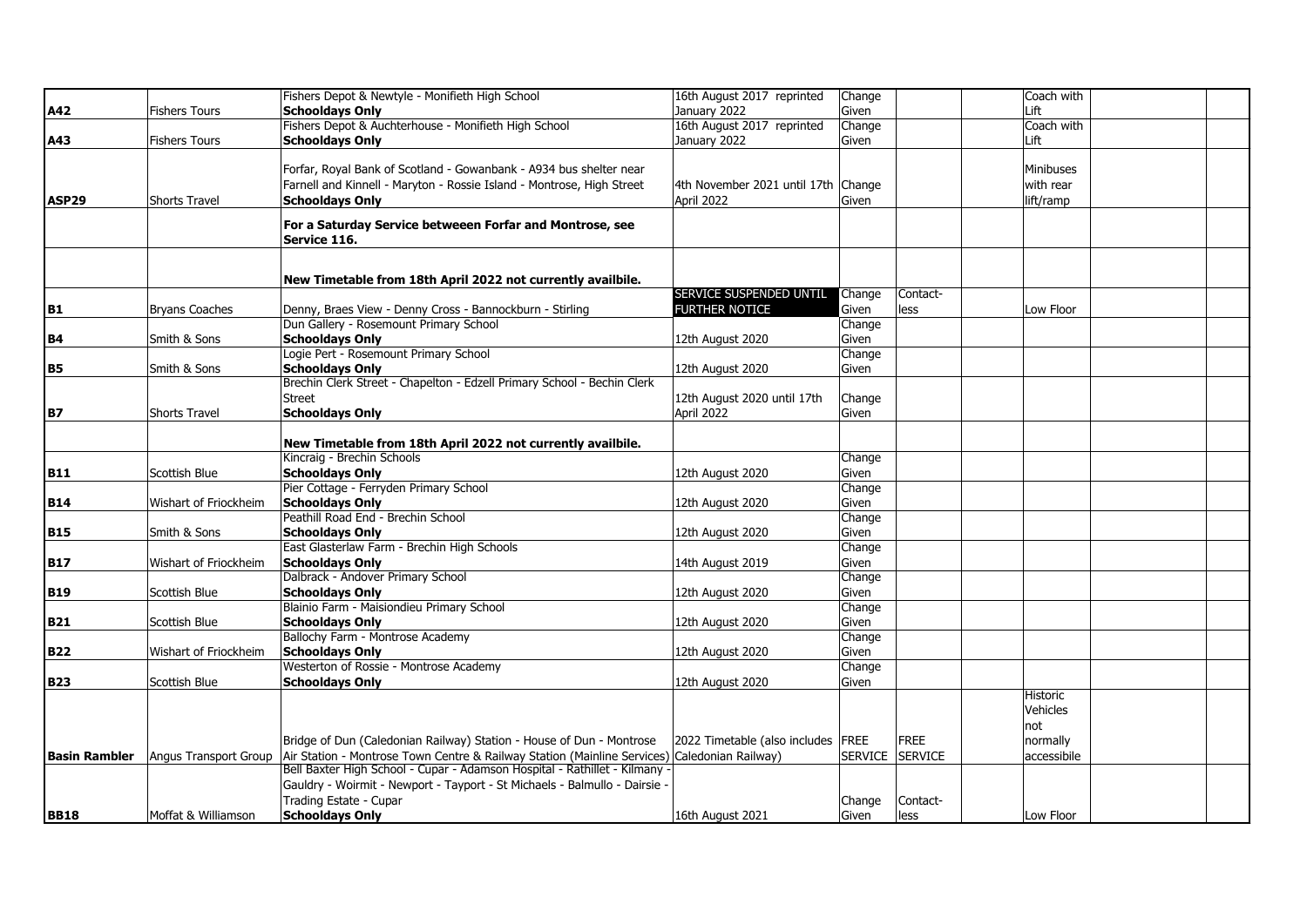|                                |                      | Peacehill Farm - Kilmany - Balmerino - Gauldry, Balmerino Primary          |                             | Change       | Contact- |             |  |
|--------------------------------|----------------------|----------------------------------------------------------------------------|-----------------------------|--------------|----------|-------------|--|
| BM1                            | Moffat & Williamson  | School                                                                     | 16th August 2021            | Given        | less     | Low Floor   |  |
|                                |                      | <b>Alloa Town Service</b>                                                  |                             |              |          |             |  |
|                                |                      | Shillinghill - Hillcrest Drive - Shillinghill - Tesco - Caledonian Road -  |                             |              |          |             |  |
|                                |                      | Churchill Street - Shillinghill - Ashley Terrace - Sauchie, Woodlea Park - |                             | Change       | Contact- |             |  |
| C <sub>1</sub>                 | <b>First Midland</b> | Sauchie Hall - Ashley Terrace - Shillinghill                               | 13th September 2021         | Given        | less     | Low Floor   |  |
|                                |                      | Glenochil - Tullibody - Cambus - Alloa New Struan House - Alloa            |                             |              |          |             |  |
|                                |                      | Smitfield Loan - Alloa Tesco - Alloa Town Centre - Sauchie - Community     |                             |              |          |             |  |
|                                | Hunters Executive    | Health Centre - Sauchie - Fishcross - Devon Village - Tllicoultry Bus      |                             | Change       | Contact- |             |  |
| C <sub>2</sub>                 | Coaches              | Stance - Harviestoun Grove and Stalker Avenue                              | 25th March 2018             | Given        | less     | Low Floor   |  |
|                                |                      | Glenochil - Tullibody - Cambus - Alloa New Struan House - Alloa            |                             |              |          |             |  |
|                                |                      | Smitfield Loan - Alloa Tesco - Alloa Town Centre - Sauchie - Community     |                             |              |          |             |  |
|                                | Hunters Executive    | Health Centre - Sauchie - Fishcross - Devon Village - Tllicoultry Bus      |                             | Change       | Contact- |             |  |
| C <sub>2</sub> A               | Coaches              | Stance - Stalker Avenue and Harviestoun Grove                              | see under C <sub>2</sub>    | Given        | less     | Low Floor   |  |
|                                |                      | <b>Stirling City Service</b>                                               |                             |              |          |             |  |
|                                |                      | Off Peak Route - Bus Station - Community Hospital - St Ninians -           |                             |              |          |             |  |
|                                |                      | Torbrex - Cammbusbarron Gillieshill and North End                          |                             |              |          |             |  |
|                                |                      | Morning + Evening Route - Bus Station - Snowdon Place -                    |                             | Change       | Contact- |             |  |
| C <sub>11</sub>                | First Midland        | Cambusbarron Library                                                       | 13th September 2021         | Given        | less     | Low Floor   |  |
|                                |                      |                                                                            |                             |              |          |             |  |
|                                |                      | <b>Stirling City Service</b>                                               |                             |              |          |             |  |
|                                |                      | Bus Station - Riverside - Bus Station - Causewayhead - Bus Station         |                             |              |          |             |  |
|                                | Hunters Executive    | Also includes schools service from Craigmill to Riverside                  |                             | Change       | Contact- |             |  |
| <b>C30</b>                     | Coaches              | Primary School via Forthside.                                              | 15th May 2022               | Given        | less     | Low Floor   |  |
|                                |                      | From 15th May 2022 this service now operated by Hunters                    |                             |              |          |             |  |
|                                |                      | <b>Executive Travel.</b>                                                   |                             |              |          |             |  |
|                                |                      | Bannockburn, Forthview - Wallace Park - Stirling Bus Station - Cornton -   |                             |              |          |             |  |
|                                |                      | Bridge of Allan - Dunblane, Wallace Road - Dunblane, Rail Station -        |                             |              |          |             |  |
|                                |                      | Dunblane, Kippendavie Road - Ashfield - Kinbuck - Cromlix House Road       |                             |              |          |             |  |
|                                |                      | End                                                                        |                             |              |          |             |  |
|                                | Hunters Executive    | One morning journey operates direct via Raploch for Forth                  |                             | Change       | Contact- |             |  |
| <b>C48</b>                     | Coaches              | <b>Valley College.</b>                                                     | 15th May 2022               | Given        | less     | Low Floor   |  |
|                                |                      | From 15th May 2022 this service now operated by Hunters                    |                             |              |          |             |  |
|                                |                      | <b>Executive Travel.</b>                                                   |                             |              |          | N/A         |  |
|                                |                      |                                                                            |                             |              |          | (Minibus    |  |
|                                |                      | Killin - Lochearnhead - Kingshouse - Strathyre - Callander (for            | 30th April 2018             | Change       | Contact- | less than   |  |
| <b>C60</b>                     | Kingshouse Travel    | connections to/from Stirling) - Callander Helth Centre                     | reprinted 24th January 2022 | <b>Given</b> | less     | 16 seats)   |  |
|                                |                      |                                                                            |                             |              |          |             |  |
|                                |                      |                                                                            |                             |              |          |             |  |
|                                |                      | DD1 - operates as Discover Dundee Tour - see under that one                |                             |              |          |             |  |
| Dollar Academy First Midland / |                      | Dollar Academy to/from Cupar, Dunfermline, Aberdour, Glenrothes,           |                             |              |          | Low Floor / |  |
| <b>Private School</b>          | Hunters Executive    | Alloa, Linlithgow, Perth, Stirling, Dunblane, Falkirk                      |                             |              |          | Coach with  |  |
| <b>Services</b>                | Coaches              | <b>Schooldays Only</b>                                                     | 19th August 2021            | N/A          | N/A      | Lift        |  |
|                                |                      | Only Services 324, 325, 326, 391, H2 are open to the public                |                             |              |          |             |  |
|                                |                      | (these are shown elsewhere in this listing).                               |                             |              |          |             |  |
|                                |                      | Other Services are not open to the public.                                 |                             |              |          |             |  |
|                                |                      |                                                                            |                             |              |          |             |  |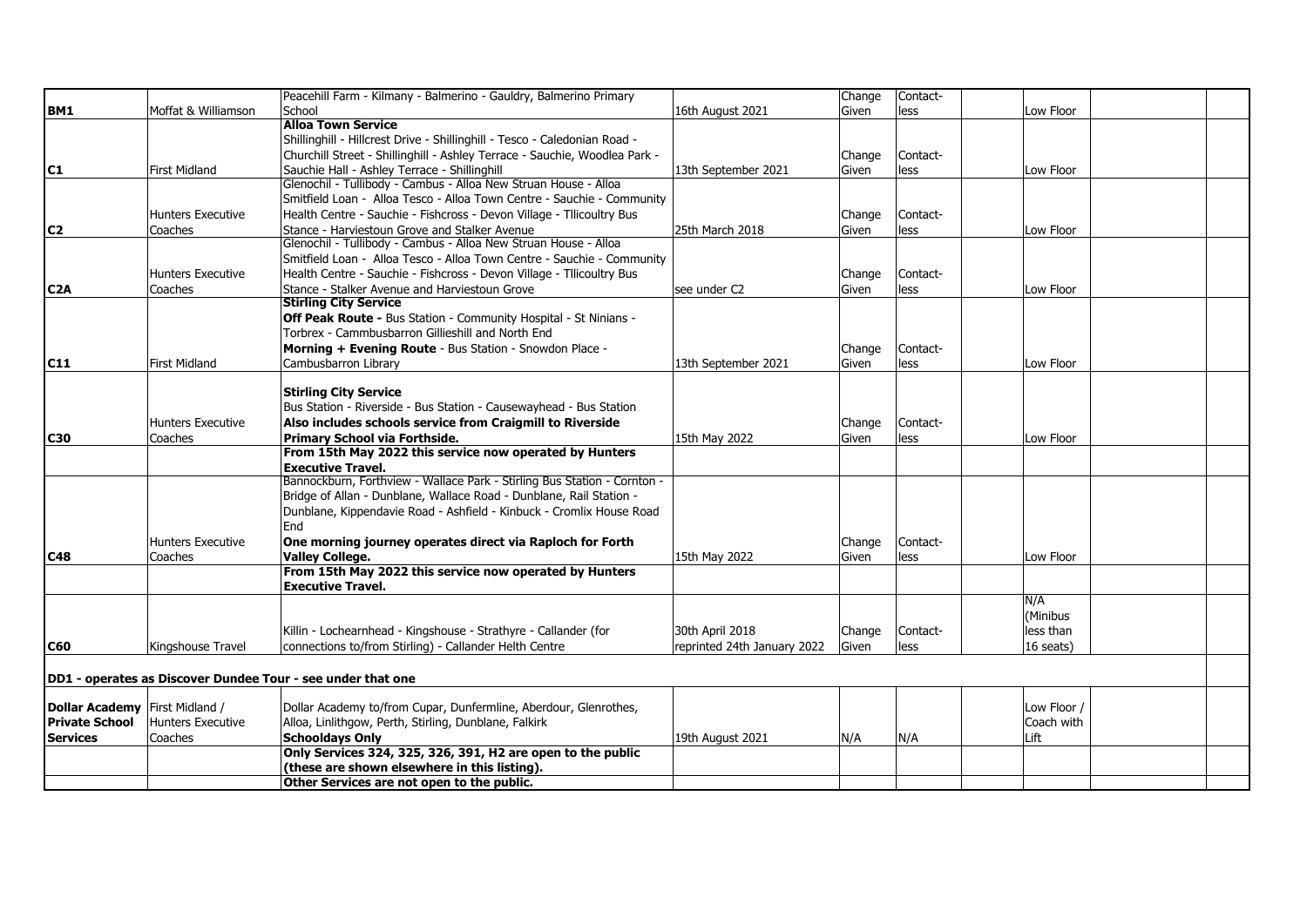| <b>Dundee High</b>    |                                            | Dundee High School City Centre and Mayfield Playing Fields to/from |                           |        |     | Low Floor / |                                 |  |
|-----------------------|--------------------------------------------|--------------------------------------------------------------------|---------------------------|--------|-----|-------------|---------------------------------|--|
|                       |                                            |                                                                    |                           |        |     |             |                                 |  |
| <b>School Private</b> |                                            | Forfar/Brechin, Arbroath, St Andrews, Cupar/Glenrothes,            |                           |        |     | Coach with  |                                 |  |
|                       | <b>School Services</b> Moffat & Williamson | Perth/Abernethy, Blairgowrie/Alyth                                 | August 2021               | N/A    | N/A | Lift        |                                 |  |
|                       |                                            | All these Services are not open to the public.                     |                           |        |     |             |                                 |  |
|                       |                                            |                                                                    |                           |        |     | N/A         | To use this Service             |  |
|                       |                                            |                                                                    |                           |        |     | (Minibus    | pre book by                     |  |
|                       | Angela's Cars /                            | Demand Responsive Services - must be prebooked                     | November 2018             | Change |     | less than   | telephone only                  |  |
| <b>DRT1 (Kinross)</b> | Peter Leach                                | Muckhart & West Kinross-shire Demand Responsive Transport          | reintroduced Autumn 2021  | Given  |     | 16 seats)   | 07508 126720                    |  |
|                       |                                            |                                                                    |                           |        |     |             | To use this Service             |  |
|                       |                                            |                                                                    |                           |        |     | N/A         | pre book by                     |  |
|                       |                                            |                                                                    |                           |        |     | (Minibus    | telephone only                  |  |
| DRT <sub>2</sub>      | Gordon Brown /                             | Demand Responsive Services - must be prebooked                     |                           | Change |     | less than   | 07881 822216 or                 |  |
| (Rannoch)             | <b>JR Services</b>                         | Kinloch Rannoch and Rannoch Station Demand Responsive Transport    | September 2016            | Given  |     | 16 seats)   | 07971 540287                    |  |
|                       |                                            |                                                                    |                           |        |     |             | Mix of Non- To use this Service |  |
|                       |                                            |                                                                    |                           |        |     | Accessibile | pre book by                     |  |
| <b>DRT</b>            |                                            |                                                                    |                           |        |     | with        | telephone 01786                 |  |
| Auchengillan          |                                            |                                                                    |                           |        |     | accessibile | 237800 or                       |  |
| <b>Blanefield and</b> |                                            | Demand Responsive Services - must be prebooked                     |                           | Change |     | buses on    | www.stirling.gov.uk/            |  |
| <b>Carbeth</b>        | <b>Operator TBC</b>                        | Auchengillan, Blanefield and Carbeth Demand Responsive Transport   | undated but December 2021 | Given  |     | request     | ldrt                            |  |
|                       |                                            |                                                                    |                           |        |     |             | To use this Service             |  |
|                       |                                            |                                                                    |                           |        |     |             | pre book by                     |  |
|                       |                                            |                                                                    |                           |        |     | N/A         | telephone 01786                 |  |
|                       |                                            |                                                                    |                           |        |     | (Minibus    | 237800 or                       |  |
|                       |                                            |                                                                    |                           |        |     |             |                                 |  |
| <b>DRT</b>            |                                            | Demand Responsive Services - must be prebooked Balghuidder         |                           | Change |     | less than   | www.stirling.gov.uk/            |  |
| <b>Balguhidder</b>    | Kingshouse Travel                          | Demand Responsive Transport Demand Responsive Transport            | undated but February 2021 | Given  |     | 16 seats)   | drt                             |  |
|                       |                                            |                                                                    |                           |        |     |             | Mix of Non- To use this Service |  |
|                       |                                            |                                                                    |                           |        |     | Accessibile |                                 |  |
|                       |                                            |                                                                    |                           |        |     |             | pre book by                     |  |
|                       |                                            |                                                                    |                           |        |     | with        | telephone 01786                 |  |
|                       |                                            |                                                                    |                           |        |     | accessibile | 237800 or                       |  |
| <b>DRT Carron</b>     |                                            | Demand Responsive Services - must be prebooked                     |                           | Change |     | buses on    | www.stirling.gov.uk/            |  |
| <b>Valley</b>         | <b>Operator TBC</b>                        | Carron Valley Demand Responsive Transport                          | undated but December 2021 | Given  |     | request     | drt                             |  |
|                       |                                            |                                                                    |                           |        |     |             |                                 |  |
|                       |                                            |                                                                    |                           |        |     |             | Mix of Non- To use this Service |  |
|                       |                                            |                                                                    |                           |        |     |             | Accessibile pre book by         |  |
|                       |                                            |                                                                    |                           |        |     | with        | telephone 01786                 |  |
|                       |                                            |                                                                    |                           |        |     | accessibile | 237800 or                       |  |
| <b>DRT Croftamie</b>  |                                            | Demand Responsive Services - must be prebooked                     |                           | Change |     | buses on    | www.stirling.gov.uk/            |  |
| & Drymen              | Drymen Taxis                               | Croftamie & Drymen Demand Responsive Transport                     | undated but December 2021 | Given  |     | request     | drt                             |  |
|                       |                                            |                                                                    |                           |        |     |             |                                 |  |
|                       |                                            |                                                                    |                           |        |     |             | Mix of Non- To use this Service |  |
|                       |                                            |                                                                    |                           |        |     | Accessibile | pre book by                     |  |
|                       |                                            |                                                                    |                           |        |     | with        | telephone 01786                 |  |
|                       | Drymen Taxis /                             |                                                                    |                           |        |     | accessibile | 237800 or                       |  |
|                       | Saturn Taxis /                             | Demand Responsive Services - must be prebooked                     |                           | Change |     | buses on    | www.stirling.gov.uk/            |  |
| <b>DRT Fintry</b>     | <b>Trossachs Cabs</b>                      | Fintry Demand Responsive Transport                                 | 14th February 2022        | Given  |     | request     | drt                             |  |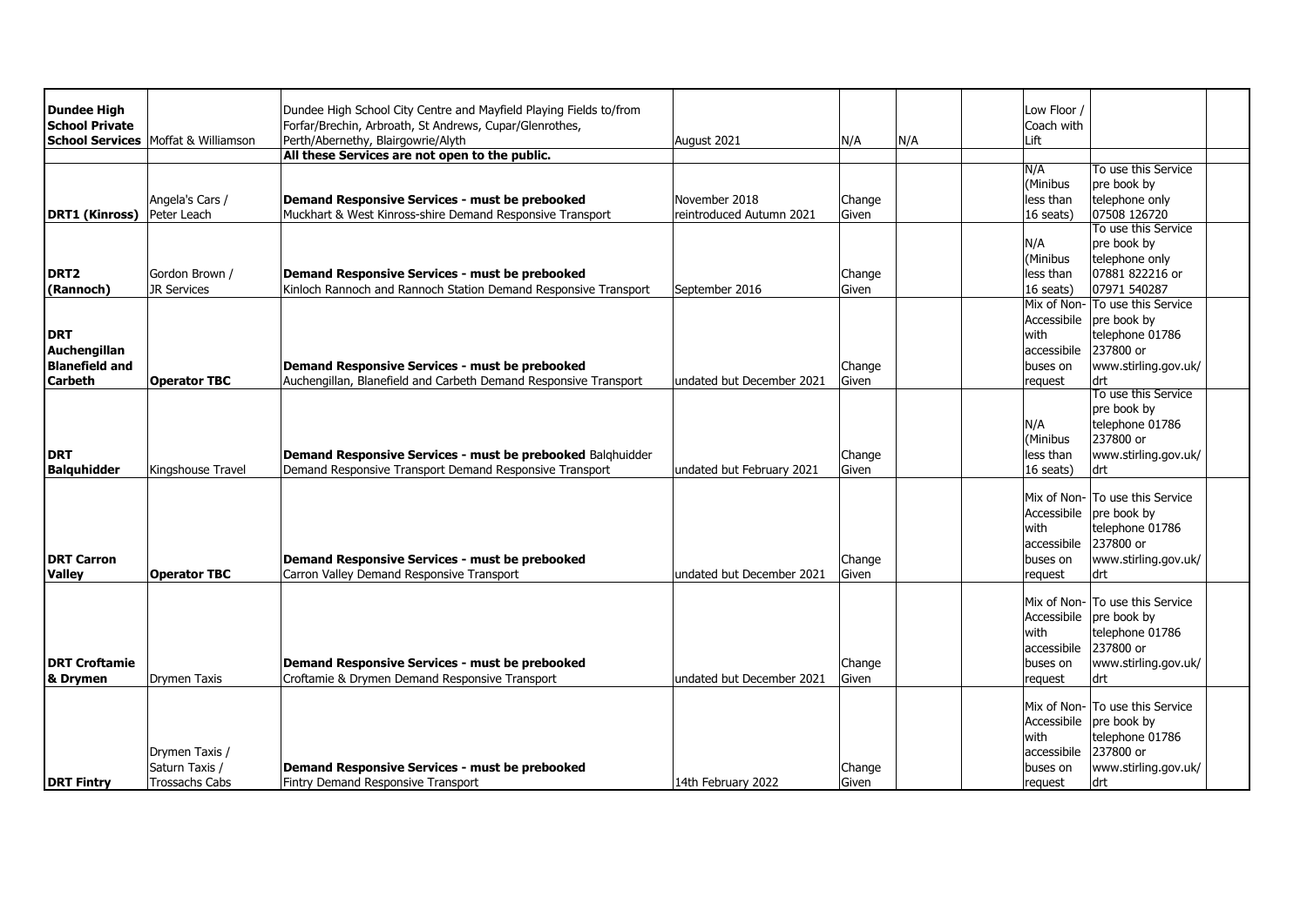|                            |                       |                                                                           |                           |          |                         | Accessibile             | Mix of Non- To use this Service<br>pre book by |  |
|----------------------------|-----------------------|---------------------------------------------------------------------------|---------------------------|----------|-------------------------|-------------------------|------------------------------------------------|--|
|                            |                       |                                                                           |                           |          |                         | with                    | telephone 01786                                |  |
| <b>DRT Killin &amp;</b>    | 24/7 Cars LLP/        | Killin & Ardeonaig Taxis/ Demand Responsive Services - must be prebooked  |                           | Change   |                         | accessibile<br>buses on | 237800 or<br>www.stirling.gov.uk/              |  |
| <b>Strathfillan</b>        | Kingshouse Travel Ltd | Killin & Strathfillan Demand Responsive Transport                         | undated but January 2022  | Given    |                         | request                 | drt                                            |  |
|                            |                       |                                                                           |                           |          |                         |                         |                                                |  |
|                            |                       |                                                                           |                           |          |                         |                         | Mix of Non- To use this Service                |  |
|                            |                       |                                                                           |                           |          |                         | Accessibile             | pre book by                                    |  |
|                            | Morgan /              |                                                                           |                           |          |                         | with                    | telephone 01786                                |  |
|                            | Saturn Taxis/         |                                                                           |                           |          |                         | accessibile             | 237800 or                                      |  |
| <b>DRT Strathard</b>       | Trossach Cab's/       | Demand Responsive Services - must be prebooked                            |                           | Change   |                         | buses on                | www.stirling.gov.uk/                           |  |
| & Trossachs                | W. Miller             | Strathard & Trossachs Demand Responsive Transport                         | undated but January 2022  | Given    |                         | request                 | drt                                            |  |
|                            |                       |                                                                           |                           |          |                         |                         | To use this Service                            |  |
|                            |                       |                                                                           |                           |          |                         | N/A                     | pre book by<br>telephone 01786                 |  |
|                            |                       |                                                                           |                           |          |                         | (Minibus                | 237800 or                                      |  |
| <b>DRT Thornhill &amp;</b> |                       | Demand Responsive Services - must be prebooked                            |                           | Change   |                         | less than               | www.stirling.gov.uk/                           |  |
| <b>Doune</b>               | W. Miller             | Thornhill & Doune Demand Responsive Transport                             | undated but February 2021 | Given    |                         | 16 seats)               | drt                                            |  |
|                            |                       |                                                                           |                           |          |                         |                         |                                                |  |
|                            |                       | <b>Dundee City Tour</b>                                                   |                           |          |                         |                         |                                                |  |
|                            |                       | V&A Dundee - Railway Station - City Centre - West End - West Port -       |                           |          |                         |                         |                                                |  |
| <b>Discover</b>            |                       | Albert Square - Dundee Law - City Centre - City Quay - V&A Dundee -       |                           | Exact    | Contact-                |                         |                                                |  |
| <b>Dundee Tour</b>         | Xplore Dundee         | Tay Road Bridge (if bridge is open to double deck buses) - V&A Dundee     | 30th April 2022           | Fare     | less                    | Low Floor               |                                                |  |
|                            |                       | <b>Scottish National Concessionary Bus Passes Will Not Be</b>             |                           |          |                         |                         |                                                |  |
|                            |                       | Accepted On This Service, but qualify for discounts.                      |                           |          |                         |                         |                                                |  |
|                            |                       | Timetable and Further Information not ready at time of going<br>to press. |                           |          |                         |                         |                                                |  |
|                            |                       |                                                                           |                           |          | Pay by                  |                         |                                                |  |
|                            |                       |                                                                           |                           |          | Card by                 |                         |                                                |  |
|                            |                       |                                                                           |                           |          | phone or                |                         |                                                |  |
|                            |                       | Demand Responsive Services - must be prebooked                            |                           |          | online, no<br>option to |                         | To use this service<br>pre book by             |  |
|                            |                       | <b>Dundee City Service</b>                                                |                           | No Cash  | use card                |                         | telephone 01382                                |  |
|                            |                       |                                                                           |                           | On The   | as you                  | Minibuses               | 339633 or                                      |  |
|                            |                       | SERVICE RETURNED 31st JANUARY 2022 WITH AN EXTENDED                       |                           | Bus,     | board right             | with rear               | www.scottishblue.co                            |  |
| <b>EasyON</b>              | Scottish Blue         | OPERATING AREA                                                            | 31st January 2022         | Service  | now                     | lift/ramp               | m/easyon                                       |  |
|                            |                       |                                                                           |                           | Pay      |                         |                         |                                                |  |
|                            |                       |                                                                           |                           | Before   |                         |                         |                                                |  |
|                            |                       |                                                                           |                           | You      |                         |                         |                                                |  |
|                            |                       |                                                                           |                           | Board    |                         |                         |                                                |  |
|                            |                       |                                                                           |                           | with     |                         |                         |                                                |  |
|                            |                       | Edinburgh Airport - Ingilston Park & Ride (for Ember connections) -       |                           | exact    | Contact-                | Low floor               |                                                |  |
| <b>Edinburgh</b>           |                       | Haymarket (for rail services to/from this area) - West End - St Andrew    |                           | coins or | less or                 | tram                    |                                                |  |
| Trams                      | Edinburgh Trams       | Square - York Place                                                       | lsee under 100            | cards    | Chip & Pin Yes          | service                 |                                                |  |
|                            |                       |                                                                           |                           |          |                         |                         |                                                |  |
|                            |                       | From Monday 28th March 2022 this service will be reintroduced             |                           |          |                         |                         |                                                |  |
|                            |                       | to Princes Street and St Andrew Square too.                               |                           |          |                         |                         |                                                |  |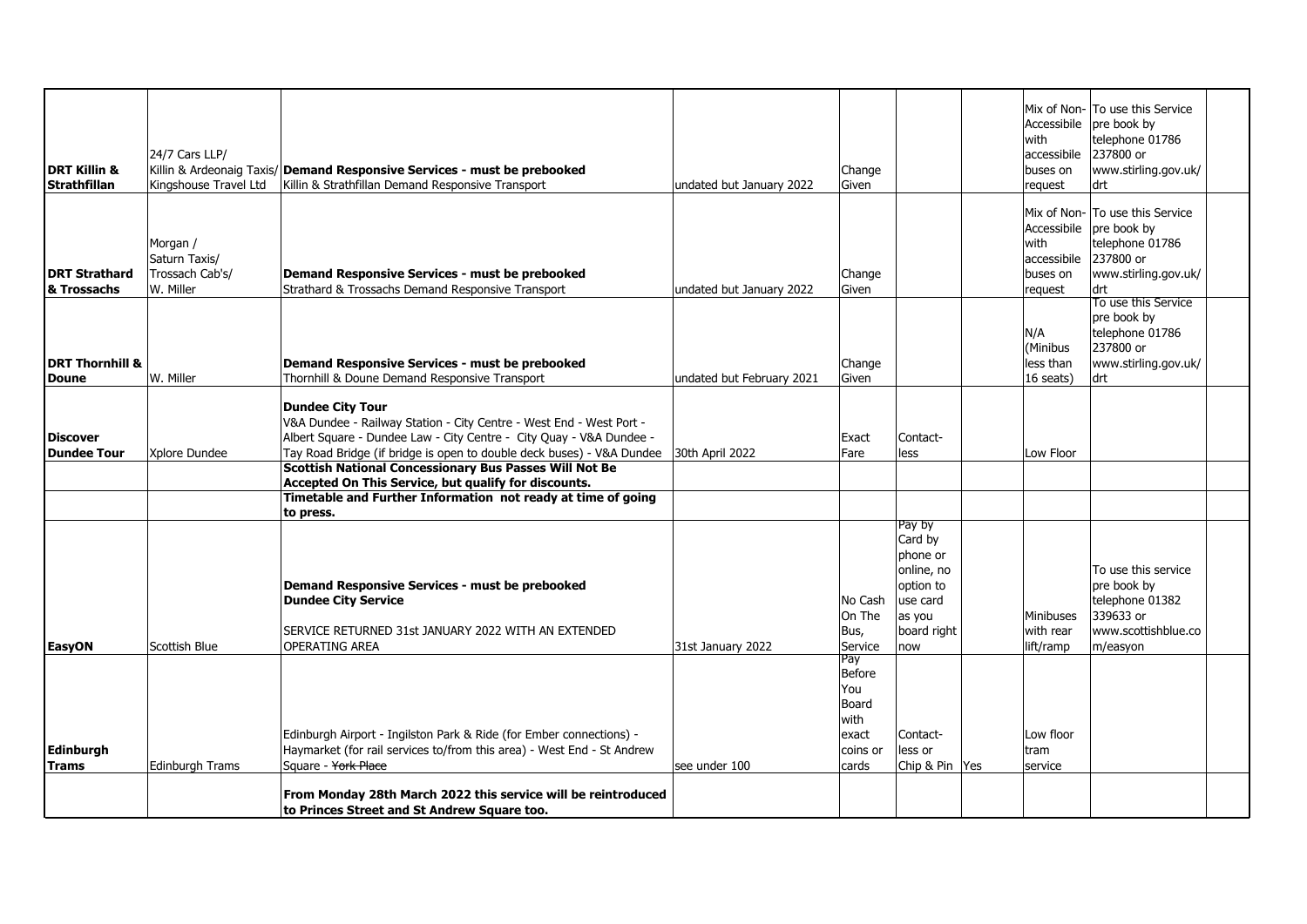| E1                                                             | Ember Electric<br><b>Buses/Coaches</b> | Dundee Ciy - Technology Park, Apollo Way* - Longforgan *- Inchture* -<br>St Madoes* - Perth (Walnut Grove)* - Bridge of Earn* - Kinross -<br>Rosyth* - Ingilston P&R for tram connections to/from Edi Airport* -<br>Edinburgh Zoo - Haymarket - Edinburgh<br>Limited Stop - stops marked with * will be served only for pre-<br>booked passengers (online or by telephone)<br>DRIVERS DO NOT TAKE CASH ON THIS SERVICE but accept<br>Contactless or Chip&Pin card payments as well.<br>NEW 24/7 SERVICE, SOME CHANGES TO STOPS, AND DOUBLE | 21st February 2022 - new<br>timetable<br>21st February 2022 - new | No Cash<br>Taken On less or<br>The Bus | Contact-<br>Chip & Pin Yes    | Coach with<br>lift                        | To use this service<br>from a pre-booked<br>only stop go to<br>www.ember.to or<br>phone 0131 510<br>4007 |  |
|----------------------------------------------------------------|----------------------------------------|--------------------------------------------------------------------------------------------------------------------------------------------------------------------------------------------------------------------------------------------------------------------------------------------------------------------------------------------------------------------------------------------------------------------------------------------------------------------------------------------------------------------------------------------|-------------------------------------------------------------------|----------------------------------------|-------------------------------|-------------------------------------------|----------------------------------------------------------------------------------------------------------|--|
|                                                                |                                        | THE NUMBER OF COACHES, FROM                                                                                                                                                                                                                                                                                                                                                                                                                                                                                                                | stopping arrangements                                             |                                        |                               |                                           |                                                                                                          |  |
|                                                                | Emberr Electric                        |                                                                                                                                                                                                                                                                                                                                                                                                                                                                                                                                            |                                                                   | No Cash<br>Taken On lless or           | Contact-                      | Coach with                                | To use this service<br>from a pre-booked<br>only stop go to<br>www.ember.to or<br>phone 0131 510         |  |
| E <sub>2</sub>                                                 | <b>Buses/Coaches</b>                   | As E1 but in opposite direction                                                                                                                                                                                                                                                                                                                                                                                                                                                                                                            | see under E1                                                      | The Bus                                | Chip & Pin Yes                | lift                                      | 4007                                                                                                     |  |
| <b>FifeBus Dial a</b><br><b>Ride North East</b><br><b>Fife</b> | Fife Council                           | Demand Responsive Services - must be prebooked<br>Gauldry, Leuchars, Newport, Strathkinness, Tayport, Wormit, Dundee                                                                                                                                                                                                                                                                                                                                                                                                                       | 2nd September 2020                                                | <b>FREE</b><br><b>SERVICE</b>          | <b>FREE</b><br><b>SERVICE</b> | Minibuses<br>with rear<br>lift/ramp       | To use this Service<br>pre book by<br>telephone only<br>03451 55 11 88                                   |  |
|                                                                |                                        |                                                                                                                                                                                                                                                                                                                                                                                                                                                                                                                                            |                                                                   |                                        |                               |                                           |                                                                                                          |  |
| F <sub>2</sub>                                                 | L J Nicoll                             | Nether Turin- Aberlemno Primary School<br><b>Schooldays Only</b>                                                                                                                                                                                                                                                                                                                                                                                                                                                                           | 16th August 2017                                                  | Change<br>Given                        |                               | N/A<br>(Minibus<br>less than<br>16 seats) | To use this Service                                                                                      |  |
|                                                                |                                        | Demand Responsive Services - must be prebooked                                                                                                                                                                                                                                                                                                                                                                                                                                                                                             |                                                                   |                                        |                               | Minibuses                                 | pre book by                                                                                              |  |
|                                                                | Moffat & Williamson                    | Cupar/ Luthrie/ Gauldry/ Dunberg/ Glenduchie/ Wormit/ Newburgh Flexi                                                                                                                                                                                                                                                                                                                                                                                                                                                                       |                                                                   | Change                                 | Contact-                      | with rear                                 | telephone only                                                                                           |  |
| F5 (Bridgehead) Go-Flexi                                       |                                        | Zone                                                                                                                                                                                                                                                                                                                                                                                                                                                                                                                                       | July 2019                                                         | Given                                  | less                          | lift/ramp                                 | 01382 540624                                                                                             |  |
|                                                                |                                        | Gallowfauld - Inverarity Primary School                                                                                                                                                                                                                                                                                                                                                                                                                                                                                                    |                                                                   | Change                                 | Contact-                      |                                           |                                                                                                          |  |
| F5 (Inverarity)                                                | Stagecoach Strathtay                   | <b>Schooldays Only</b>                                                                                                                                                                                                                                                                                                                                                                                                                                                                                                                     | 16th August 2021                                                  | Given                                  | less                          | Low floor                                 |                                                                                                          |  |
|                                                                |                                        | Milends - Letham Primary School                                                                                                                                                                                                                                                                                                                                                                                                                                                                                                            |                                                                   | Change                                 |                               |                                           |                                                                                                          |  |
| F <sub>6</sub>                                                 | JP Coaches                             | <b>Schooldays Only</b>                                                                                                                                                                                                                                                                                                                                                                                                                                                                                                                     | 16th August 2017                                                  | Given                                  |                               |                                           |                                                                                                          |  |
|                                                                |                                        | Easter Gallowfauld - Forfar Academy                                                                                                                                                                                                                                                                                                                                                                                                                                                                                                        |                                                                   | Change                                 |                               |                                           |                                                                                                          |  |
| F7                                                             | JP Coaches                             | <b>Schooldays Only</b>                                                                                                                                                                                                                                                                                                                                                                                                                                                                                                                     | 16th August 2017                                                  | Given                                  |                               |                                           |                                                                                                          |  |
|                                                                |                                        | Pressock Farm - Forfar Academy                                                                                                                                                                                                                                                                                                                                                                                                                                                                                                             |                                                                   | Change                                 |                               |                                           |                                                                                                          |  |
| F <sub>8</sub>                                                 | JP Coaches                             | <b>Schooldays Only</b>                                                                                                                                                                                                                                                                                                                                                                                                                                                                                                                     | 12th August 2020                                                  | Given                                  |                               |                                           |                                                                                                          |  |
|                                                                |                                        |                                                                                                                                                                                                                                                                                                                                                                                                                                                                                                                                            |                                                                   |                                        |                               |                                           |                                                                                                          |  |
|                                                                |                                        | Forfar Schools - North Dromley                                                                                                                                                                                                                                                                                                                                                                                                                                                                                                             |                                                                   | Change                                 |                               |                                           |                                                                                                          |  |
| F <sub>9</sub>                                                 | JP Coaches                             | <b>Schooldays Only</b>                                                                                                                                                                                                                                                                                                                                                                                                                                                                                                                     | 16th August 2017                                                  | Given                                  |                               |                                           |                                                                                                          |  |
|                                                                |                                        | Forfar Longlands Primary School - Inverarity                                                                                                                                                                                                                                                                                                                                                                                                                                                                                               |                                                                   | Change                                 |                               |                                           |                                                                                                          |  |
| <b>F11</b>                                                     | JP Coaches                             | <b>Schooldays Only</b>                                                                                                                                                                                                                                                                                                                                                                                                                                                                                                                     | 16th August 2017                                                  | Given                                  |                               |                                           |                                                                                                          |  |
|                                                                |                                        | Barns of Claverhouse - Forfar Academy                                                                                                                                                                                                                                                                                                                                                                                                                                                                                                      |                                                                   | Change                                 |                               |                                           |                                                                                                          |  |
| <b>F14</b>                                                     | JP Coaches                             | <b>Schooldays Only</b>                                                                                                                                                                                                                                                                                                                                                                                                                                                                                                                     | 14th August 2019                                                  | Given                                  |                               |                                           |                                                                                                          |  |
|                                                                |                                        | Tulloes - Forfar Academy                                                                                                                                                                                                                                                                                                                                                                                                                                                                                                                   |                                                                   | Change                                 |                               |                                           |                                                                                                          |  |
| F15                                                            | Wishart of Friockheim                  | <b>Schooldays Only</b>                                                                                                                                                                                                                                                                                                                                                                                                                                                                                                                     | 16th August 2017                                                  | Given                                  |                               |                                           |                                                                                                          |  |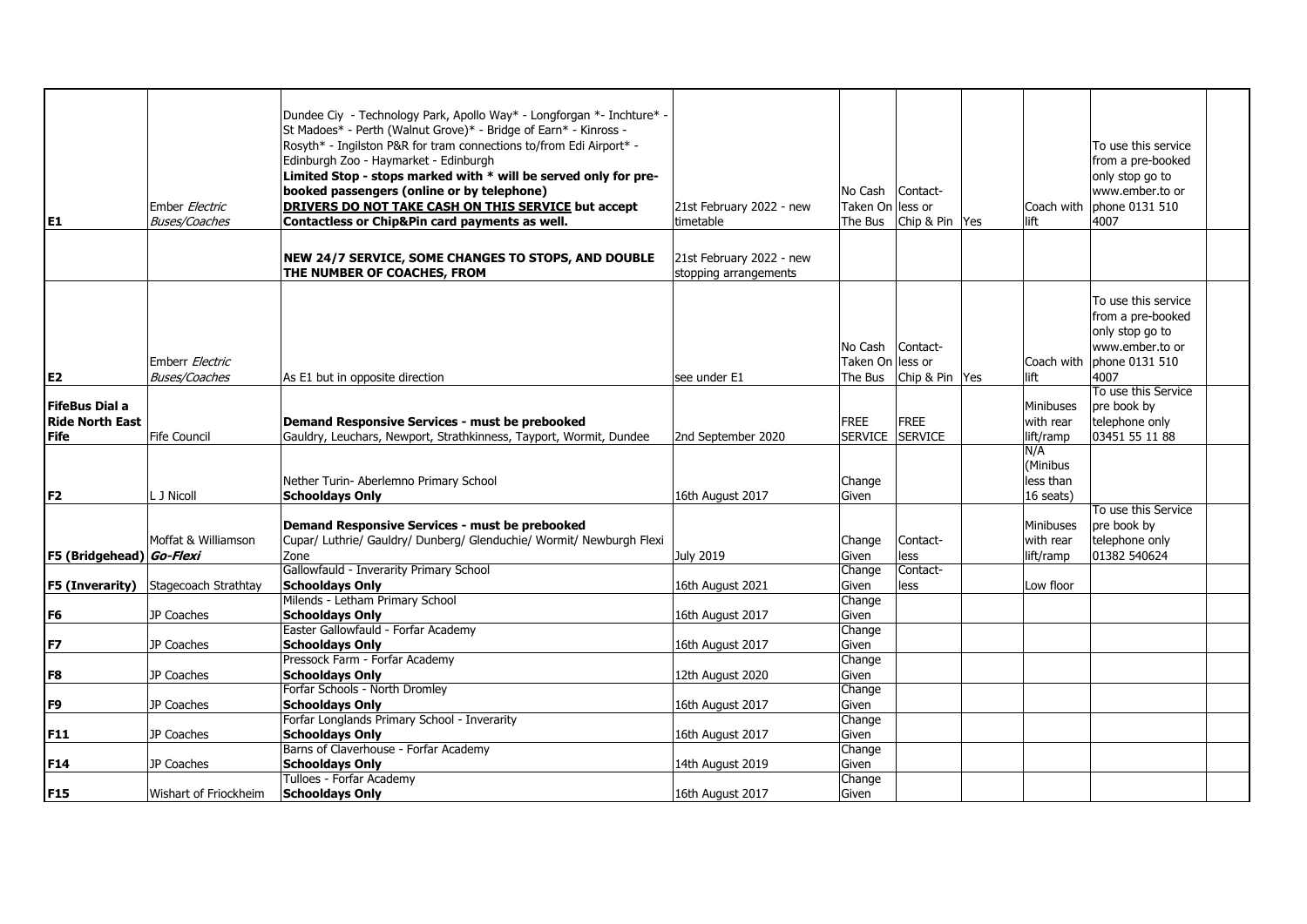|                                         |                         | Stirling - Springkerse - Fallin - Throsk - Airth - Letham - Carronshore -    |                                     |              |          |           |  |
|-----------------------------------------|-------------------------|------------------------------------------------------------------------------|-------------------------------------|--------------|----------|-----------|--|
|                                         |                         | Falkirk - Central Retail Park - Westquarter Valley                           |                                     | Change       | Contact- |           |  |
| F <sub>16</sub>                         | <b>First Midland</b>    | For additional daytime buses to Fallin see Service 55 (Stirling).            | 13th September 2021                 | Given        | less     | Low Floor |  |
|                                         |                         | A Sunday Service to Fallin and Throsk (by DialAJourney) has                  |                                     |              |          |           |  |
|                                         |                         | been withdrawn.                                                              |                                     |              |          |           |  |
|                                         | Wisharts (Friockheim)   | Letham Junction - Forfar Academy                                             |                                     | Change       |          |           |  |
| <b>F18</b>                              | Ltd                     | <b>Schooldays Only</b>                                                       | 16th August 2017                    | Given        |          |           |  |
|                                         |                         | Dundee - Greyfriars Primary School                                           |                                     | <b>Exact</b> | Contact- |           |  |
| GF1                                     | Xplore Dundee           | <b>Schooldays Only</b>                                                       | September 2015                      | Fare         | less     | Low Floor |  |
|                                         |                         |                                                                              |                                     |              |          |           |  |
| Glenalmond                              |                         | Glenalmond College to/from Perth, Edinburgh, Dreghorn (on request),          |                                     |              |          |           |  |
| <b>College Private</b>                  | School Minibuses/       | Edinburgh or Glasgow Airports (as required).                                 |                                     |              |          |           |  |
| <b>School Services   Operator TBC</b>   |                         | <b>Schooldays Only</b>                                                       | August 2021                         | N/A          | N/A      |           |  |
|                                         |                         | All these Services are not open to the public.                               |                                     |              |          |           |  |
|                                         |                         | Alva - Menstrie - Tullibody - Alloa - Clackmannan - Kennet -                 |                                     | Change       | Contact- |           |  |
| H1                                      | <b>First Midland</b>    | Clackmannanshire Bridge - Forth Valley Hospital                              | 13th September 2021                 | Given        | less     | Low Floor |  |
|                                         |                         | Dollar - Tillicoultry - Fishcross - Sauchie - Alloa - Clackmannan - Kennet - |                                     | Change       | Contact- |           |  |
| H <sub>2</sub>                          | <b>First Midland</b>    | Clackmannanshire Bridge - Forth Valley Hospital                              | see under H1                        | Given        | less     | Low Floor |  |
|                                         |                         |                                                                              |                                     |              |          | N/A       |  |
| Kilgraston                              |                         | Kilgraston School to/from Blairgowrie, Crieff, Cupar, Dollar, Kinross and    |                                     |              |          | (Minibus  |  |
| <b>School Private</b>                   |                         | Perth                                                                        |                                     |              |          | less than |  |
| <b>School Services</b> School Minibuses |                         | <b>Schooldays Only</b>                                                       | August 2021                         | N/A          | N/A      | 16 seats) |  |
|                                         |                         | All these Services are not open to the public.                               |                                     |              |          |           |  |
|                                         |                         | Craigton & Ruthven - Airlie Primary School                                   |                                     | Change       |          |           |  |
| K1                                      | JP Coaches              | <b>Schooldays Only</b>                                                       | 16th August 2017                    | Given        |          |           |  |
|                                         |                         | Forfar Orchardbank - ??? School - Forfar Orchardbank                         | December 2020 until 21st May Change |              |          |           |  |
| K3                                      | <b>Shorts Travel</b>    | <b>Schooldays Only</b>                                                       | 2022                                | Given        |          |           |  |
|                                         |                         |                                                                              |                                     |              |          |           |  |
|                                         |                         | New Timetable from 22nd May 2022 not currently availbile.                    |                                     |              |          |           |  |
|                                         |                         | Upper Middleton - Glamis Primary School                                      |                                     | Change       |          |           |  |
| K7                                      | JP Coaches              | <b>Schooldays Only</b>                                                       | 16th August 2017                    | Given        |          |           |  |
|                                         |                         | Powmyre- Glamis Primary School                                               |                                     | Change       |          |           |  |
| K8                                      | JP Coaches              | <b>Schooldays Only</b>                                                       | 16th August 2017                    | Given        |          |           |  |
|                                         |                         | Shandford Farm - Tannadice Primary School                                    |                                     | Change       |          |           |  |
| K13                                     | Stagecoach Strathtay    | <b>Schooldays Only</b>                                                       | 16th August 2021                    | Given        |          |           |  |
|                                         |                         | Finavon - Tannadice Primary School                                           |                                     | Change       |          |           |  |
| K15                                     | JP Coaches              | <b>Schooldays Only</b>                                                       | 16th August 2017                    | Given        |          |           |  |
|                                         | Angus Council Childrens |                                                                              |                                     |              |          |           |  |
|                                         | & Learning MAY BE       | Spotts Cottage - Websters High School                                        |                                     | Change       |          |           |  |
| K18                                     | <b>ANOTHER OPERATOR</b> | <b>Schooldays Only</b>                                                       | 12th August 2020                    | Given        |          |           |  |
|                                         |                         | Kirriemuir - East Balgillo Farm - Fishers Depot                              |                                     | Change       |          |           |  |
| K19                                     | <b>Fishers Tours</b>    | <b>Schooldays Only</b>                                                       | 12th August 2020                    | Given        |          |           |  |
|                                         |                         | Justinhaugh & Shiehill - Kirriemuir Schools                                  |                                     | Change       |          |           |  |
| K20                                     | JP Coaches              | <b>Schooldays Only</b>                                                       | 16th August 2017                    | Given        |          |           |  |
|                                         |                         | Crossmiln Farm - Kirriemuir School                                           |                                     | Change       |          |           |  |
| K22                                     | Rowan Travel            | <b>Schooldays Only</b>                                                       | 12th August 2020                    | Given        |          |           |  |
|                                         |                         | Kirkinch - Websters High School                                              |                                     | Change       |          |           |  |
| K23                                     | JP Coaches              | <b>Schooldays Only</b>                                                       | 16th August 2019                    | Given        |          |           |  |
|                                         |                         |                                                                              |                                     |              |          |           |  |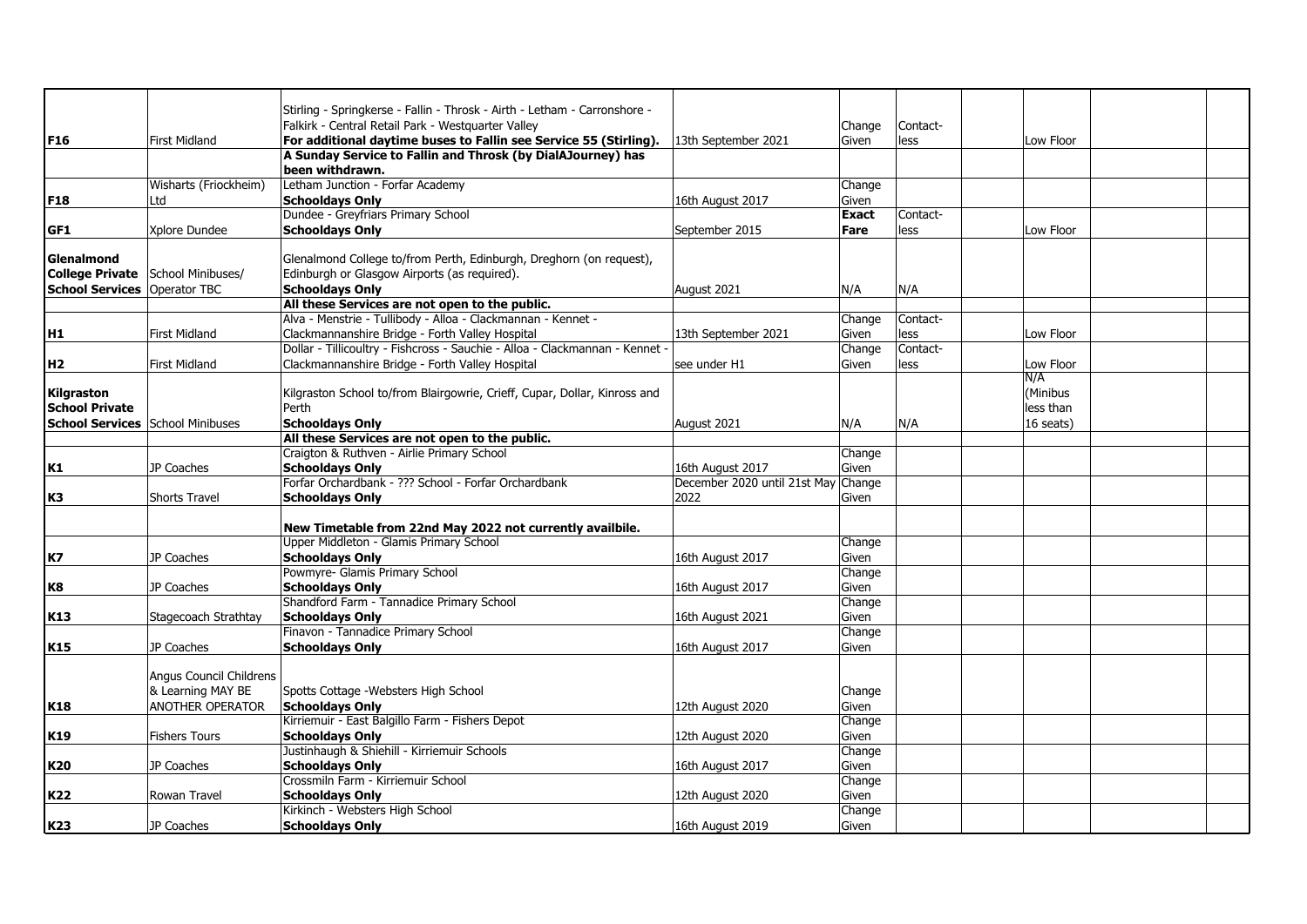|                                         |                                    | Dalnamer - Websters High School                                                           |                          | Change |          |     |            |                                                 |  |
|-----------------------------------------|------------------------------------|-------------------------------------------------------------------------------------------|--------------------------|--------|----------|-----|------------|-------------------------------------------------|--|
| <b>K25</b>                              | James Donald                       | <b>Schooldays Only</b>                                                                    | 16th August 2017         | Given  |          |     |            |                                                 |  |
|                                         |                                    | Kirriemuir, Websters High School - Craigisla, Middleton Farm                              |                          | Change |          |     |            |                                                 |  |
| K26                                     | JP Coaches                         | <b>Schooldays Only</b>                                                                    | 12th August 2020         | Given  |          |     |            |                                                 |  |
|                                         |                                    | Arnifoul Junction - Southmuir Primary School                                              |                          | Change |          |     |            |                                                 |  |
| <b>K28</b>                              | JP Coaches                         | <b>Schooldays Only</b>                                                                    | 16th August 2017         | Given  |          |     |            |                                                 |  |
|                                         |                                    |                                                                                           |                          |        |          |     | N/A        |                                                 |  |
| Lathallan                               |                                    | Lathallan School to/from Aboyne, Bieldside (Aberdeen), Finavon,                           |                          |        |          |     | (Minibus   |                                                 |  |
| <b>School Private</b>                   |                                    | Montrose, Edzell, Laurencekirk                                                            |                          |        |          |     | less than  |                                                 |  |
| <b>School Services</b> School Minibuses |                                    | <b>Schooldays Only</b>                                                                    | August 2021              | N/A    | N/A      |     | 16 seats)  |                                                 |  |
|                                         |                                    | All these Services are not open to the public.                                            |                          |        |          |     |            |                                                 |  |
|                                         |                                    |                                                                                           |                          |        |          |     |            | Reserve a seat by                               |  |
| <b>Dundee - Perth</b>                   | Scottish Citylink /                |                                                                                           |                          |        |          |     |            | telephone 0871 266                              |  |
| <b>Citylink</b>                         | Megabus.com /                      |                                                                                           | Winter 2021/22 Timetable | Change | Contact- |     |            | Coach with 3333 or online                       |  |
| <b>Summary</b>                          | Parks of Hamilton                  | Perth - Dundee (summary)                                                                  | 18th October 2021        | Given  | less     | Yes | lift       | www.citylink.co.uk                              |  |
|                                         |                                    | THIS SERVICE IS NOT CHANGING so the Winter one continues                                  |                          |        |          |     |            |                                                 |  |
|                                         |                                    | after 23rd May 2022.                                                                      |                          |        |          |     |            |                                                 |  |
|                                         | Scottish Citylink /                | Glasgow - Stirling - Perth - Dundee                                                       |                          |        |          |     |            |                                                 |  |
|                                         | Megabus.com /                      | Also includes connections beteeen other services to combine to                            | Winter 2021/22 Timetable |        |          |     |            |                                                 |  |
| M8                                      | Parks of Hamilton                  | provide up to hourly services                                                             | 18th October 2021        |        |          |     |            |                                                 |  |
|                                         |                                    | THIS SERVICE IS NOT CHANGING so the Winter one continues                                  |                          |        |          |     |            |                                                 |  |
|                                         |                                    | after 23rd May 2022.                                                                      |                          |        |          |     |            |                                                 |  |
|                                         |                                    |                                                                                           |                          |        |          |     |            | Reserve a seat by                               |  |
|                                         | Scottish Citylink /                | Glasgow - Perth - Dundee - (Forfar) - Aberdeen                                            |                          |        |          |     |            | telephone 0871 266<br>Coach with 3333 or online |  |
| M <sub>9</sub>                          | Megabus.com /<br>Parks of Hamilton | Also includes connections beteeen other services to combine to                            |                          | Change | Contact- |     |            |                                                 |  |
|                                         |                                    | provide up to hourly services<br>THIS SERVICE IS NOT CHANGING so the Winter one continues | see under M9             | Given  | less     | Yes | lift       | www.citylink.co.uk                              |  |
|                                         |                                    | after 23rd May 2022.                                                                      |                          |        |          |     |            |                                                 |  |
|                                         |                                    |                                                                                           |                          |        |          |     |            | Reserve a seat by                               |  |
|                                         | Scottish Citylink /                | Inverness - Aviemore - (Pilochry) - Perth - Glasgow                                       |                          |        |          |     |            | telephone 0871 266                              |  |
|                                         | Megabus.com /                      | Also includes connections beteeen other services to combine to                            | Winter 2021/22 Timetable | Change | Contact- |     |            | Coach with 3333 or online                       |  |
| M10                                     | Parks of Hamilton                  | provide up to hourly services                                                             | 18th October 2021        | Given  | less     | Yes | lift       | www.citylink.co.uk                              |  |
|                                         |                                    | THIS SERVICE IS NOT CHANGING so the Winter one continues                                  |                          |        |          |     |            |                                                 |  |
|                                         |                                    | after 23rd May 2022.                                                                      |                          |        |          |     |            |                                                 |  |
|                                         |                                    |                                                                                           |                          |        |          |     |            | Reserve a seat by                               |  |
|                                         |                                    |                                                                                           |                          |        |          |     |            | telephone 0871 266                              |  |
|                                         | Scottish Citylink /                | London - Manchester - Birmingham - Glasgow - Aberdeen                                     | SERVICE NOT SERVING THIS |        |          |     |            | 3333 or online                                  |  |
|                                         | Megabus.com /                      | English Concession Passes not valid on this pre-booked coach                              | AREA UNTIL FURTHER       |        |          |     | Coach with | www.                                            |  |
| M11                                     | Parks of Hamilton                  | service.                                                                                  | <b>NOTICE</b>            | N/A    | N/A      | Yes | lift       | megabus.com                                     |  |
|                                         |                                    | Inverness - Aviemore - (Pitlochry) - Perth - Kinross - Halbeath -                         |                          |        |          |     |            | Reserve a seat by                               |  |
|                                         | Scottish Citylink /                | Edinburgh                                                                                 |                          |        |          |     |            | telephone 0871 266                              |  |
|                                         | Megabus.com /                      | Also includes connections beteeen other services to combine to                            | Winter 2021/22 Timetable | Change | Contact- |     |            | Coach with 3333 or online                       |  |
| <b>M90</b>                              | Parks of Hamilton                  | provide up to hourly services                                                             | 18th October 2021        | Given  | less     | Yes | lift       | www.citylink.co.uk                              |  |
|                                         |                                    | THIS SERVICE IS NOT CHANGING so the Winter one continues                                  |                          |        |          |     |            |                                                 |  |
|                                         |                                    | after 23rd May 2022.                                                                      |                          |        |          |     |            |                                                 |  |
|                                         |                                    |                                                                                           |                          |        |          |     |            | Reserve a seat by                               |  |
| Edinburgh -                             | Scottish Citylink /                |                                                                                           |                          |        |          |     |            | telephone 0871 266                              |  |
| <b>Perth Citylink</b>                   | Megabus.com /                      |                                                                                           | Winter 2021/22 Timetable | Change | Contact- |     |            | Coach with 3333 or online                       |  |
| <b>Summary</b>                          | Parks of Hamilton                  | Edinburgh - Perth (Summary)                                                               | 18th October 2021        | Given  | less     | Yes | lift       | www.citylink.co.uk                              |  |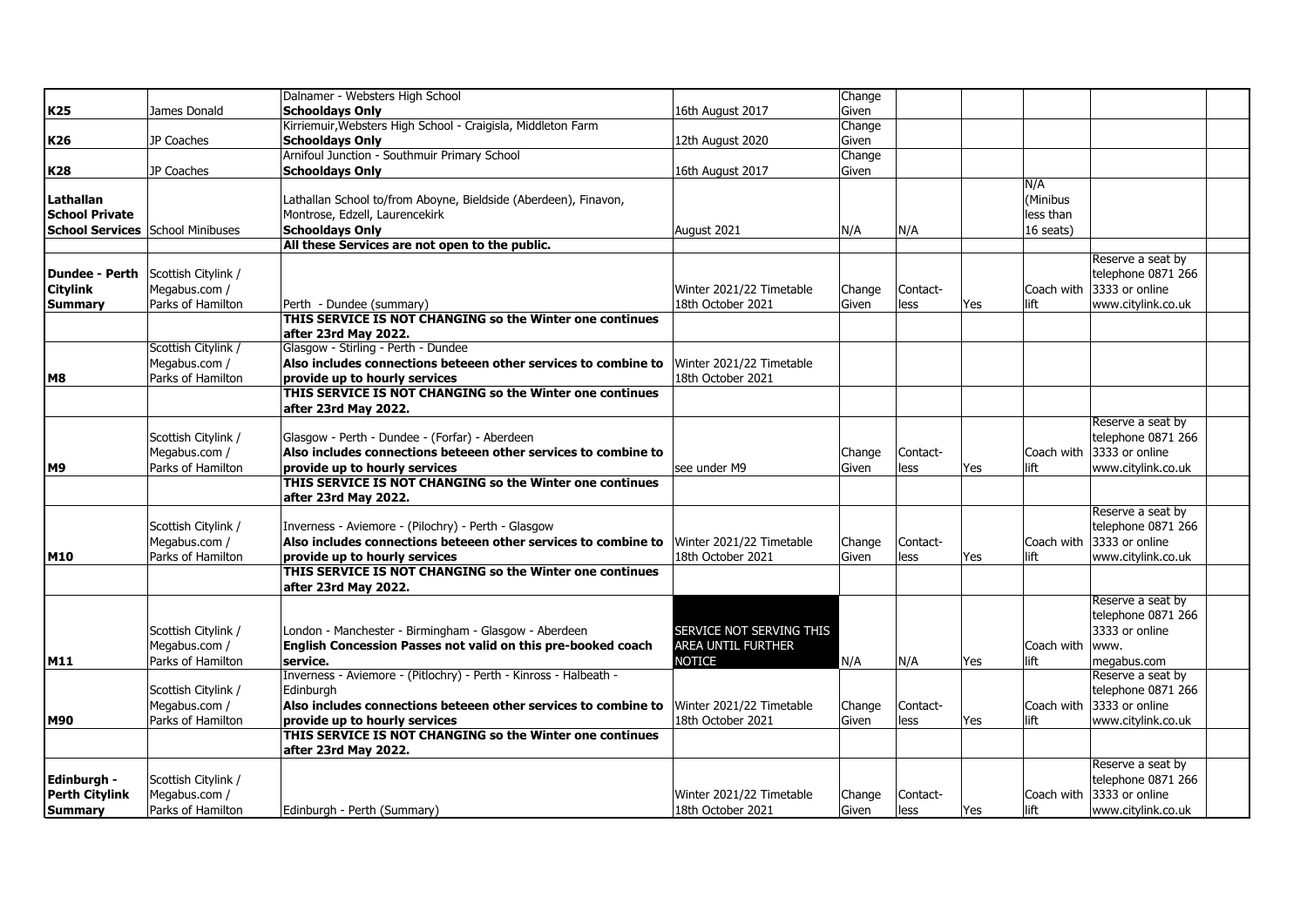|                       |                     | THIS SERVICE IS NOT CHANGING so the Winter one continues                |                          |             |             |             |                           |
|-----------------------|---------------------|-------------------------------------------------------------------------|--------------------------|-------------|-------------|-------------|---------------------------|
|                       |                     | after 23rd May 2022.                                                    |                          |             |             |             |                           |
|                       |                     |                                                                         |                          |             |             |             | Reserve a seat by         |
|                       | Scottish Citylink / | Inverness - Kingussie - Newtonmore - Perth - Kinross - Halbeath -       |                          |             |             |             | telephone 0871 266        |
|                       | Megabus.com /       | Edinburah                                                               | Winter 2021/22 Timetable | Change      | Contact-    |             | Coach with 3333 or online |
| M91                   | Parks of Hamilton   | Full Service under M90.                                                 | 18th October 2021        | Given       | less        | lift<br>Yes | www.citylink.co.uk        |
|                       |                     | THIS SERVICE IS NOT CHANGING so the Winter one continues                |                          |             |             |             |                           |
|                       |                     | after 23rd May 2022.                                                    |                          |             |             |             |                           |
|                       |                     |                                                                         |                          |             |             |             | Reserve a seat by         |
|                       | Scottish Citylink / | Aberdeen - (Forfar) - Dundee - (Perth) - Kinross - Halbeath - Edinburgh |                          |             |             |             | telephone 0871 266        |
|                       | Megabus.com /       | Also includes connections beteeen other services to combine to          | Winter 2021/22 Timetable | Change      | Contact-    |             | Coach with 3333 or online |
| M92                   | Parks of Hamilton   | provide up to hourly services                                           | 18th October 2021        | Given       | less        | Yes<br>lift | www.citylink.co.uk        |
|                       |                     |                                                                         |                          |             |             |             |                           |
| <b>Morrisons</b>      | School minibuses /  | Morrisons Academy to/from Scone/Perth, Dunning/Auchterarder,            |                          |             |             |             |                           |
| Academy               | Dochertys Midland   | Stirling/Dunblane, Dunkeld/Redgorton, Blair Atholl/Pitlochry,           |                          |             |             |             |                           |
| <b>Private School</b> | Coaches /           | Dalguise/Aberfeldy, Falkirk (Stadium)                                   |                          |             |             |             |                           |
| <b>Services</b>       | Operator TBC        | <b>Schooldays Only</b>                                                  | August 2021              | N/A         | N/A         |             |                           |
|                       |                     | All these Services are not open to the public.                          |                          |             |             |             |                           |
|                       |                     | Newport on Tay - Madras College                                         |                          | Exact       | Contact-    |             |                           |
| MD1                   | Xplore Dundee       | <b>Schooldays Only</b>                                                  | 16th August 2021         | Fare        | less        | Low Floor   |                           |
|                       |                     | Wormit - Madras Collge                                                  |                          | Exact       | Contact-    |             |                           |
| MD <sub>2</sub>       | Xplore Dundee       | <b>Schooldays Only</b>                                                  | see under MD1            | Fare        | less        | Low Floor   |                           |
|                       |                     | Dundee - Madras College                                                 |                          | Exact       | Contact-    |             |                           |
| MD3                   | Xplore Dundee       | <b>Schooldays Only</b>                                                  | see under MD1            | Fare        | less        | Low Floor   |                           |
|                       |                     | Newport on Tay - Madras College                                         |                          | Exact       | Contact-    |             |                           |
| MD4                   | Xplore Dundee       | <b>Schooldays Only</b>                                                  | see under MD1            | Fare        | less        | Low Floor   |                           |
|                       |                     | Newport on Tay - Madras College                                         |                          | Exact       | Contact-    |             |                           |
| MD5                   | Xplore Dundee       | <b>Schooldays Only</b>                                                  | see under MD1            | Fare        | less        | Low Floor   |                           |
|                       |                     | Wormit - Madras College                                                 |                          | Exact       | Contact-    |             |                           |
| MD6                   | Xplore Dundee       | <b>Schooldays Only</b>                                                  | see under MD1            | Fare        | less        | Low Floor   |                           |
|                       |                     | Tayport - Madras College                                                |                          | Change      | Contact-    | Coach with  |                           |
| MD7                   | Moffat & Williamson | <b>Schooldays Only</b>                                                  | see under MD1            | Given       | less        | lift        |                           |
|                       |                     | Tayport - Madras College                                                |                          | Change      | Contact-    | Coach with  |                           |
| MD8                   | Moffat & Williamson | <b>Schooldays Only</b>                                                  | see under MD1            | Given       | less        | lift        |                           |
|                       |                     | Newport on Tay - Madras College                                         |                          | Exact       | Contact-    |             |                           |
| MD9                   | Xplore Dundee       | <b>Schooldays Only</b>                                                  | see under MD1            | Fare        | less        | Low Floor   |                           |
|                       |                     | Newport on Tay - Madras College                                         |                          | Exact       | Contact-    |             |                           |
| <b>MD10</b>           | Xplore Dundee       | <b>Schooldays Only</b>                                                  | see under MD1            | Fare        | less        | Low Floor   |                           |
|                       |                     | Newport on Tay - Madras College                                         |                          | Exact       | Contact-    |             |                           |
| <b>MD11</b>           | Xplore Dundee       | <b>Schooldays Only</b>                                                  | see under MD1            | Fare        | less        | Low Floor   |                           |
|                       |                     | Madras College - Tayport (Late Bus)                                     |                          | Change      | Contact-    |             |                           |
| <b>MD17</b>           | Stagecoach Fife     | <b>Schooldays Only</b>                                                  | see under MD1            | Given       | less        | Low Floor   |                           |
|                       |                     | Madras College - Newport on Tay (Late Bus)                              |                          | Change      | Contact-    | Coach with  |                           |
| <b>MD18</b>           | Moffat & Williamson | <b>Schooldays Only</b>                                                  | see under MD1            | Given       | less        | lift        |                           |
|                       |                     |                                                                         |                          |             |             | Minibuses   |                           |
| <b>Ninewells</b>      |                     |                                                                         |                          | <b>FREE</b> | <b>FREE</b> | with rear   |                           |
| <b>Shuttle</b>        | Saba Parking        | Ninewells Hospital Shuttle Service                                      | August 2021              | SERVICE     | SERVICE     | lift/ramp   |                           |
|                       |                     |                                                                         |                          |             |             | Minibuses   |                           |
|                       |                     | Drumoig- Newport Primary School                                         |                          | Change      | Contact-    | with rear   |                           |
| NP <sub>1</sub>       | Moffat & Williamson | <b>Schooldays Only</b>                                                  | 16th August 2021         | Given       | less        | lift/ramp   |                           |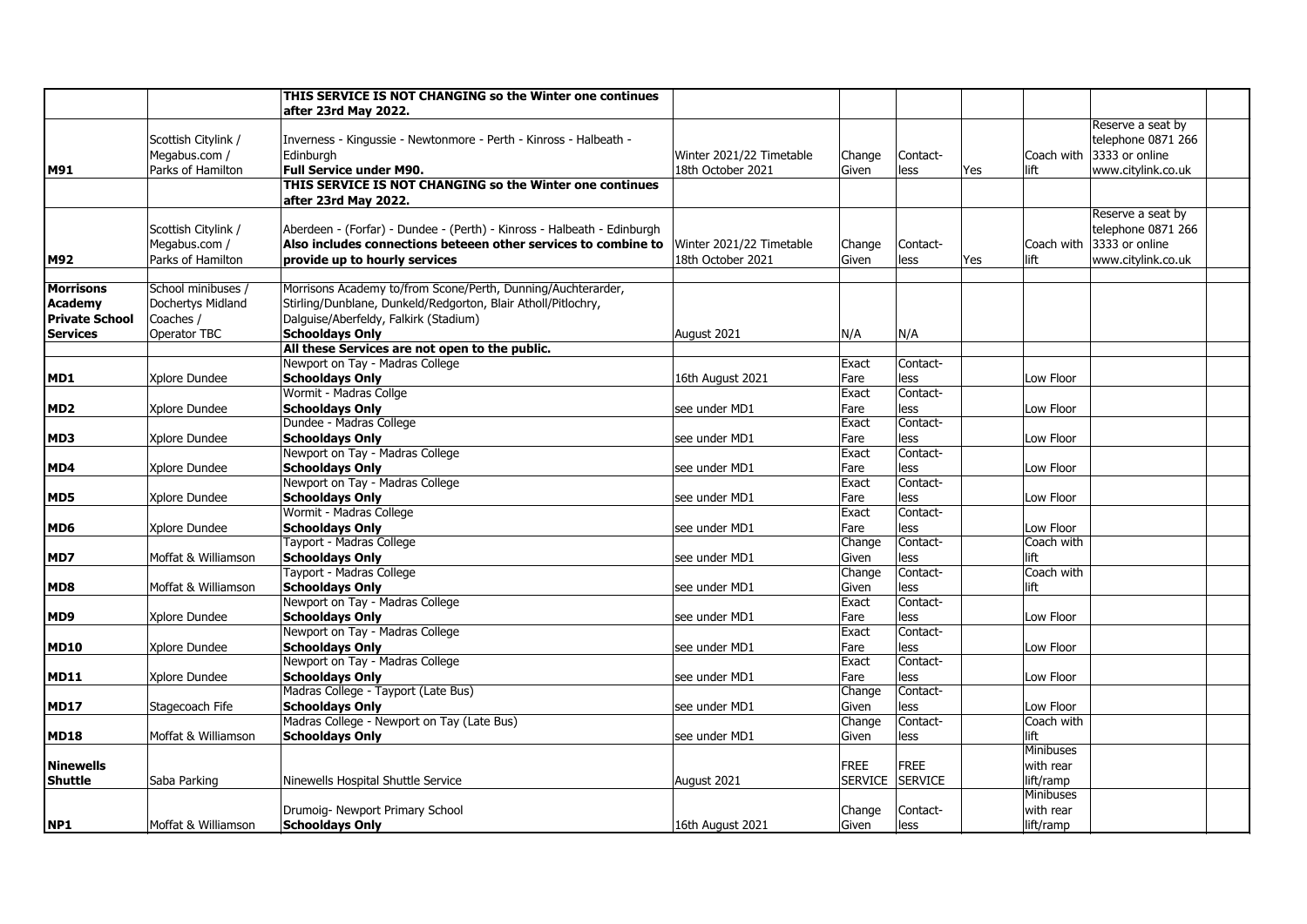|                           | Stagecoach Bluebird                                      |                                                                                                                                                                                                                                                                                                                                                                                                                      | NIGHT SERVICE SUSPENDED   | Change          | Contact-         |     |                                 |  |
|---------------------------|----------------------------------------------------------|----------------------------------------------------------------------------------------------------------------------------------------------------------------------------------------------------------------------------------------------------------------------------------------------------------------------------------------------------------------------------------------------------------------------|---------------------------|-----------------|------------------|-----|---------------------------------|--|
| N7                        | <b>NightBird</b>                                         | Aberdeen - Portlethen - (Stonehaven)                                                                                                                                                                                                                                                                                                                                                                                 | UNTIL FURTHER NOTICE      | Given           | less             |     | Low Floor                       |  |
|                           | Hunter's Executive                                       | Springkerse Park & Ride - Springkerse Retail Park - Forthbank - Stirling                                                                                                                                                                                                                                                                                                                                             |                           |                 |                  |     |                                 |  |
|                           | Travel                                                   | Rail Station - Stirling Bus Station                                                                                                                                                                                                                                                                                                                                                                                  |                           | Change          |                  |     |                                 |  |
| P1                        | Stirling Park & Ride                                     | <b>Limited Stop</b>                                                                                                                                                                                                                                                                                                                                                                                                  | 10th August 2020          | Given           |                  |     | Low Floor                       |  |
|                           | <b>Hunter's Executive</b>                                | Castleview Park & Ride and Castle Business Park - Stirling City Centre                                                                                                                                                                                                                                                                                                                                               |                           |                 |                  |     |                                 |  |
|                           | Travel                                                   | loop via Murray Place and Youth Hostel                                                                                                                                                                                                                                                                                                                                                                               |                           | Change          |                  |     |                                 |  |
| P <sub>2</sub>            | Stirling Park & Ride                                     | <b>Limited Stop</b>                                                                                                                                                                                                                                                                                                                                                                                                  | 10th August 2020          | Given           |                  |     | Low Floor                       |  |
|                           |                                                          | Springkerse Retail Park - Stirling - Callander - Kingshouse - Killin -                                                                                                                                                                                                                                                                                                                                               |                           |                 |                  |     |                                 |  |
|                           |                                                          | Lochhearnhead - Crinlarich -Tyndrum                                                                                                                                                                                                                                                                                                                                                                                  | 30th April 2018 reprinted | Change          | Contact-         |     |                                 |  |
| <b>S60</b>                | <b>First Midland</b>                                     | First and Third Saturdays of each month only                                                                                                                                                                                                                                                                                                                                                                         | January 2022              | Given           | less             |     | Low Floor                       |  |
|                           |                                                          |                                                                                                                                                                                                                                                                                                                                                                                                                      |                           |                 |                  |     |                                 |  |
|                           |                                                          | <b>Stirling City Service</b>                                                                                                                                                                                                                                                                                                                                                                                         |                           | Change          | Contact-         |     |                                 |  |
| UL                        | First Midland UniLink                                    | Stirling City Centre - direct to Stirling University                                                                                                                                                                                                                                                                                                                                                                 | 24th January 2022         | Given           | less             | Yes | Low Floor                       |  |
|                           |                                                          |                                                                                                                                                                                                                                                                                                                                                                                                                      | NIGHT SERVICE SUSPENDED   |                 |                  |     |                                 |  |
| <b>ULN</b>                | First Midland UniLink                                    | <b>Stirling City Service</b><br>Stirling City Centre - direct to Stirling University (Night Service)                                                                                                                                                                                                                                                                                                                 | UNTIL FURTHER NOTICE      | Change<br>Given | Contact-<br>less | Yes | Low Floor                       |  |
|                           |                                                          |                                                                                                                                                                                                                                                                                                                                                                                                                      |                           |                 |                  |     |                                 |  |
|                           |                                                          |                                                                                                                                                                                                                                                                                                                                                                                                                      | SERVICE SUSPENDED UNTIL   | Change          | Contact-         |     |                                 |  |
| <b>W1</b>                 | <b>Bryans Coaches</b>                                    | Denny, Braes View - Denny Cross - Bannockburn - Stirling                                                                                                                                                                                                                                                                                                                                                             | <b>FURTHER NOTICE</b>     | Given           | less             |     | Low Floor                       |  |
| X7 (Arbroath)             | Stagecoach Perth /<br>Stagecoach Strathtay<br>CoastRider | PRI - Perth City Centre - Glencarse - Ninewells - (Royal Victoria Hospital<br>Grounds) - Dundee Bus Station - Ethiebeaton Park - - Arbroath -<br>Inverkeillor - Montrose - St Cyrus - Gourdoun Road End - Johnshaven<br>Road End - Inverbervie - Kinneff - Stonehaven Town Centre - Chapelton<br>Park & Ride - A90 - Duthie Park - Holburn Junction - Aberdeen City<br>Centre and Bus Station<br><b>Limited Stop</b> | 3rd August 2020           | Change<br>Given | Contact-<br>less | @@@ | Coach low<br>floor at<br>front  |  |
| <b>X7</b><br>(Stonehaven) | Stagecoach Bluebird<br>CoastRider                        | (Stonehaven Bus Depot) - Stonehaven Forest Park - Stonehaven Town<br>Centre - Chapelton Park & Ride - A90 - Duthie Park - Holburn Junction -<br>Aberdeen City Centre and Bus Station<br><b>Limited Stop</b><br>Includes through journeys on X7 (Arbroath)                                                                                                                                                            | see under 7 (Stonehaven)  | Change<br>Given | Contact-<br>less | @@@ | Low<br>Floor/Coach<br>with Lift |  |
|                           |                                                          | Stirling Bus Station - Gargunnock - Kippen - Buchlyvie - Balfron - Killearn                                                                                                                                                                                                                                                                                                                                          |                           |                 |                  |     |                                 |  |
| <b>X10</b>                | First Midland                                            | - Strathblane - Milngavie - Maryhill - Glasgow<br>Service uses all bus stops - NOT Limited Stop                                                                                                                                                                                                                                                                                                                      |                           | Change          | Contact-         |     | Low Floor                       |  |
|                           |                                                          |                                                                                                                                                                                                                                                                                                                                                                                                                      | 13th September 2021       | Given           | less             | Yes |                                 |  |
| <b>X10A</b>               | First Midland                                            | Stirling Bus Station - Forth Valley College - Blair Drummond - Thornhill -<br>Port of Meneith - Aberfoyle - Gartmore - Balfron - Killearn - Strathblane -<br>Milngavie - Maryhill - Glasgow<br>Service uses all bus stops - NOT Limited Stop                                                                                                                                                                         | see under X10             | Change<br>Given | Contact-<br>less | Yes | Low Floor                       |  |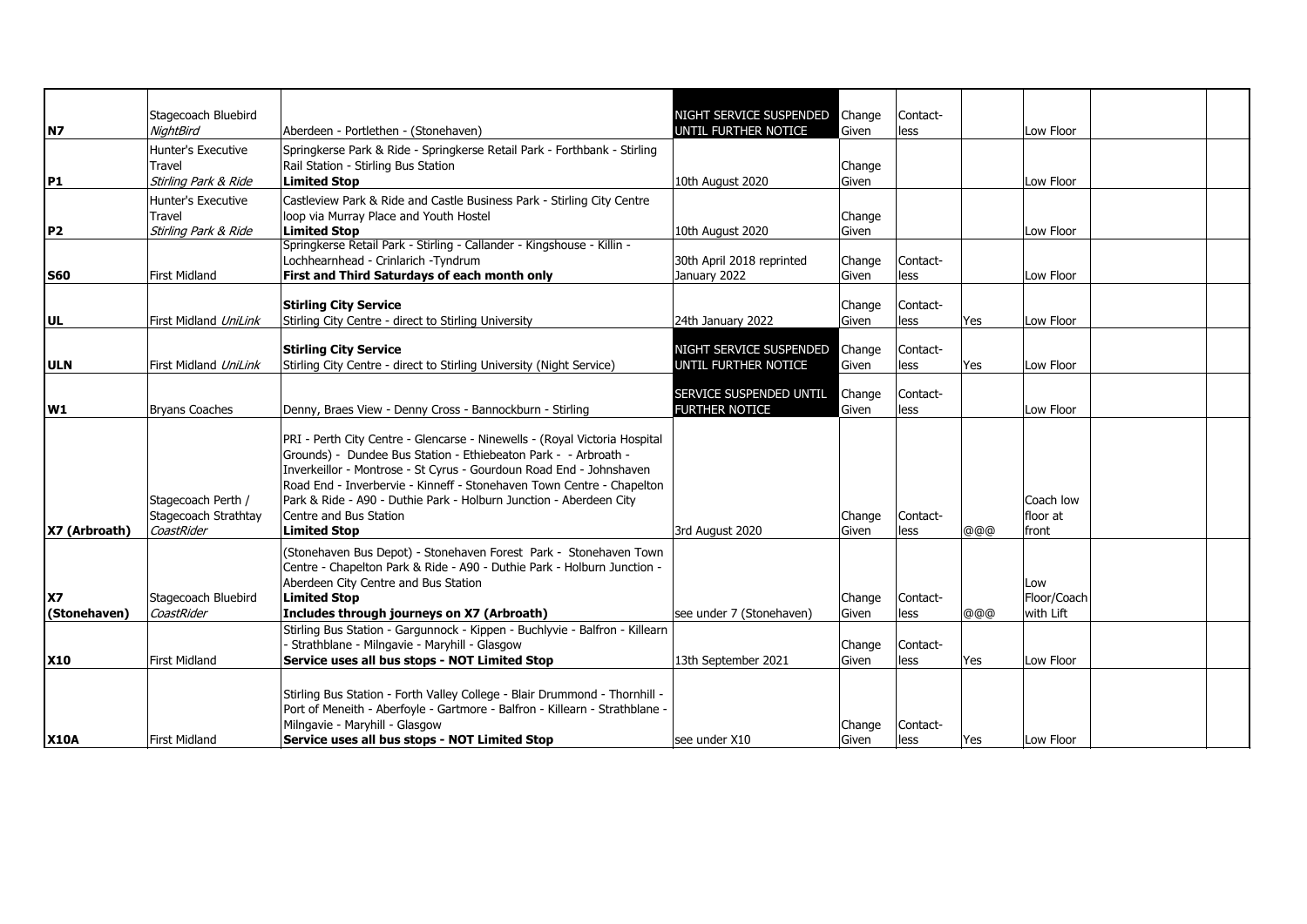| <b>Summary of</b> |                             |                                                                                        |                              |              |          |      |            |  |
|-------------------|-----------------------------|----------------------------------------------------------------------------------------|------------------------------|--------------|----------|------|------------|--|
| Dundee - Fife -   |                             |                                                                                        |                              |              |          |      |            |  |
| Glasgow           |                             | Glasgow - Cumbernauld - Forth Valley Royal Hospital - Kincardine Bridge                |                              |              |          |      |            |  |
| connections       |                             | Kincardine - Crossford - Cairneyhill - Dunfermline - Halbeath P&R -                    |                              |              |          |      |            |  |
| X24/X54           | Stagecoach Fife             | Glenrothes - Pitlessie - Cupar - Dundee                                                |                              | Change       | Contact- |      | Coach with |  |
| (replaces X26)    | <b>Express City Connect</b> | <b>Limited Stop</b>                                                                    | 25th January 2021            | Given        | less     | @@@  | lift       |  |
|                   |                             |                                                                                        |                              |              |          |      |            |  |
|                   |                             |                                                                                        | 6th February 2022 no change  |              |          |      |            |  |
|                   |                             | Stirling - Denny - Dennyloanhead - Cumbernauld Village - Cumbernauld                   | - to X36 but X37 on same     |              |          |      |            |  |
|                   |                             | Condorrat - Moodiesburn - Glasgow Bus Station                                          | timetable reverts to being a | Change       | Contact- |      |            |  |
| <b>X36</b>        | <b>First Midland</b>        | Service uses all bus stops - NOT Limited Stop                                          | normal service               | Given        | less     | lYes | Low Floor  |  |
|                   |                             |                                                                                        |                              |              |          |      |            |  |
|                   |                             | Stirling - Plean - Forth Valley Hospital - Larbert - Falkirk (change buses             |                              |              |          |      |            |  |
|                   |                             | most of the week 38 to X38) - Laurieston - Polmont - Linlithgow -                      |                              |              |          |      |            |  |
|                   |                             | Kirkliston - Edinburgh Zoo - Haymarket - Edinburgh City Centre                         |                              | Change       | Contact- |      |            |  |
| <b>X38</b>        | <b>First Midland</b>        | Limited Stop within City of Edinburgh                                                  | see under 38                 | Given        | less     | Yes  | Low Floor  |  |
|                   |                             | Edinburgh - Ferrytoll P&R - Halbeath P&R - Glenrothes - Kettlebridge -                 |                              |              |          |      | Coach low  |  |
|                   | Stagecoach Fife             | Pitlessie - Cupar - Drumoig - Dundee                                                   |                              | Change       | Contact- |      | floor at   |  |
| <b>X54</b>        | <b>Express City Connect</b> | <b>Limited Stop</b>                                                                    | 25th January 2021            | Given        | less     | @@@  | front      |  |
|                   |                             | For all buses between Dundee and Cupar see Summary                                     |                              |              |          |      |            |  |
|                   |                             | Timetable after Services 42/42A.                                                       |                              |              |          |      |            |  |
|                   |                             | Perth - Milnathort - Kinross - Kelty - Halbeath P&R - Ferrytoll P&R -                  |                              |              |          |      | Coach low  |  |
|                   | Stagecoach Fife             | Edinburgh                                                                              |                              | Change       | Contact- |      | floor at   |  |
| <b>X56</b>        | <b>Express City Connect</b> | <b>Limited Stop</b>                                                                    | 1st November 2021            | Given        | less     | @@@  | front      |  |
|                   |                             | Perth - Bridge of Earn - (Glenfarg) - Milnathort - Kinross - Kelty -                   |                              |              |          |      | Coach low  |  |
|                   | Stagecoach Fife             | Halbeath P&R - Ferrytoll P&R - Edinburgh                                               |                              | Change       | Contact- |      | floor at   |  |
| <b>X56B</b>       | <b>Express City Connect</b> | <b>Limited Stop</b>                                                                    | see under X56                | Given        | less     | @@@  | front      |  |
|                   |                             | Perth College - Perth - Bridge of Earn - (Glenfarg) - Milnathort - Kinross -           |                              |              |          |      | Coach low  |  |
|                   | Stagecoach Fife             | Kelty - Halbeath P&R - Ferrytoll P&R - Edinburgh                                       |                              | Change       | Contact- |      | floor at   |  |
| <b>X56C</b>       | <b>Express City Connect</b> | <b>Limited Stop</b>                                                                    | see under X56                | Given        | less     | @@@  | front      |  |
|                   |                             | Dundee - Drumoig - Cupar - Kennnoway - Leven - Kirkcaldy - Halbeath                    |                              |              |          |      |            |  |
|                   | Stagecoach Fife             | P&R - Ferrytoll P&R - Edinburgh                                                        |                              | Change       | Contact- |      | Coach with |  |
| X61               | <b>Express City Connect</b> | <b>Limited Stop</b>                                                                    | 25th January 2021            | Given        | less     | @@@  | lift       |  |
|                   |                             | For all buses between Dundee and Cupar see Summary<br>Timetable after Services 42/42A. |                              |              |          |      |            |  |
|                   |                             |                                                                                        |                              | <b>Exact</b> | Contact- |      | Coach with |  |
| <b>X90</b>        | Xplore More Air             | Dundee - Edinburgh Airport NONSTOP                                                     | 21st June 2021               | Fare         | less     | Yes  | lift       |  |
|                   |                             |                                                                                        |                              |              |          |      |            |  |
|                   |                             |                                                                                        |                              |              |          |      |            |  |
|                   |                             |                                                                                        |                              |              |          |      |            |  |
|                   |                             |                                                                                        |                              |              |          |      |            |  |
|                   |                             |                                                                                        |                              |              |          |      |            |  |
|                   |                             |                                                                                        |                              |              |          |      |            |  |
|                   |                             |                                                                                        |                              |              |          |      |            |  |
|                   |                             |                                                                                        |                              |              |          |      |            |  |
|                   |                             |                                                                                        |                              |              |          |      |            |  |
|                   |                             |                                                                                        |                              |              |          |      |            |  |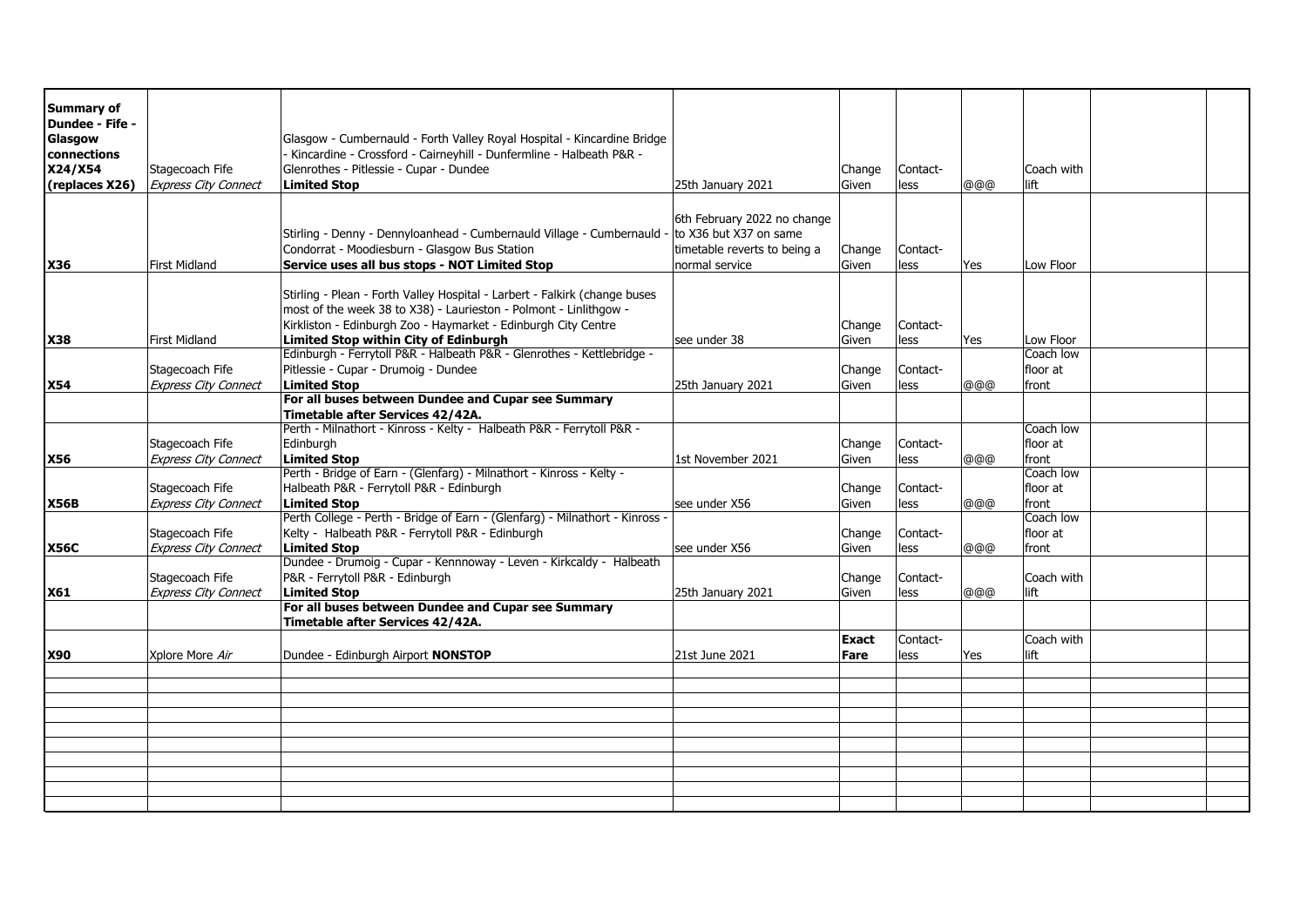| <b>Rail Services</b> |                      |                                                                                                             |                                                 |  |  |
|----------------------|----------------------|-------------------------------------------------------------------------------------------------------------|-------------------------------------------------|--|--|
| <b>Arbroath Land</b> |                      |                                                                                                             | Exact Dates To Be Confirmed                     |  |  |
| <b>Train</b>         | Angus Council        | Arbroath Waterfront - Town Centre                                                                           | for 2022                                        |  |  |
| Caledonian           |                      |                                                                                                             |                                                 |  |  |
| <b>Railway</b>       |                      |                                                                                                             |                                                 |  |  |
| (Heritage            |                      |                                                                                                             | see under Basin Rambler in                      |  |  |
| Services)            | Caledonian Railway   | Brechin - Bridge of Dun                                                                                     | bus section.                                    |  |  |
|                      |                      |                                                                                                             |                                                 |  |  |
| <b>Caledonian</b>    |                      |                                                                                                             | Summer 2022 Timetable 15th                      |  |  |
| <b>Sleeper</b>       | Caledonian Sleeper   | Inverness/Aberdeen/Fort Wiliam - London (Overnight)                                                         | May 2022                                        |  |  |
|                      |                      |                                                                                                             |                                                 |  |  |
| <b>CrossCountry</b>  |                      |                                                                                                             | Summer 2022 Timetable 15th                      |  |  |
| <b>Trains</b>        | CrossCountry         | Aberdeen - Edinburgh - Newcastle - Birmingham - South Coast                                                 | May 2022                                        |  |  |
|                      | London North Eastern |                                                                                                             | Summer 2022 Timetable 15th                      |  |  |
| LNER                 | Railway              | Aberdeen/Inverness - Edinburgh - Newcastle - York - London (Day)                                            | May 2022                                        |  |  |
|                      |                      |                                                                                                             |                                                 |  |  |
|                      |                      |                                                                                                             | Summer 2022 Timetable 15th                      |  |  |
| <b>ScotRail All</b>  |                      |                                                                                                             | May 2022 SUSPENDED FROM                         |  |  |
| <b>Services</b>      | <b>ScotRail</b>      | Central Scotland now includes Fife Circle and Edinburgh Dundee                                              | 23rd May 2022                                   |  |  |
|                      |                      |                                                                                                             |                                                 |  |  |
|                      |                      | TIMETABLE IS SUSPENDED FROM 23rd MAY 2022 - AN ASLEF                                                        | 23rd May 2022 TEMP                              |  |  |
|                      |                      | OVERTIME BAN HAS RESULTED IN A REDUCED SERVICE. THE                                                         | TIMETABLE - PART 1 - MON-                       |  |  |
|                      |                      | TIMETABLE IS SPLIT INTO THREE SECTIONS                                                                      | FRI                                             |  |  |
|                      |                      |                                                                                                             | 23rd May 2022 TEMP                              |  |  |
|                      |                      |                                                                                                             | TIMETABLE - PART 2 -                            |  |  |
|                      |                      |                                                                                                             | <b>SATURDAYS</b>                                |  |  |
|                      |                      |                                                                                                             | 23rd May 2022 TEMP                              |  |  |
|                      |                      |                                                                                                             | TIMETABLE - PART 3 -                            |  |  |
|                      |                      |                                                                                                             | <b>SUNDAYS</b>                                  |  |  |
|                      |                      |                                                                                                             |                                                 |  |  |
|                      |                      |                                                                                                             | Summer 2022 Timetable 15th                      |  |  |
|                      |                      | Edinburgh & Glasgow - Dundee / Aberdeen                                                                     | May 2022 SUSPENDED FROM                         |  |  |
| <b>ScotRail EGA</b>  | <b>ScotRail</b>      | includes additional table Montrose- Inverurie                                                               | 23rd May 2022                                   |  |  |
|                      |                      |                                                                                                             |                                                 |  |  |
|                      |                      | TIMETABLE IS SUSPENDED FROM 23rd MAY 2022 - AN ASLEF<br>OVERTIME BAN HAS RESULTED IN A REDUCED SERVICE. THE | 23rd May 2022 TEMP<br>TIMETABLE - PART 1 - MON- |  |  |
|                      |                      | TIMETABLE IS SPLIT INTO THREE SECTIONS                                                                      | FRI                                             |  |  |
|                      |                      |                                                                                                             | 23rd May 2022 TEMP                              |  |  |
|                      |                      |                                                                                                             | TIMETABLE - PART 2 -                            |  |  |
|                      |                      |                                                                                                             | <b>SATURDAYS</b>                                |  |  |
|                      |                      |                                                                                                             | 23rd May 2022 TEMP                              |  |  |
|                      |                      |                                                                                                             | TIMETABLE - PART 3 -                            |  |  |
|                      |                      |                                                                                                             | <b>SUNDAYS</b>                                  |  |  |
|                      |                      |                                                                                                             |                                                 |  |  |
|                      |                      |                                                                                                             | Summer 2022 Timetable 15th                      |  |  |
|                      |                      |                                                                                                             | May 2022 SUSPENDED FROM                         |  |  |
| <b>ScotRail EGI</b>  | <b>ScotRail</b>      | Edinburgh & Glasgow - Inverness                                                                             | 23rd May 2022                                   |  |  |
|                      |                      |                                                                                                             |                                                 |  |  |